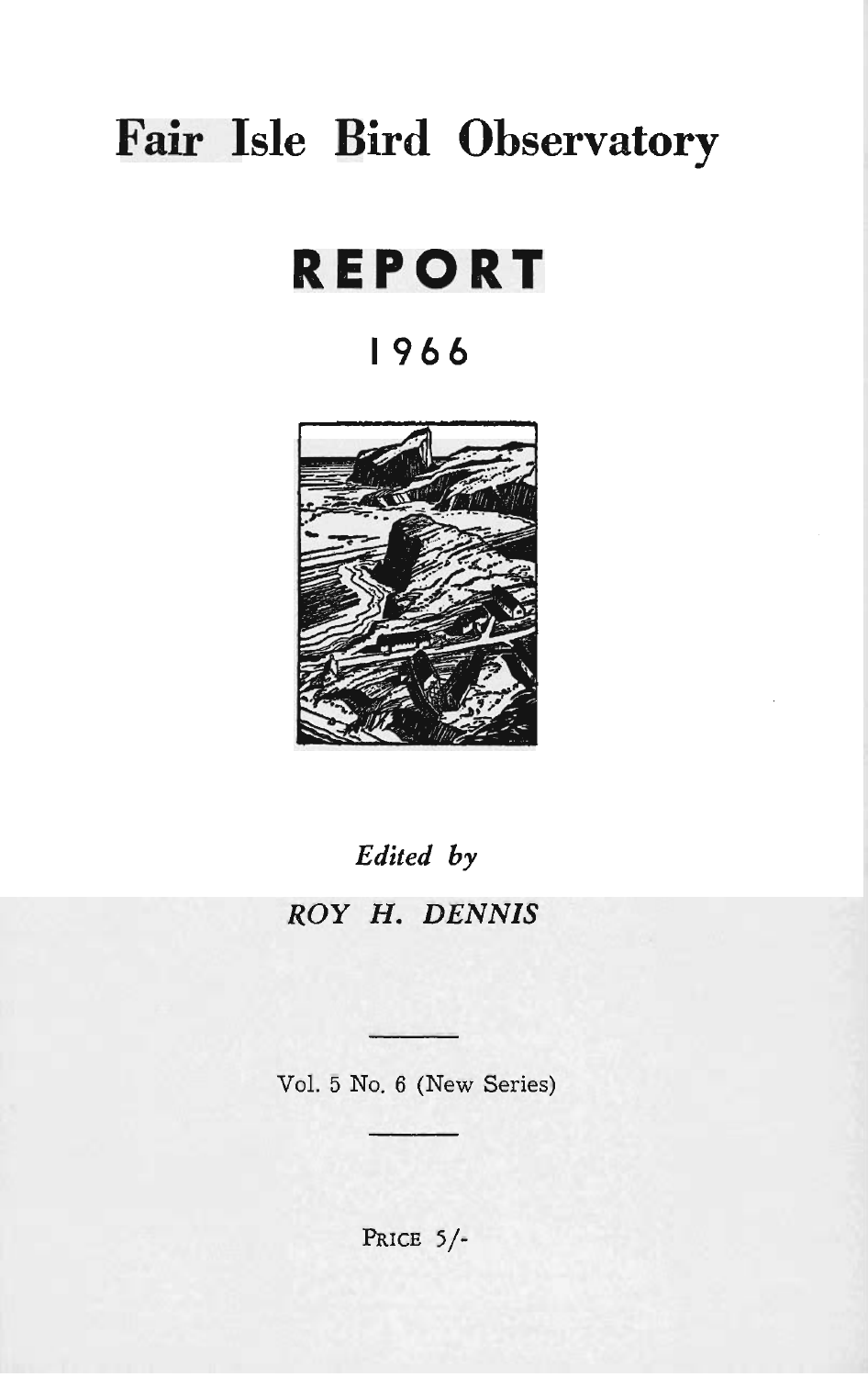## *Fair Isle Bird Observatory Trust*

#### $Trustees$

\*Mr D. G. Andrew; Dr John Berry; \*Mr A. G. S. Bryson : Dr James W . Camp bell ; \*Sir Charles G. Connell; Dr F. Fraser Darling \*Dr W . J. Eggeling; Mr James Fisher ; Cmdr. G. Hughes-Onslow, R.N. Mr G. T. Kay; \*Professor M. F. M. Meiklejohn; Mr E. M. Nicholson; Dr Ian D.<br>Pennie; Mr Peter Scott; Mr P. J. Sellar; \*Mr Peter Slater; Sir A. Lands-Pennie; Mr Peter Scott; Mr P. J. Sellar; \*Mr Peter Slater; Sir A. Lands-<br>borough Thomson; \*Mrs Irene Waterston; \*Professor V. C. Wynne-Edwards.

*Chairman-\*Sir* Arthur B. Duncan.

Hon. Secretary-\*Mr George Waterston, 21 Regent Terr., Edinburgh, 7. Hon. Treasurer-\*Mr Ian R. Pitman, 48 Castle Street, Edinburgh, 2. \*denotes Member of Executive Committee.

*Warden-Mr* Roy H. Dennis, The Bird Observatory, Fair Isle, Shetland. (Tel. Fair Isle 8).

*Solicitors-J .* & F. Anderson, W.S., 48 Castle Street, Edinburgh, 2.

*Auditors* Lindsay, Jamieson and Haldane, C.A., 24 St Andrew Square, Edinburgh.

*Bankers-The* Bank of Scotland, 64 George Street, Edinburgh, 2.

ANNUAL SUBSCRIPTION - Friend of Fair Isle - ONE GUINEA.

Please support by Donation or Legacy-

#### **THE FAIR ISLE BIRD OBSERVATORY ENDOWMENT FUND.**

With the generous help of the Pilgrim Trust, the Observatory Trustees have established an Endowment Fund for Ornithology and Bird Preservation in Scotland. The objects are-To establish the Fair Isle Bird Observatory on a permanent financial basis; to extend Fair Isle research methods to other stations in Scotland; and finally to develop Bird Sanctuaries and Bird Protection in general.

Capital subscribed to. the Fund will be held as a permanent Endowment by the Trustees and cannot be spent. Income from the Fund will be carefully used by the Bird Observatory Executive Committee in keeping with the above objects.

Please write to the Hon. Secretary for particulars.

GEORGE WATERSTON. *Hon. Secretary.* 

21 Regent Terrace. Edinburgh, 7.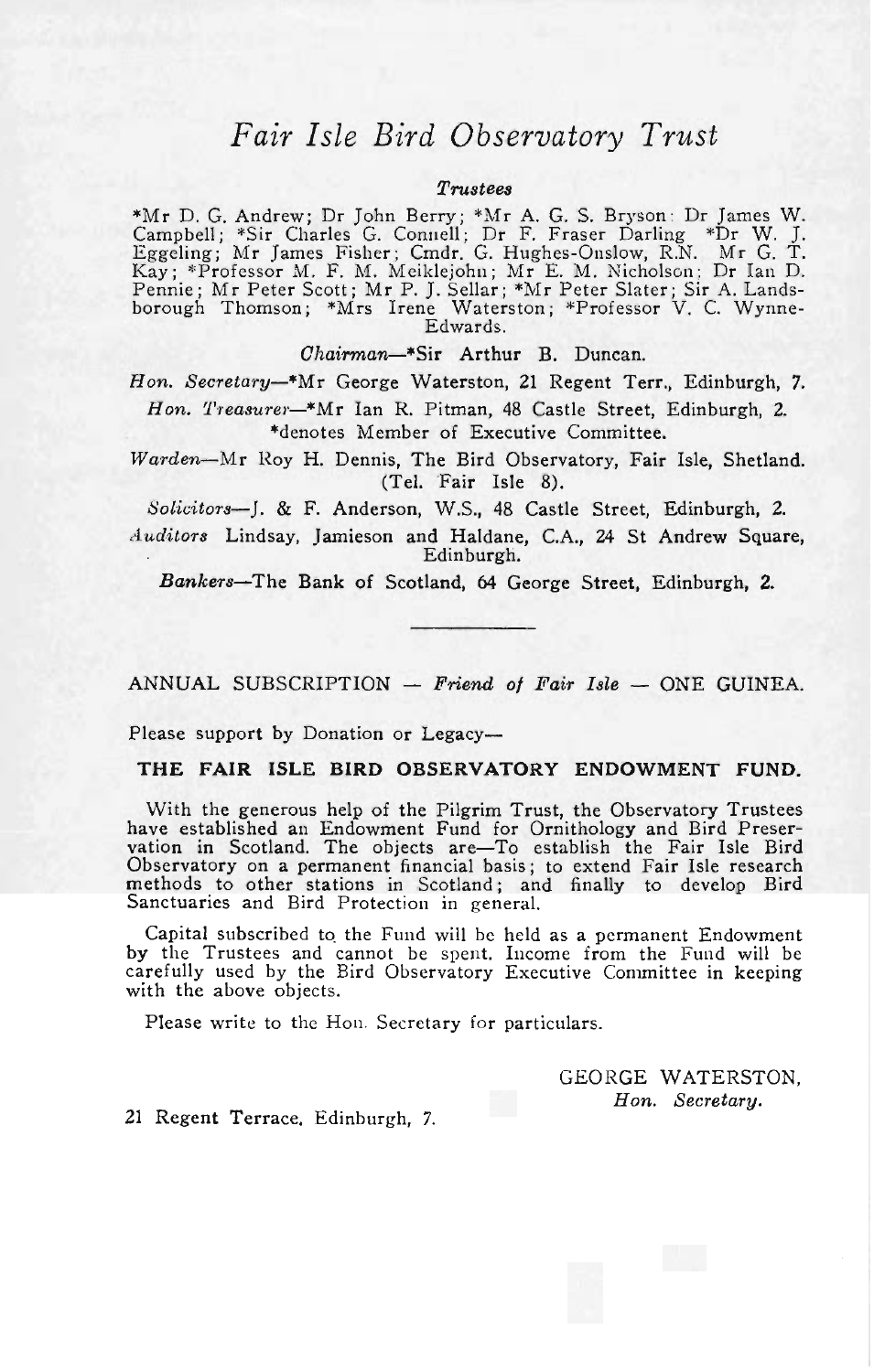# **Foreword**

THE Trustees share the sorrow of all naturalists in Scotland at the death during the year of Dr A. C. Stephen, late Curator of Natural History at the Royal Scottish Museum. We remember with gratitude his unfailing helpfulness and sustained interest in the Fair Isle Bird Observatory Trust, and his regular and genial presence at our meetings. And now, as we go to press, we have learned of the sad death of yet another Trustee and keen supporter-Col. Richard Meinertzhagen. We shall miss them very much.

At Fair Isle, despite the shipping strike which disrupted communications badly during the summer, the number of human visitors in 1966 was greater than in the previous year; and the list of bird species recorded was only slightly lower than in 1965 and included three new species. One would have thought that the possibility of getting new birds on so small and so intensively worked an island was becoming more remote each year, but each year one is proved wrong!

Looking back over the years since the foundation of the Trust in 1948, there are two particular facts that stand out in my memory. Firstly, how fortunate we have been in our Wardens; each has made outstanding, if different, contributions to the work of the Trust. Secondly, I am always amazed how the Trust has kept going so successfully for so long on so small a budget.

During the course of the years we have faced and overcome many problems. But now, in the coming year, we are faced with one of the biggest ever. The time has come when we must consider the replacement of the old naval huts comprising the Observatory with something more permanent and lasting. The huts, built in 1940 by the Royal Navy in the early years of the War, have stood up well to the rigours of the Fair Isle climate. But maintenance costs continue to rise every year. Apart from this, the arrangement of the huts makes the Observatory very uneconomic and inefficient to run.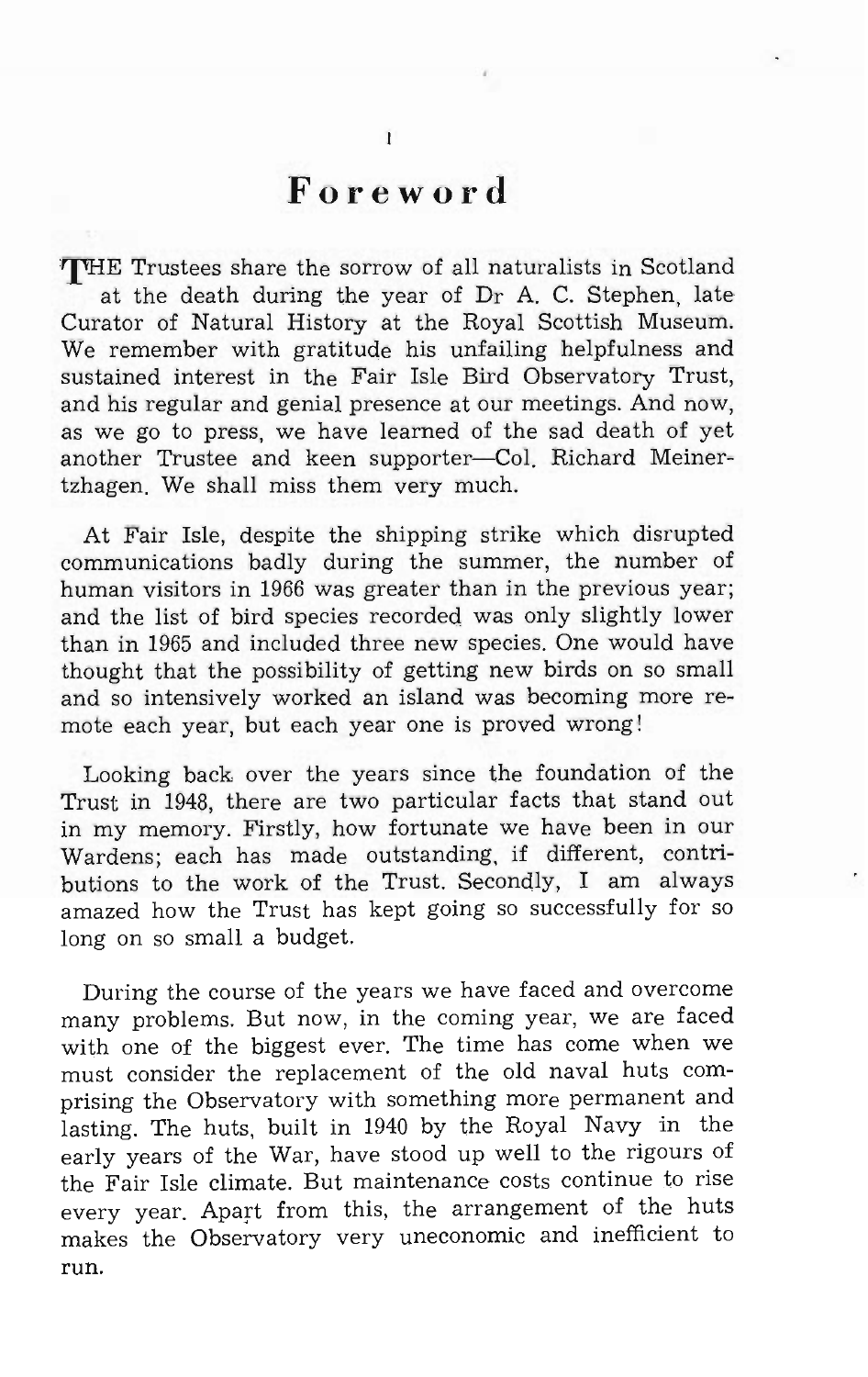Your Trustees therefore have prepared plans and estimates for the construction of an entirely new Observatory and Hostel to be built on the same site at North Haven. Preliminary notice of our intentions was given during the famous Scottish Bird-Islands Study Cruise in July 1966 when many donations were received to establish a special fund for the project.

When full details of plans and costs have been approved, the Trust will issue a special appeal to meet the considerable cost of the new buildings. Your Trustees are determined to maintain the high prestige enjoyed by Fair Isle in possessing the best-equipped Bird Observatory in Britain. Its importance as a station for studying bird movements is well known; but it is also of great value in the facilities it gives for the training of young naturalists in both laboratory and field studies. In addition, one must not forget the important role played by the Observatory in the economic and social life of the islanders in this remote place.

We hope that when you receive full details of our scheme, you will all rally round and give us what support you can.

> ARTHUR B. DUNCAN, Chairman.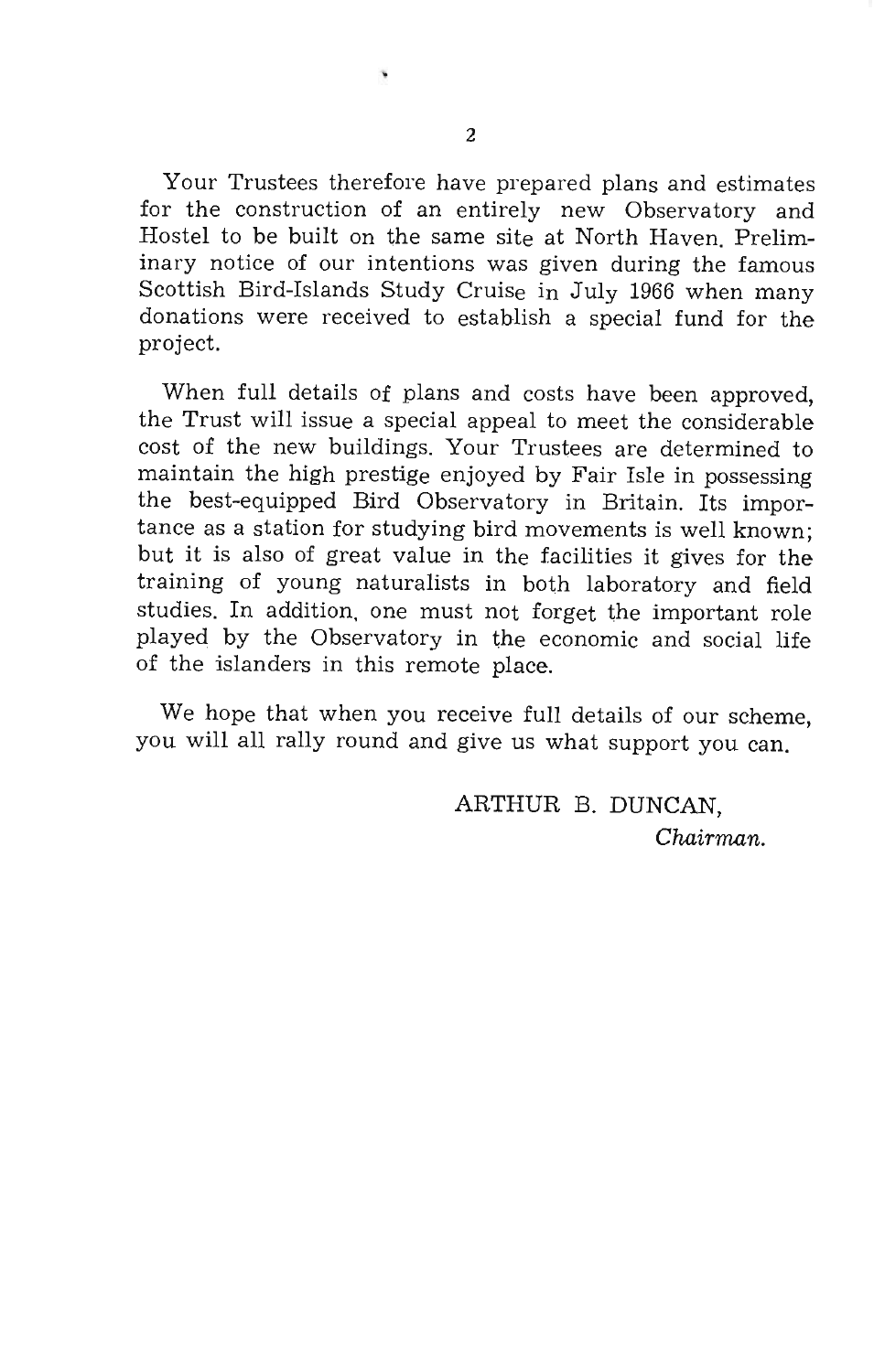### **TREASURER'S REPORT**

The year to October, 1966, shows much the same picture as the previous year, although a slightly more profitable one. Strict economies have resulted in the Revenue Account, apart from the profit On the Hostel, showing a favourable balance, albeit a small one of around £40. The Hostel Account continues to flourish. The hard work put in by Roy and Marina Dennis has once again paid off, this year to the tune of over £200. I cannot thank them enough for all that they do.

I. *Hostel Account.* This shows a profit for the year of £209:8:2 as against £138:1:6 last year. There was a slight increase in Board and Booking Fees which was offset by a similar increase in foodstuffs and wages. Miscellaneous includes the sale of a camera which is not strictly profit, but was put into the Hostel Account for convenience. There was a slight drop in fuel and repairs, otherwise I have no comment.

*II. Trust Revenue Account.* Again there is very little change. Wages and travelling expenses are up, printing and stationery a little down, and on the plus side there is an increase in subscriptions and in Income Tax recovered of approximately £87.

*Ill. Balance Sheet.* I have no comment here. We have not written down Buildings, Equipment, etc., any further and you will see that cash in the Bank on Trust Account covers the balance which was due at 31st October to Messrs J. &  $\mathbf{F}$ . Anderson.

*IV. Endowment Fund.* The only comment I have here is that since last year there has been a switch from £4,300,  $3\%$ Savings Bonds 1960/70 into £4,325 Grimsby Corporation  $3\frac{1}{2}\%$ Stock 1962/72 as a result of which we have a balance of capital on hand of  $£149:3:1$ .

*V. Helena Howden Trust.* The income and capital of the Helena Howden Trust continues to be held in Trust by the Bank of Scotland to the order of the Fair Isle Bird Observatory Trustees for the purpose of establishing or helping to establish bird Or wild life sanctuaries in Scotland. I have not detailed the securities this year, as I feel that to include them in the Fair Isle Report is confusing. The Helena Howden Trust monies do not belong to The Fair Isle Bird Observatory Trust, but are merely available for use at the discretion of the Fair Isle Trustees for the establishment of sanctuaries.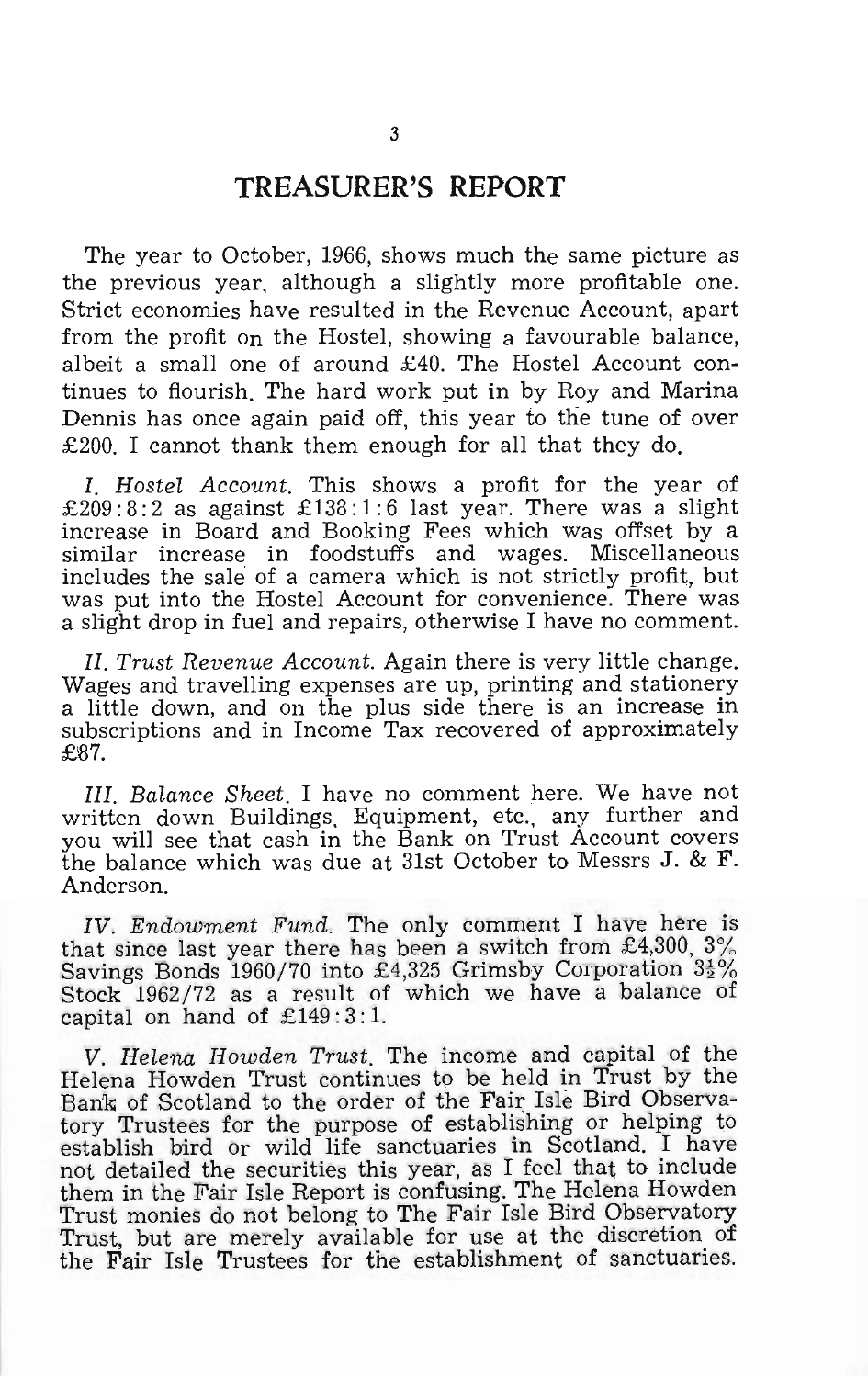## **Fair Isle Bird Observatory Trust**  YEAR **TO** 31st OCTOBER 1966

#### I.-HOSTEL REVENUE ACCOUNT

| 1965<br>£155<br>644<br>38<br>270<br>20<br>62<br>160<br>60<br>7<br>138 | $\boldsymbol{0}$<br>0<br>6<br>12<br>$\overline{7}$<br>15<br>16<br>8<br>11<br>1 | 0<br>1<br>-11<br>11<br>4<br>$\bf{0}$<br>5<br>10<br>$\mathbf{0}$<br>6 | To Stores at 1st November 1965<br>To Foodstuffs, Supplies etc.<br>$\ddotsc$<br>$_{\rm To}$<br>Telephone<br><b>Contract</b><br>.<br>To Wages and National Insurance<br>To Sundry Payments<br>$\sim 100$<br>$\cdots$<br>To Insurance of Huts<br>$\dddotsc$<br>$\cdots$<br>To Fuel<br><b>Sales Common</b><br>$\cdots$<br>$\sim 100$<br>.<br>To Repairs and Renewals<br>To Postages<br>and the contract of the state<br>$\cdots$<br>To Profit for year<br>$\ldots$<br>. | £152<br>685 11<br>43<br>281<br>5<br>62<br>141<br>58<br>10<br>209       | $\theta$<br>$\overline{2}$<br>17<br>6<br>15<br>14<br>$\mathbf{1}$<br>11<br>8 | 0<br>$\mathbf{1}$<br>8<br>10<br>6<br>$\bf{0}$<br>0<br>6<br>9<br>$\overline{2}$ |
|-----------------------------------------------------------------------|--------------------------------------------------------------------------------|----------------------------------------------------------------------|---------------------------------------------------------------------------------------------------------------------------------------------------------------------------------------------------------------------------------------------------------------------------------------------------------------------------------------------------------------------------------------------------------------------------------------------------------------------|------------------------------------------------------------------------|------------------------------------------------------------------------------|--------------------------------------------------------------------------------|
| £1558                                                                 | $\mathbf{0}$                                                                   | $\boldsymbol{0}$                                                     |                                                                                                                                                                                                                                                                                                                                                                                                                                                                     | £1650                                                                  | 8                                                                            | 6                                                                              |
| £1404<br>1                                                            | 1<br>19                                                                        | 0<br>$\mathbf{0}$                                                    | By Board and Booking Fees<br>By Miscellaneous (including sale of                                                                                                                                                                                                                                                                                                                                                                                                    | £1479<br>27                                                            | 0<br>8                                                                       | 6<br>0                                                                         |
| 152                                                                   | $\theta$                                                                       | 0                                                                    | Camera-£25)<br><b>Contact Contact</b><br>By Stores at 31st October 1966                                                                                                                                                                                                                                                                                                                                                                                             | 144                                                                    | 0                                                                            | 0                                                                              |
| £1558                                                                 | $\theta$                                                                       | $\mathbf{0}$                                                         |                                                                                                                                                                                                                                                                                                                                                                                                                                                                     | £1650                                                                  | 8                                                                            | 6                                                                              |
|                                                                       |                                                                                |                                                                      | <b>II.-TRUST REVENUE ACCOUNT</b>                                                                                                                                                                                                                                                                                                                                                                                                                                    |                                                                        |                                                                              |                                                                                |
| £541 17<br>4<br>31<br>167 13<br>39<br>158<br>23<br>3<br>82<br>77      | 9<br>12<br>3<br>$\mathbf{0}$<br>$\overline{4}$<br>-13<br>16<br>15              | 7<br>9<br>6<br>3<br>3<br>7<br>9<br>0<br>6<br>6                       | To Wages and National Insurance<br>To Rent and Insurance<br>$\ddotsc$<br>To Interest paid<br>المتقارب المتناور<br>$\ddotsc$<br>To Travelling<br>$\mathcal{L}_{\mathcal{A}}$ , $\mathcal{L}_{\mathcal{A}}$<br>$\sim 100$<br>.<br>To Bird Ringing Nets etc.<br>$\ldots$<br>To Printing, Stationery etc.<br>To Freight<br>$\ldots$<br>$\ldots$<br>To Expenses of Administration<br>To Profit for year<br>$\ddotsc$<br>.                                                | £574 12<br>-1<br>7 <sup>1</sup><br>193<br>62<br>145<br>24<br>75<br>249 | $\theta$<br>17<br>$\mathbf{1}$<br>8<br>7<br>$\theta$<br>3 1 3<br>17<br>2     | 8<br>0<br>8<br>11<br>8<br>5<br>7<br>$\bf{0}$<br>4<br>$\overline{2}$            |
| £1130                                                                 | 6                                                                              | 8                                                                    |                                                                                                                                                                                                                                                                                                                                                                                                                                                                     | £1337                                                                  | 1                                                                            | 5                                                                              |
| £488 19<br>340<br>11 11<br>151<br>138<br>£1130                        | $\boldsymbol{0}$<br>-14<br>$\mathbf{1}$<br>6                                   | 6<br>0<br>2<br>6<br>6<br>8                                           | By Subscriptions etc.<br>By Income Tax recovered<br>By Income Tax recovered<br>$\sim 1.1$<br>By Interest on Savings Bonds<br>By Income from Endowment Fund<br>By Profit on Hostel Account<br>$\ddotsc$                                                                                                                                                                                                                                                              | £552<br>367<br>11<br>196<br>209<br>£1337                               | 7<br>14<br>6<br>4<br>8<br>1                                                  | 10<br>8<br>$\overline{4}$<br>$\overline{5}$<br>$\overline{2}$<br>5             |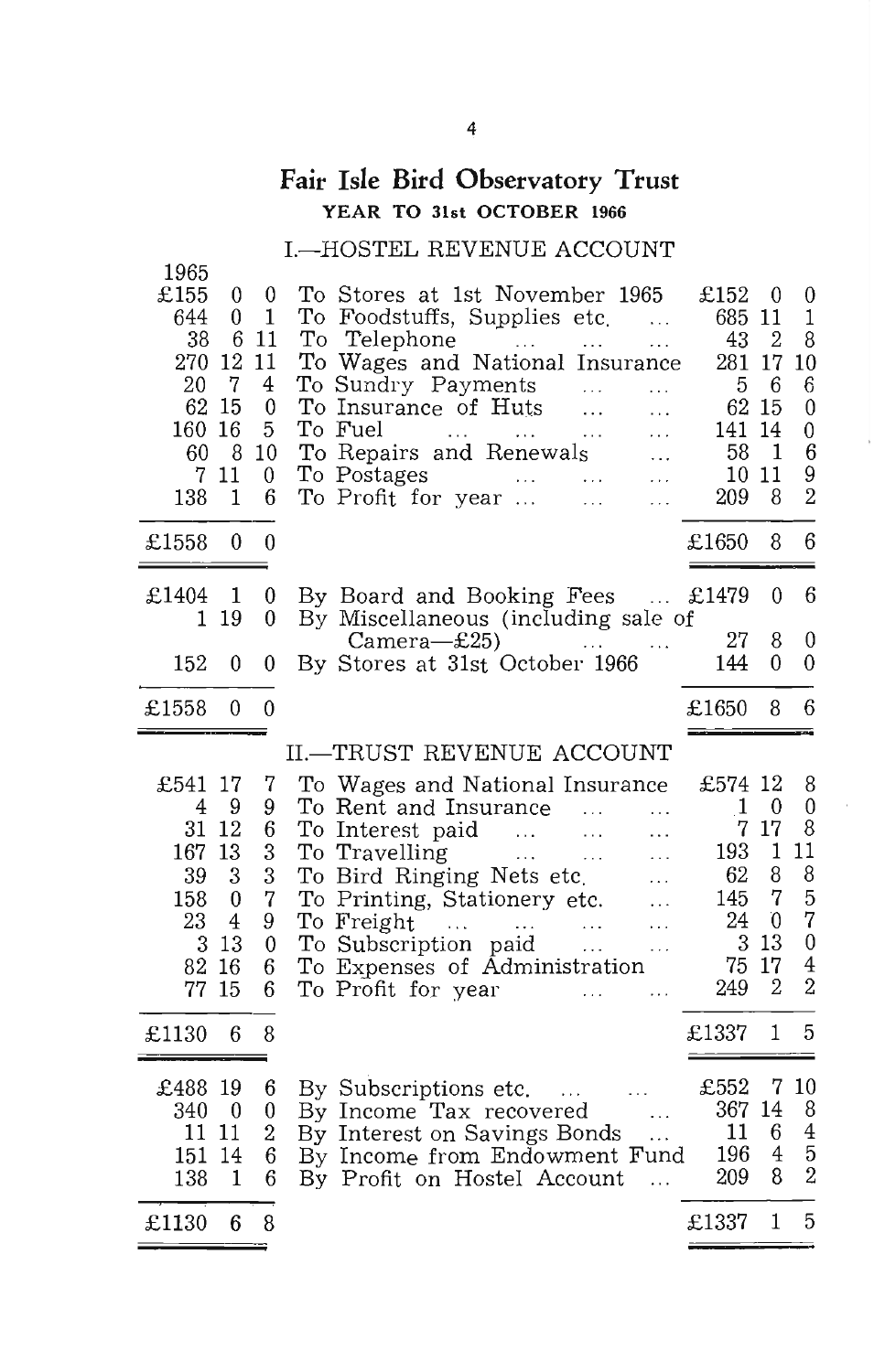## BALANCE SHEET AS AT 31st OCTOBER, 1966

## *Liabilities*

| 1965           |   |              |                                                                                                                                      |          |              |    |
|----------------|---|--------------|--------------------------------------------------------------------------------------------------------------------------------------|----------|--------------|----|
|                |   |              | Capital Account:                                                                                                                     |          |              |    |
| £1700<br>250 0 |   | $\mathbf{1}$ | Balance per last Balance Sheet<br>£0<br>250 0 0 Add Legacy<br>77 15 6 Profit for year<br>0<br>$\theta$<br>$\overline{2}$<br>249<br>2 | £2027 16 |              |    |
|                |   |              |                                                                                                                                      | 249      | $\mathbf{2}$ | 2  |
| £2027 16       |   |              |                                                                                                                                      | £2276 18 |              | -9 |
| 204            | 5 | - 8          | Balance due to Messrs J. & F.<br>Anderson, W.S.<br>$\cdots$                                                                          | 266 18   |              |    |
| £2232          |   | 3            |                                                                                                                                      | £2543    |              |    |

#### *Assets*

| £2232        | 2            | 3        |                                                                                                    |                 |                    |                           | £2543 17 |   | 0 |
|--------------|--------------|----------|----------------------------------------------------------------------------------------------------|-----------------|--------------------|---------------------------|----------|---|---|
| 560          | 0            | $\Omega$ | Cash on hand                                                                                       |                 |                    |                           | 879 15   |   | 6 |
|              |              |          |                                                                                                    | £875<br>4       | 5<br>10            | 5<br>$\mathbf{1}$         |          |   |   |
|              |              |          | Trust Account<br>Hostel Account                                                                    | £306<br>569     | 4<br>$\mathbf{1}$  | 5<br>$\theta$             |          |   |   |
|              |              |          | Cash in Bank:                                                                                      |                 |                    |                           |          |   |   |
| 152          | 0            | 0        | Consumable Stores:<br>Foodstuffs<br>Livestock<br>Fuel                                              | £39<br>40<br>65 | 0<br>0<br>$\theta$ | $\theta$<br>0<br>$\theta$ | 144      | 0 | 0 |
| 619          | $\mathbf{1}$ | 3        | Investment-£642 $3\%$ Savings<br>Bonds 1960-70 (Market Value<br>as at 31st October 1966 £555, 6/-) | 619             |                    | 3                         |          |   |   |
| 213 19       |              | 0        | Scientific and Photographic etc.<br>Equipment as written down                                      | 213 19          |                    | $\Omega$                  |          |   |   |
| 316          | 0            | $\Omega$ | Furniture, Furnishings etc. at<br>Fair Isle as written down                                        | 316             | $\theta$           | $\overline{0}$            |          |   |   |
| 1965<br>£371 | 1            | 3        | Buildings, Traps etc. written down                                                                 |                 |                    |                           | £371     | 1 | 3 |
|              |              |          |                                                                                                    |                 |                    |                           |          |   |   |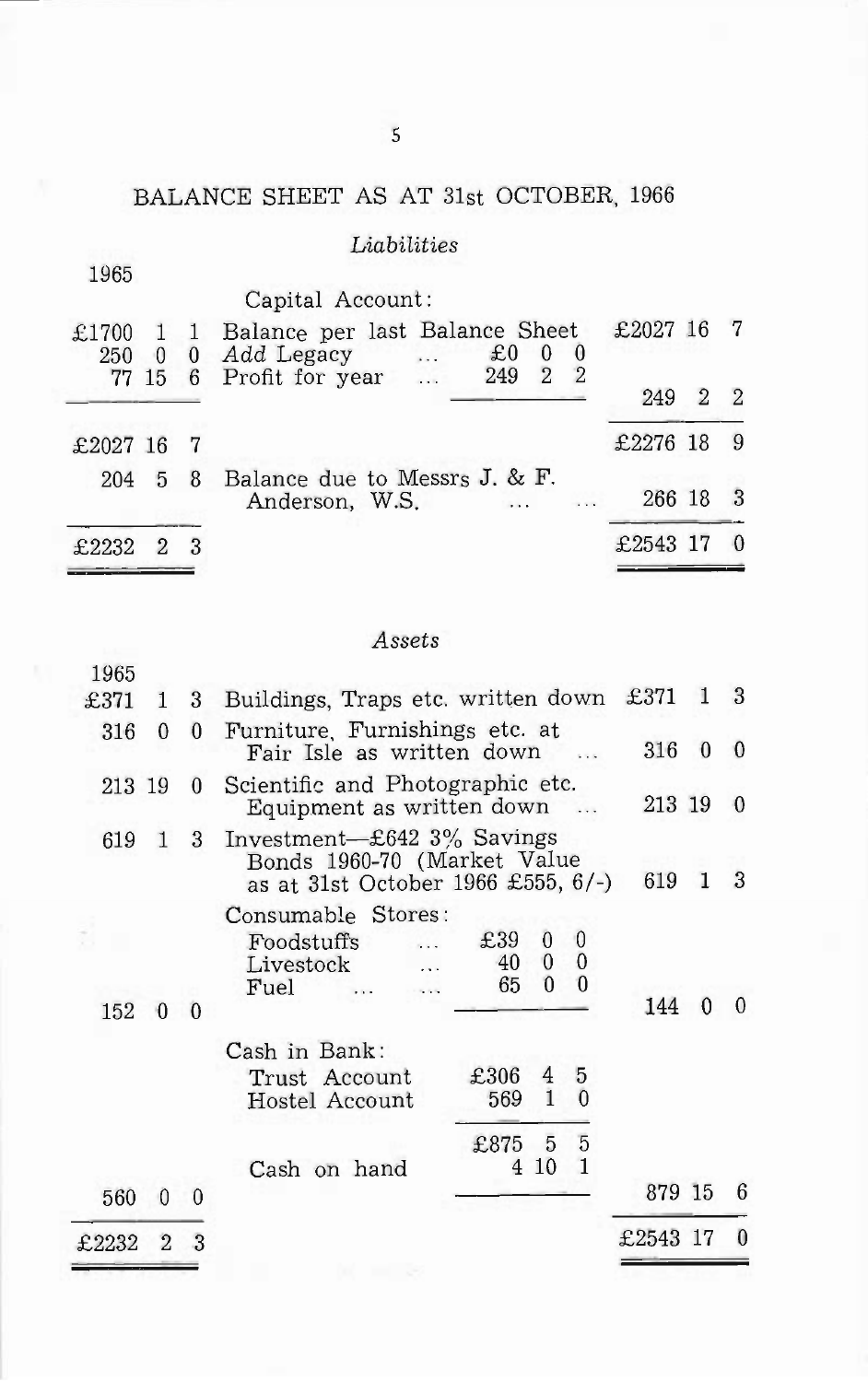#### FAIR ISLE ENDOWMENT TRUST

Funds as at 30th June, 1966

|                                                                                                                           | Book Value 31st Oct. 1966 |                |     | Value as at         |          |          |
|---------------------------------------------------------------------------------------------------------------------------|---------------------------|----------------|-----|---------------------|----------|----------|
| £4326 Grimsby Corporation $3\frac{1}{2}\%$<br>Stock 1962-72                                                               |                           |                |     | £3523 16 2 £3546 10 |          | - 0      |
| £140 Whitbread & Co. Ltd.<br>"A" Ordinary Stock<br>$\mathbf{1}$                                                           | $\ldots$ 313 11           |                | - 0 | 357                 | $\theta$ | $\Omega$ |
|                                                                                                                           | £3837                     |                |     | 7 2 £3903 10        |          | - 0      |
| Heritable Property-21 Regent<br>Terrace, Edinburgh<br>$\mathcal{L} = \mathcal{L} \times \mathcal{L}$<br>$\sim$ 100 $\sim$ | 3050                      | $\theta$<br>87 | - 0 | 3050<br>148 -       | 0        | 0<br>7   |
| Balance on Savings Account<br>Consisting of-                                                                              | - 148                     |                |     |                     | 8        |          |
| Balance due to Revenue £0 14<br>6<br>Balance of Capital on                                                                |                           |                |     |                     |          |          |
| hand<br>3<br>- 1<br>149<br><b><i>Contract Contract Contract</i></b>                                                       |                           |                |     |                     |          |          |
| - 8<br>£148<br>7                                                                                                          |                           |                |     |                     |          |          |
|                                                                                                                           | £7035 15                  |                | 9.  | £7101               | -18      | 7        |

#### **WARDEN'S REPORT FOR 1966**

#### ROY H. DENNIS

Marina, Rona and I spent the winter at Inverness, and, during this time, one of my tasks was to give a series of talks, about Fair Isle and its Bird Observatory, which included illustrated lectures to seven of the main branches of the Scottish Ornithologists' Club.

We returned to the island on 15th March and the Observatory was in operation until 10th December. Between 22nd March and 15th November. a total of 154 visitors staved at the hostel for a total of 190 visitor-weeks. This was an improvement on 1965, but unfortunately the shipping strike in late-May and June lost us twelve visitors and almost certainly deprived us of the usual "tourist-type" visitors who turn up in mid-summer. It also raised the price of supplies, especially vegetables, considerably and made catering a nightmare.

Visitors from overseas included two from Sweden, two from France, two from Germany and one from Belgium. Mr George Waterston, our Hon. Secretary, and his wife, Irene, one of the F.I.B.O. trustees spent a week at the Observatory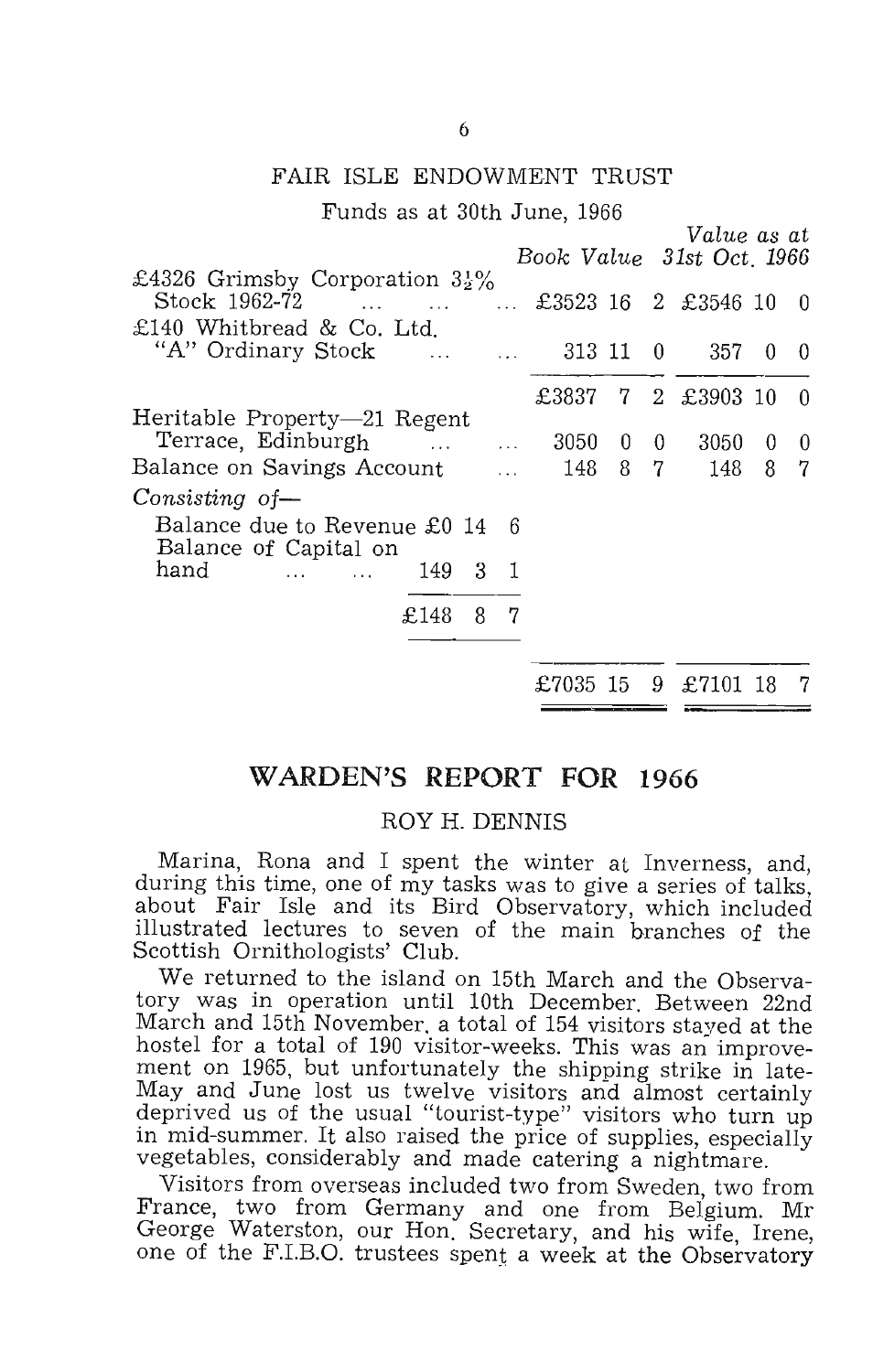in September, Mr Douglas Hamilton, the architect, spent several days on the island and examined the site and the buildings in conjunction with his plans for the proposed new Observatory.

*Staff.* My wife, Marina, continued to be responsible for the running of the hostel, bookings, etc. We Were fortunate to have as our cook, Mrs J. Creamer, who was with us from 5th April until 11th October; she was assisted in August and September by Miss Jennifer Coldrey. Nicholas Dymond most ably carried out the duties of Assistant Warden and I was fortunate to have the additional help of Anders Tegelin and John Davies to help with the sea-birds. We should like to congratulate Nicholas on his appointment with the British Trust for Ornithology at Tring.

*Island Events.* It was another encouraging year at Fair Isle. There were no changes in the tenancies of the island's crofts and, although there were changes the number of the crofting population remained as in 1965. Unfortunately we lost two of our oldest islanders; Mrs Jean Stout of Lower Stoneybreck died on 29th March and Mr George Stout of Field died on 5th April. Mrs Sheila Wilson of Stackhoul gave birth to a son, Steven at Stromness in March and in August, Gordon Barnes of Setter married Miss Perry Sutcliffe. Jim Wilson of Schoolton completed his time at the Fair Isle, school and went away in August to the senior school in Lerwick. Nurses Smith, Walton and Oakley looked after the islanders' health during the year.

The main building work for the National Trust for Scotland was at Setter. The International Voluntary Service workers returned to the island and were engaged in hill drainage and building work at the fish store.The islanders had a busy year and projects on the island included the fencing, ploughing and re-seeding of Johnny Arcus's Park as part of the Grazing Committee's re-seeding plan. The weather was ideal for crops and there was an exceedingly good growth of grass. Several new areas of land were cultivated, at North Busta, Quoy, Utra and Barkland. Three boats fished for lobsters, but they had to put up with considerable competition from larger outside boats. They had very good catches of fish, and large quantities were salted away for the winter.

The Shetland County Council sent in a gang of workmen for several weeks and they completed the slipway repairs at North Haven. The Fair Isle Committee, formed by the islanders, was active throughout the year and pursued several projects of value to the island: the main one being the provision of an air ambulance service for the island.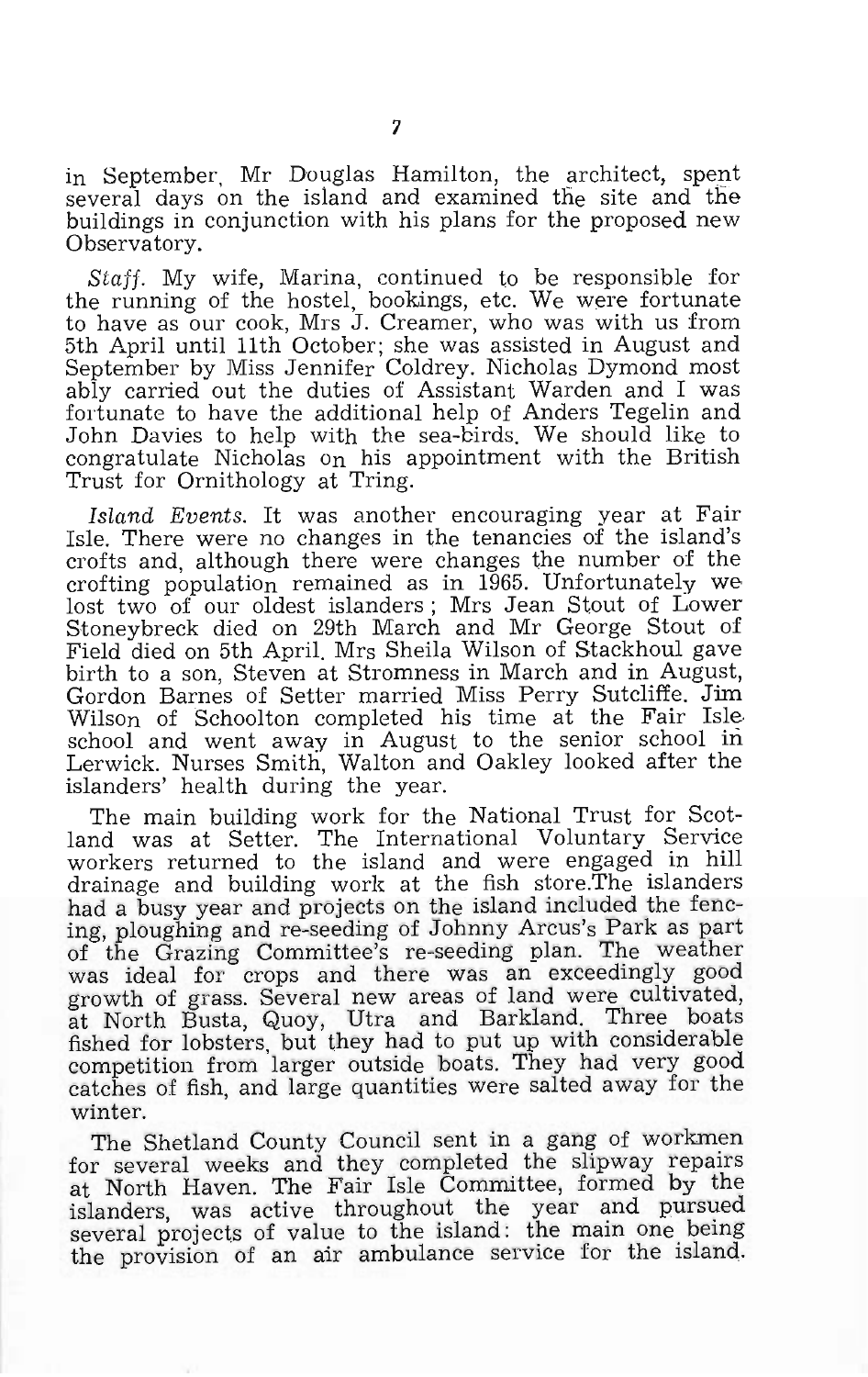It is hoped that the Shetland County Council will construct a suitable airstrip in 1967.

No National Trust for Scotland cruises managed to land on the island. The "Meteor" on the "Islands Cruise" tried to get to the island on 23rd and 25th May, but had to steam past us in very heavy seas. The Scottish Ornithologists' Club's "Scottish Bird-Islands Stuqy Cruise" on the "Devonia" circumnavigated Fair Isle at dusk on 20th July and we lit a beacon fire on the North Gavel of Buness to welcome them. Vocal greetings were exchanged between ship and shore! On 6th August, the "Orcadia" arrived on her annual visit from Orkney and about 150 visitors enjoyed a fine day ashore; at the Bird Observatory we, again, staged an exhibition of our work. The "Devonia" returned on 6th September and circumnavigated the island in rough seas with a National Trust for Scotland Cruise aboard.

*Acknowledgements.* Once again the islanders reported many interesting birds and allowed us to examine their crops for migrants; we are very grateful to them. We are indebted to Katie and Tommy Russell. the Principal Keeper at the North Lighthouse and his sister; especially for looking after our wader traps on East Lother Water and Golden Water and catching some very interesting species. The Royal Scottish Museum very kindly continued to loan us a collection of useful bird skins, which we used in the birdroom. Mr Pat Sellar and Miss Rosemary Moore very kindly donated us bicycles. Gordon Barnes of Setter was again a great friend to the Observatory and looked after our interests and the birds on the island in the winter; We are extremely grateful to him for many kindnesses.

*Fieldwork.* Routine work at the Observatory included the daily census of bird migrants, the trapping and ringing of migrant and resident birds and the study of the breeding birds. We continued to instruct visitors in the field identification of rare and common birds and we gave training to bird-ringers.

I continued my studies of the Black Guillemot and had about fifty nests under observation and ringed record numbers of adults and young. In the summer, we completed a census of the breeding birds on the island, which included the Common Bird Census, started in 1963. The sea-birds were counted from the land and from boats, and we obtained good results for all species, except Storm Petrels and our counts for Fulmar and Puffin were not as accurate as for the other species. It is most encouraging that most of our seabirds are increasing, especially Kittiwake and Guillemot. A dawn census of Wrens was made. Large numbers of sea-birds,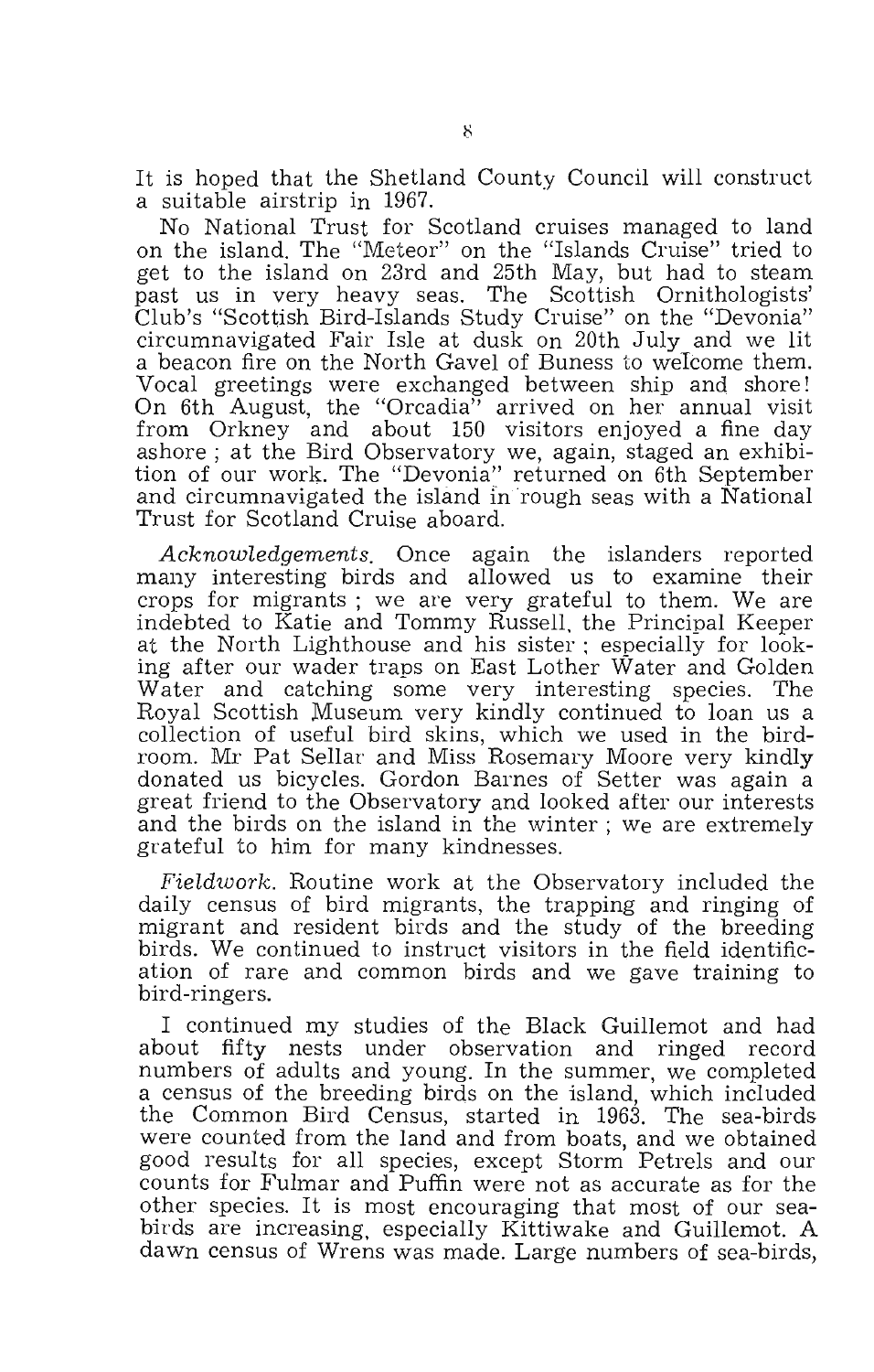especially Kittiwakes, were ringed and the Storm Petrel netting programme was expanded.

Dr R. J. Berry studied both species of mice on the island, and we trapped specimens for him later in the year. Mr C. Moreby spent a fornight on the island studying small insects. Mr G. B. Thomson examined parasites collected by the Observatory staff.

*Ornithology.* 187 species were recorded on the island in 1966, three less than the record set in 1965. New species for the island were Bee-eater, Pallas's Leaf Warbler and Whitethroated Sparrow.

The White-throated Sparrow was caught in the Double Dyke trap on 13th May and spent that day around the Observatory. Exactly a month later on 13th June, We saw a Bee-eater in the south-eastern nart of the island. Our final new species was a superb little Pallas's Leaf Warbler which Marina and I found at North Haven on 11th October. This was also a new species for Scotland.

Other rarities included; Rough-legged Buzzard (2), Honey Buzzard, Osprey (2), Dotterel, Pectoral Sandpiper. Alpine Swift, Short-toed Lark, Great Reed Warbler, Booted Warbler, Subalpine Warbler, Red-breasted Flycatcher, Petchora Pipit, Red-throated Pipit (2). Lesser Grey Shrike (3), Rustic Bunting and Little Bunting.

1966 was a very interesting year for birds at Fair Isle, being rather like 1965, with many rare birds, including three new ones, but rather a dearth of some of our commoner migrants. The spring migration has been reviewed in the Bull. Vol. 5 No. 6 and the autumn passage will be reviewed in detail in the next bulletin, No. 7. Briefly, March was a very quiet month, with no large movements and April started off similarly and migrants were rather late because of cold weather. Wheatears arrived from 6th and there was a steady trickle of continental migrants until 15th. This passage was halted until 18th, by snow showers, and then on 23rd we had our first fine day and we saw Yellow Wagtails and Sand Martin. The weather was fine in May with southeast winds, which produced something of interest nearly every day; either common migrants such as Whimbrels, Wood Pigeons, Willow Warblers, etc., or rarities such as Honey Buzzard, Great Reed and Subalpine Warblers. This trend continued throughout June and we saw lots of hirundines and unusual birds of southeastern origin such as Bee-eater, Lesser Grey Shrike and Ortolans. Our first Crossbill on 12th June, was a forerunner of a strong invasion which peaked in June-July and early September. Wader movements increased from 11th July, mainly Curlews, and peaked in July and August with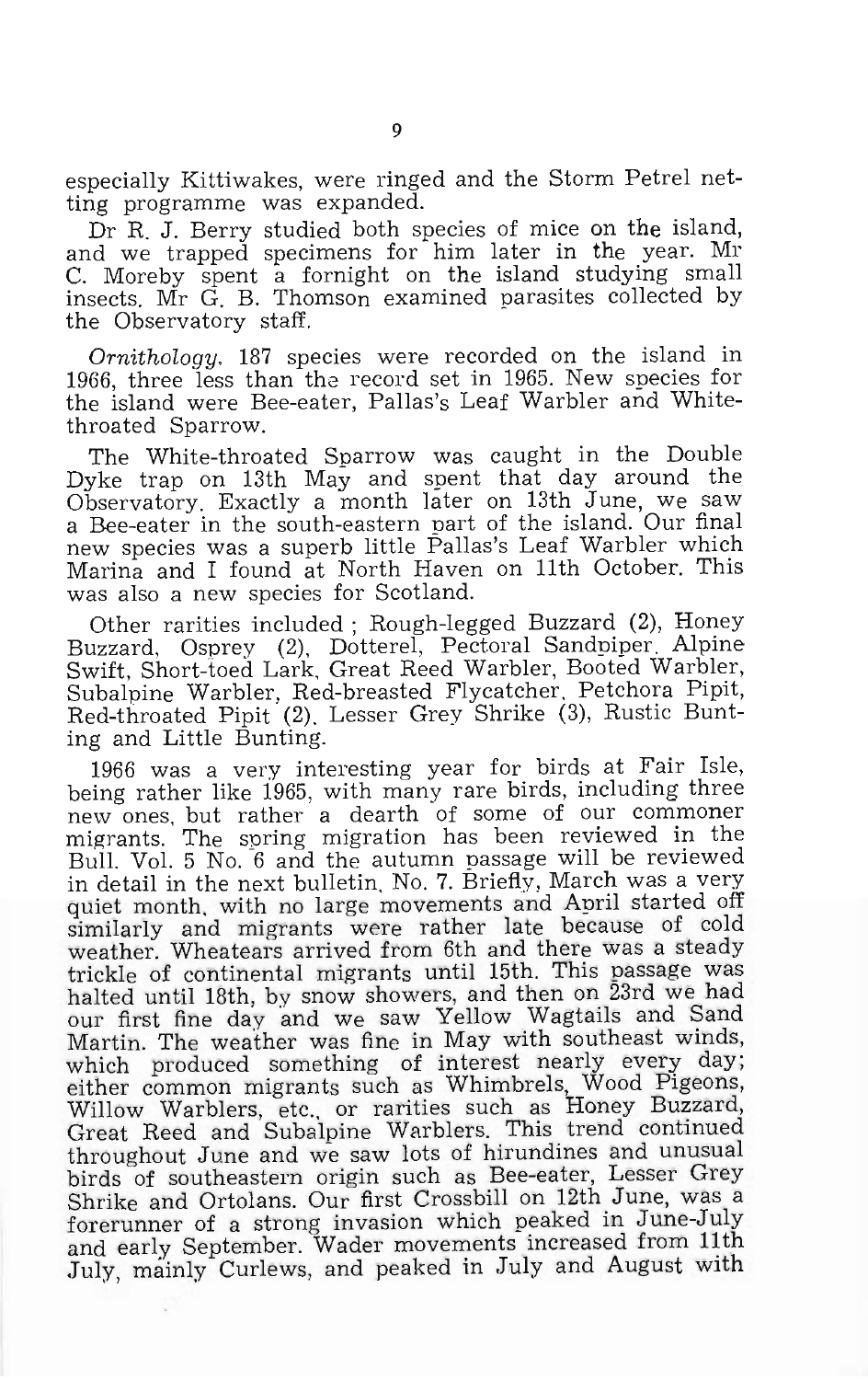numbers of Redshanks, Wood and Green Sandpipers. Our first flock of Common Gulls arrived on 3rd August and there was a tremendous arrival of 3500 plus during a north-east gale on 10th August. Continental passerines arrived from 5th August. A feature of the month was the early arrival of winter visitors, Fieldfares up to 20 from 4th and Bramblings from 7th. Southerly winds on 17th-18th produced a good selection of migrants of mixed origins; Whooper Swan, Meadow Pipits, White Wagtails, Wheatears and Garden Warblers. The first Barred Warbler arrived on 23rd and there was a young Great Spotted Woodpecker on 25th.

After fog on 26th August, and with light south-east winds, we had a good fall of continental migrants, which included 9 Barred Warblers, 3 Wrynecks, Icterine Warbler and Scarlet Grosbeak. Many of these had left by 27th, but on 28th I Many continental migrants arrived between 30th August and 5th September, with Willow Warblers peaking at 260 on 3rd, Whinchats at 100 on 2nd and Wryneck's at 12 on 3rd. The rest of the month was not so exciting; westerly winds produced quite a few Lapland Buntings from 5th, which resulted in the largest invasion of this species for several years. A young Lesser Grey Shrike was trapped on 21st. A return to south-east winds on 27th-28th and we caught no less than four Yellow-browed Warblers on 28th.

Redwings, Fieldfares, Song Thrushes. Ring Ouzels, Gold- crests and Robins were very much in evidence from this date until 22nd October. The passage of Bramblings was very spectacular and reached the all time daily record of 1500 plus on 7th October. Great Grey Shrikes and Richard's Pipits were commoner than usual in October, and unusual birds included Little Grebe and Petchora Pipit on 2nd, Great Tit on 10th, Pallas's Leaf Warbler on 11th, no less than 5 Black Redstarts on 15th, two Rough-legged Buzards on 18th and 21st and Redthroated Pipit on 25th.

November was very quiet and the main feature of late autumn was the complete lack of Woodcock and Blackbird as Glaucous Gulls were plentiful, with a peak of 10 on 21st November.

The breeding birds had a good year, and the weather was fine, although rather foggy in June. For full details see BulL Vol. 5 No. 6. Of particular interest was the successful nesting of Corncrakes at Busta. and the attempted breeding of a pair of Common Gulls at Hjon. They laid two eggs but failed to hatch them. It was disappointing that both pairs of Peregrines failed to rear young.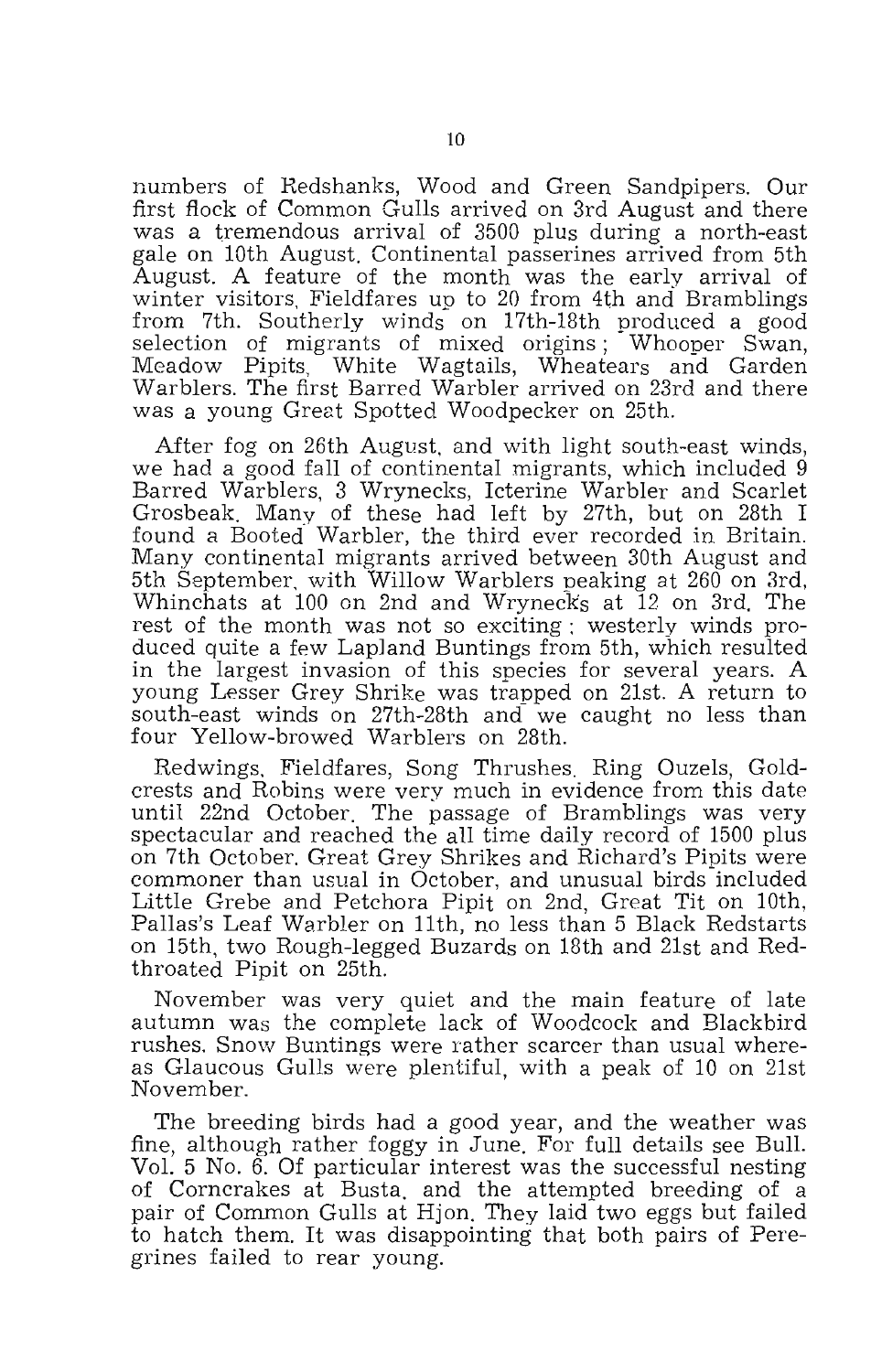### *Systematic List for 1966*

- GREAT NORTHERN DIVER *Gavia immer.* Singles on 15th April, 21st and 27th May, 11th and 27th June, and 9th September.
- RED-THROATED DIVER *Gavia stellata*. Singles on 3 days and 2 on 2 days in May; singles on 4 days and 2 on 2 days in June; 2 on 20th and singles on 7 days in July, including a summer plumage adult in South Haven on 29th. Singles on 9th, 26th September and 24th October.
- RED-NECKED GREBE *Podiceps griseigena.* One arrived in North Haven on 18th April; regularly seen until 21st June, by which time it was in full summer plumage.
- LITTLE GREBE *Podiceps ruficollis.* One on Golden Water, 2nd October.
- LEACH'S PETREL *Oceanodroma leucorrhoa.* Seen on crossing 8th July (2) and 11th October.
- STORM PETREL *Hydrobates pelagicus.* First noted ashore at night on 7th June, large numbers from 30th June. birds were ringed on the cliffs at night. mainly at Millens Houllan, Malcolm's Head and Buness. Only a few retraps were netted, but 8 birds were controlled which had been ringed at Foula. No nests or eggs were found, but two juveniles were caught at South Lighthouse on 1st October.
- MANX SHEARWATER *Procellaria pUffinus.* Singles seen from island on 19th, 26th May, 10th, 31st July and 14th August. 1-2 seen on 4 days in September. Seen from Good Shepherd on 6 days between 26th March and 7th June, with 2 on 28th June and 4 on 15th July.
- SOOTY iSHEARWATER *Procellaria grisea.* Q seen from Good Shepherd, 15th July-earliest record; 7 on 20th, 1 on 23rd, 3 on 30th September and 4 on 11th October. From the island, birds were seen on 9 days between 3rd September and 12th October, max. 4 on 4th and 24th September.
- FULMAR *Fulmarus glacialis.* Ashore January to March, and build-up from 9th April. Pre-egglaying dispersal from 6th to 16th May, with first eggs noted on 17th. Breeding numbers still increasing, especially on more recently colonised areas of cliff. Fledging success poor and several cases of *puffinosis* noted on chicks and full-grown birds. First young flying on 22nd August. Numbers decreasing from 6th September, but birds on cliffs through out rest of year, and large numbers in November. Blue Fulmars noted on 10th July, 6th September, 1st October and 4th November; unusual numbers noted from Good Shepherd in October, from 12th.
- GANNET *Sula bassana.* Small numbers offshore, mainly April to October, peaks of 40 on 7th May and 36 on 30th July.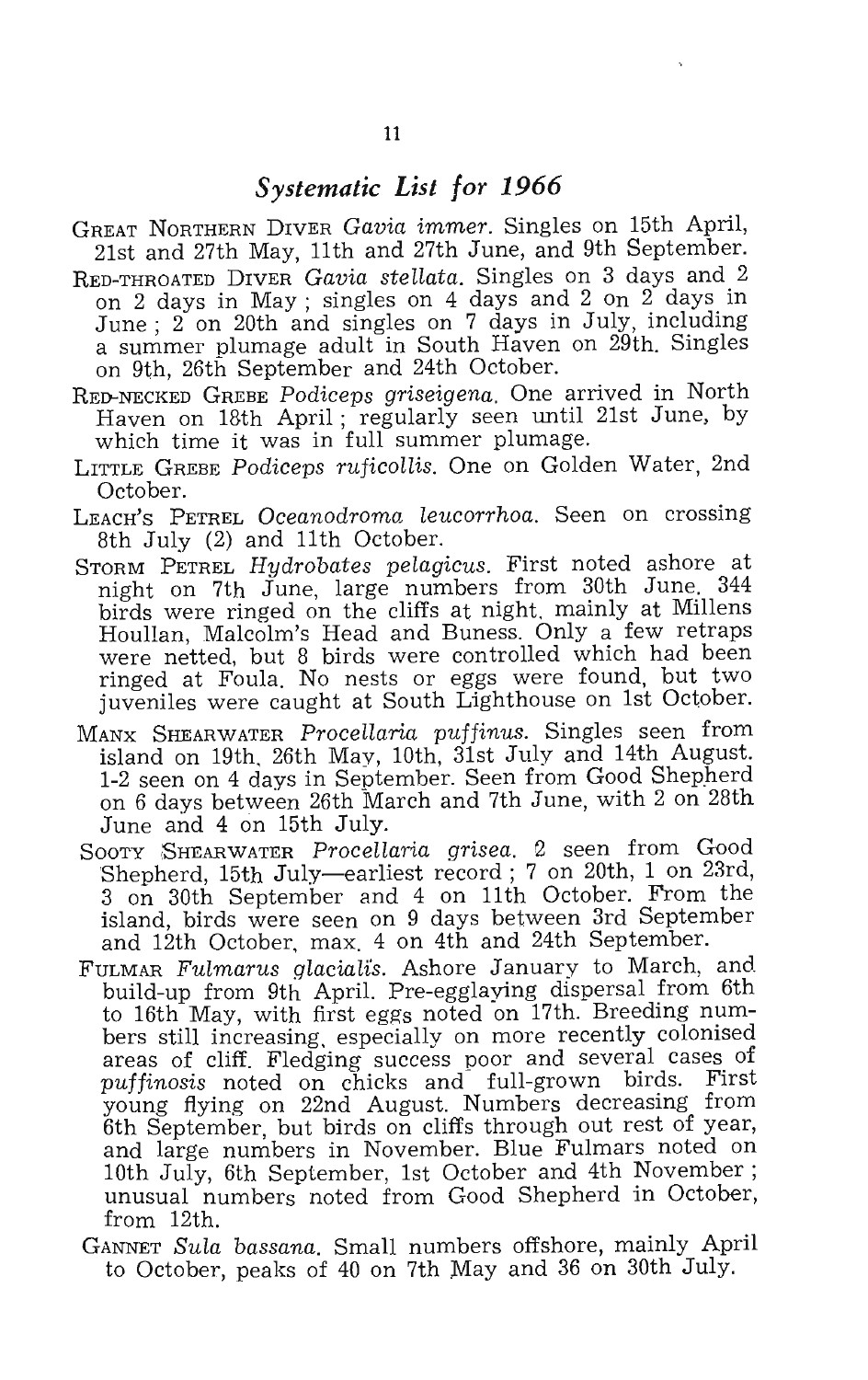- CORMORANT *Phalacrocorax carbo.* 19 on 12th January; 1-2 on 9 days in January and February. Small passage from 8th March to 31st May, maximum 9 on 28th May. One on 20th June and 2 on 17th July. Autumn passage 6th August to 21st October, mainly September, peaks of 80 on 9th, 72 on 10th, 25 on 21st September and 25 on 4th October. Stragglers until 13th November and a few in December.
- SHAG *Phalacrocorax aristotelis.* First egg noted on 1st April. A count in the breeding season gave a total of 1100 pairs. Had a good breeding year and first free-flying young on 7th June.
- HERON *Ardea cinerea.* One 3rd and 4th January, 2 on 15th and 22nd February. Singles on 5 days in March, 12 days in April and 6 days in May, but 2 on 5th and 3 on 6th May. One on 9th and 11th June. Return passage from 15th July to 30 October, peaks of 6 on 12th August, 6 on 27th and 8 on 28th September. Late singles on 21st November and 3rd December.
- MALLARD *Anas platyrhynchos.* A 9 between 20th January and 1st February. 5 on 25th February. Small numbers on 18 days between 2nd March and 26th May 1 or 2 drakes present in June, 1 on 4th and 2 on 25th July. Small passage from 5th August, peaks of 8 on 28th, 9 on 29th September, 6 on 11th October and 10 on 20th-22nd November. Singles on 4 days in December.
- TEAL *A nas crecca.* Small passage from 20th April to 26th June, maximum 6 on 25th May. One 24th-27th July. Autumn movements from 21st August to 21st November, mainly September, peaks of 5 on 4th, 11 on 26th September, and 11 on 3rd October.
- WIGEON Anas penelope. A  $\sigma$ <sup>t</sup> on 5th and a pair on 24th May. 2 on 2nd,  $\varphi$  on 6th-7th and  $\varphi$  21st-27th June. Passage from 30th August to 29th October, mainly 22nd September to 6th October, peaks of 30 on 28th, 20 on 30th September and 12 on 6th October.
- PINTAIL *Anas acuta.* Single ducks on 19th June and 6th October.
- SHOVELER *Spatula clypeata.* A pair on 19th June and another pair on 22nd September.
- Scaup *Aythya marila.* A  $\sigma$  on 5th June and a  $\varphi$  on 18th August.
- TUFTED DUCK Aythya fuligula. A  $\sigma$  on 24th April, a pair on 4th, single  $\varphi$  on 5th-6th, single males on 16th-17th, 24th-26th and 31st May, and 6th-15th June. One 1st September.
- GOLDENEYE *Bucephala clangula*. 2-5 from 20th to 23rd January.<br>1-2 on 8 days between 5th and 20th March. Singles 21st and 23rd April. Scarce in autumn, only one recorded;  $\sigma$  10th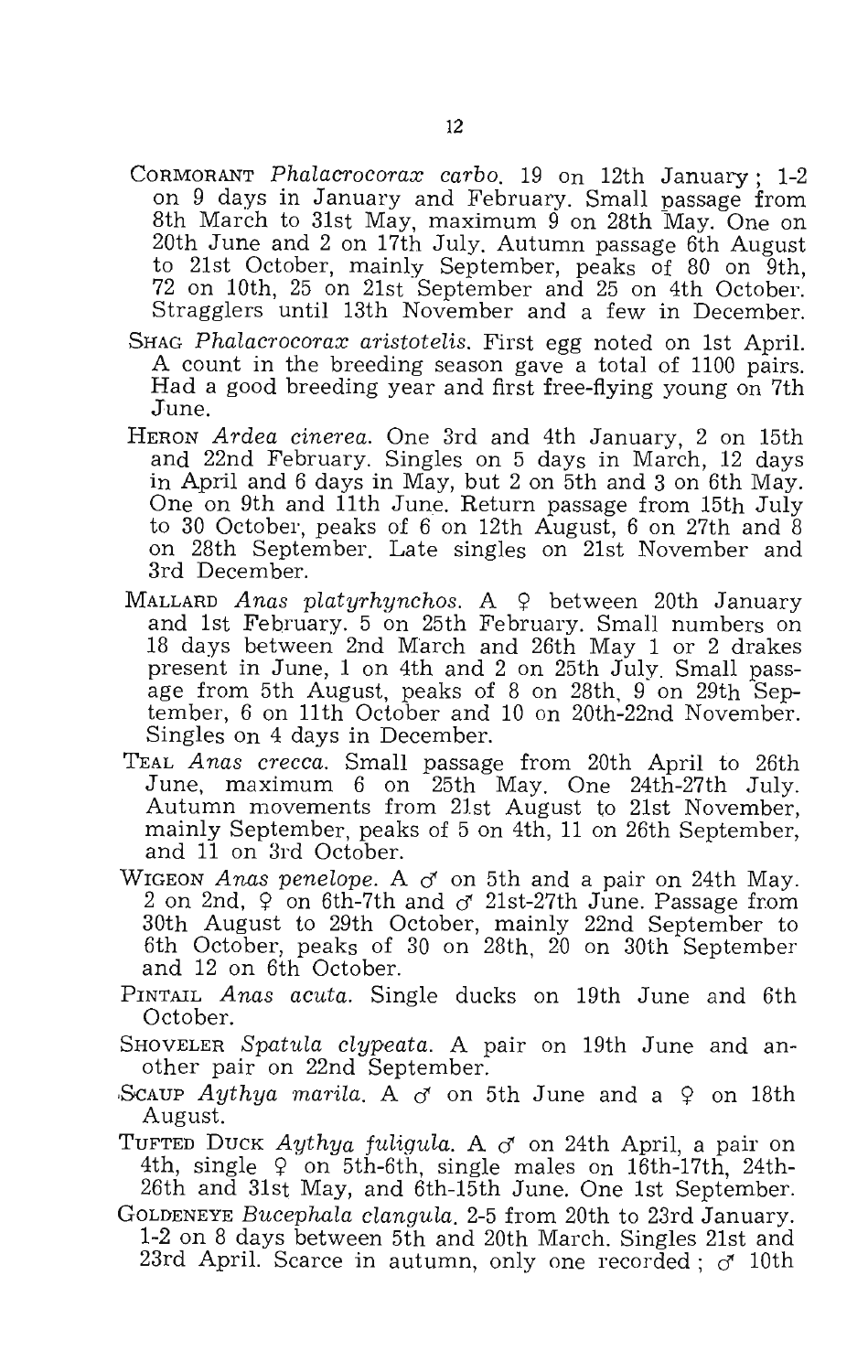November.

- LONG-TAILED DUCK *Clangula hyemalis.* Small numbers 18th March to 2nd May, maximum 6 on 16th April. A  $\varphi$  seen at Easter Lother 11th June, South Harbour 24th-25th June and North Haven 7th-25th July. Autumn passage from 3rd October (4) to 8th December, peaks of 11 on 9th, 12 on 15th, 14 on 22nd October and 11 on 7th December.
- VELVET SCOTER *Melanitta fusca.* A pair 26th September. 1-2 on 7 days between 5th and 22nd October.
- SCOTER *Melanitta nigra.* One 16th-17th March. A *cf* 9th-13th June. A  $\sigma$  on 26th,  $\varphi$  on 27th September, singles 22nd and 27th October and  $2 \times 2$  on 9th November.
- EIDER *Somater'ia mollissima,* Maxima were 150 on 23rd March, 219 on 18th August, 282 on 18th September, 360 on 4th and 450 on 21st November. A bigger breeding population than usual. First clutch seen on 21st May and first duckling on sea on 15th June. Poor chick survival.
- RED-BREASTED MERGANSER *Mergus serrator,* A *cf* on 9th January,  $\varphi$  on 5th-6th March and  $\sigma$  12th-13th April. Singles on 4 days in May, 3 days in June and twice in July, but 8 on 6th June. Autumn passage from 14th September to 16th November, maximum 8 on 3rd October. 1-2 on 4 days in December.
- GOOSANDER *Mergus merganser.* A drake on 26th April.
- SHELDUCK *Tadorna tadorna.* Singles 9th and 14th May. 6 on 21st and 30th August.
- GREY-LAG GOOSE *Anser anser.* An autumn 1965 bird present until 2nd January, 8 on 3rd and 27 on 4th January. 3-4 on 13th-15th and 24th April. Large autumn passage from 4th October to 19th December, mainly 17th to 31st October, peaks of 50 on 19th, 106 on 21st, 116 on 23rd and 60 plus on 25th October.
- WHITE-FRONTED GOOSE Anser albifrons. 8 on 25th, 7 on 28th October, decreased to 6 on 1st November. One adult on 10th November. All referable to the Greenland race, *flavirostris.*
- PINK-FOOTED GOOSE *Anser brachyrhynchus.* 24 on 7th and 8th February. 3 on 21st September, 3 on 16th, 1 on 17th, 9 on 22nd and 8 on 24th October. 10 on 14th December.
- BARNACLE GOOSE *Branta leucopsis.* One on 9th May. 10 on 22nd, 3 on 23rd and 2 on 24th October.
- WHOOPER SWAN *Cygnus cygnus.* 4 on 20th-21st and 2 on 31st March, 4 on 7th and 17th April. An early adult on 18th August. 5 on 21st September. Small passage 3rd to 31st October, maxima of 22 on 16th and, 7 on 23rd. Rather few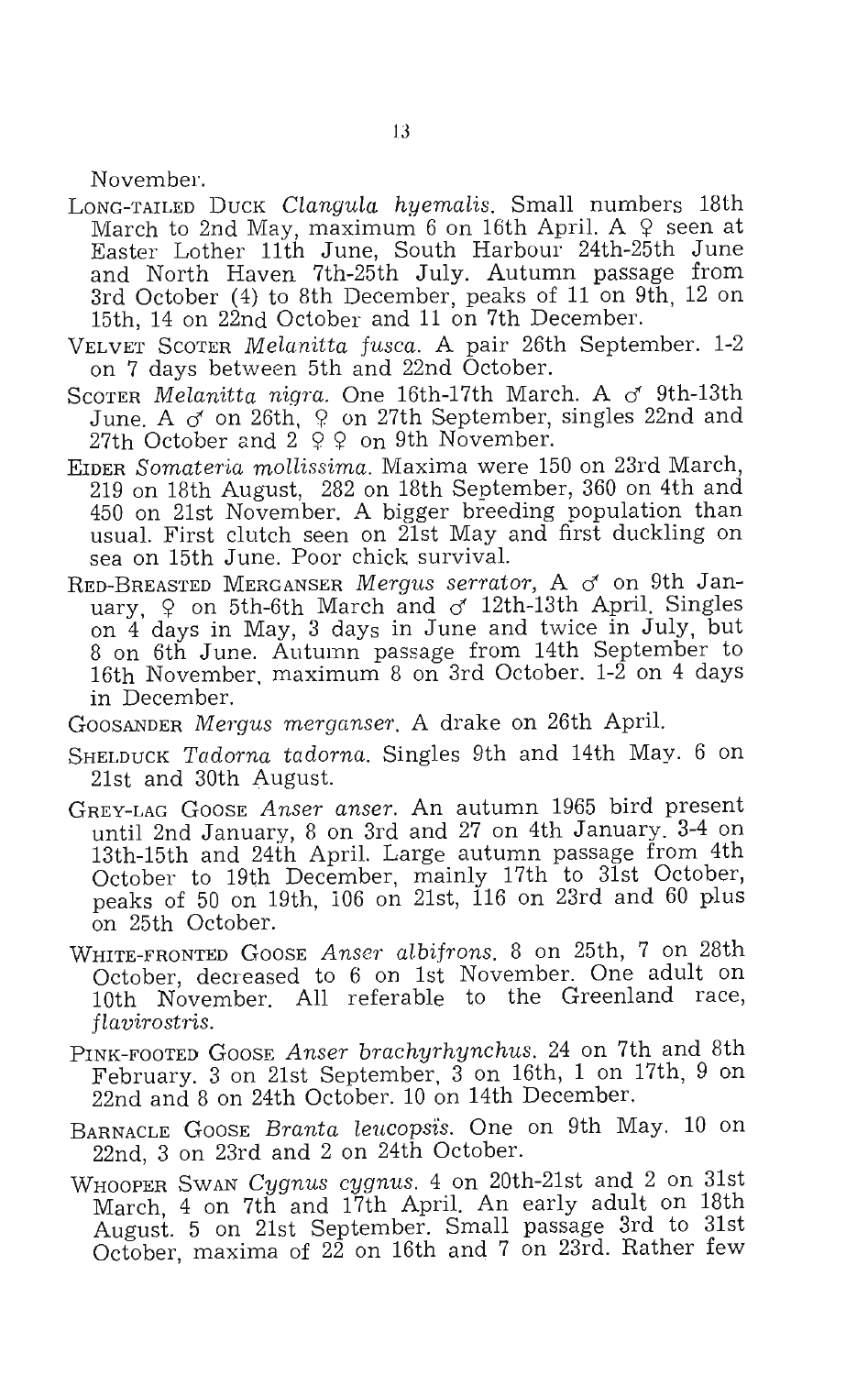juveniles. 3 on 17th November and 2-6 on 4 days in December.

- BUZZARD *Buteo buteo.* Singles on 14th-15th April, 24th May and 8th October.
- ROUGH-LEGGED BUZZARD *Buteo Lagopus.* One 18th to 22nd and another 21st-22nd October.
- SPARROWHAWK *Accipiter nisus.* 1-2 seen on 8 days between 15th April and 21st May. One on 16th September. 1-3 on 9 days between 6th and 21st October.
- HONEY BUZZARD *Pernis apivorus.* One on 21st May; third consecutive spring record.
- OSPREY *Pandion haliaetus.* Singles on 25th-26th April and 28th May.
- PEREGRINE *FaLeo peregrinus.* Singles twice in January, 4 times in February, and March, up to 3 regularly from 23rd April. Pairs resident at Lerness and Sheep Rock in summer, but no young were reared. Adult  $9$  found dying on Vaasetter on 23rd July, died 24th, contained negligible amount of toxic chemicals and cause of death was heavy round-worm infestation. 4 seen together on 21st and 29th October.
- MERLIN *FaZeo columbarius.* A male wintered. Small spring passage from 4th April to 24th May. A  $\varphi$  summered, mainly on face of Ulieshield; recorded between 12th June and 1st August and moult was completed in this period. Autumn passage from 8th September, main movements until late October. Maxima of 7 on 21st, 22nd and 30th. September and 6 on several dates. Singles in December.
- KESTREL Falco tinnunculus. One wintered in crofting area. Spring passage from 2nd April to 29th May, maximum 2. Singles on 13th-18th June, 23rd and 28th July. Autumn passage from 17th August to 22nd October, mainly 3rd September to 21st October, maximum of 4 on 7th October. Late singles on 27th October, 2nd and 12th November.
- QUAIL *Coturnix coturnix.* One in song near Kirk on 11th June.
- WATER RAIL *Rallus aquaticus.* Singles 3 times in January and twice in February. Spring singles on 22nd-24th (dead) and 26th-27th April, and 6th May. Autumn singles on 4 days in October (one dead) and wintering birds from 22nd November (maximum 2).
- CORNCRAKE *Crex crex.* One on 10th April. Small numbers from 2nd May, maximum 4 on 9th. Song from 2nd June, 2 heard on 14th, but only one pair nested; at Busta. Occasional sightings until 12th August, including at least two chicks on 13th July. Two on 28th August, singles 4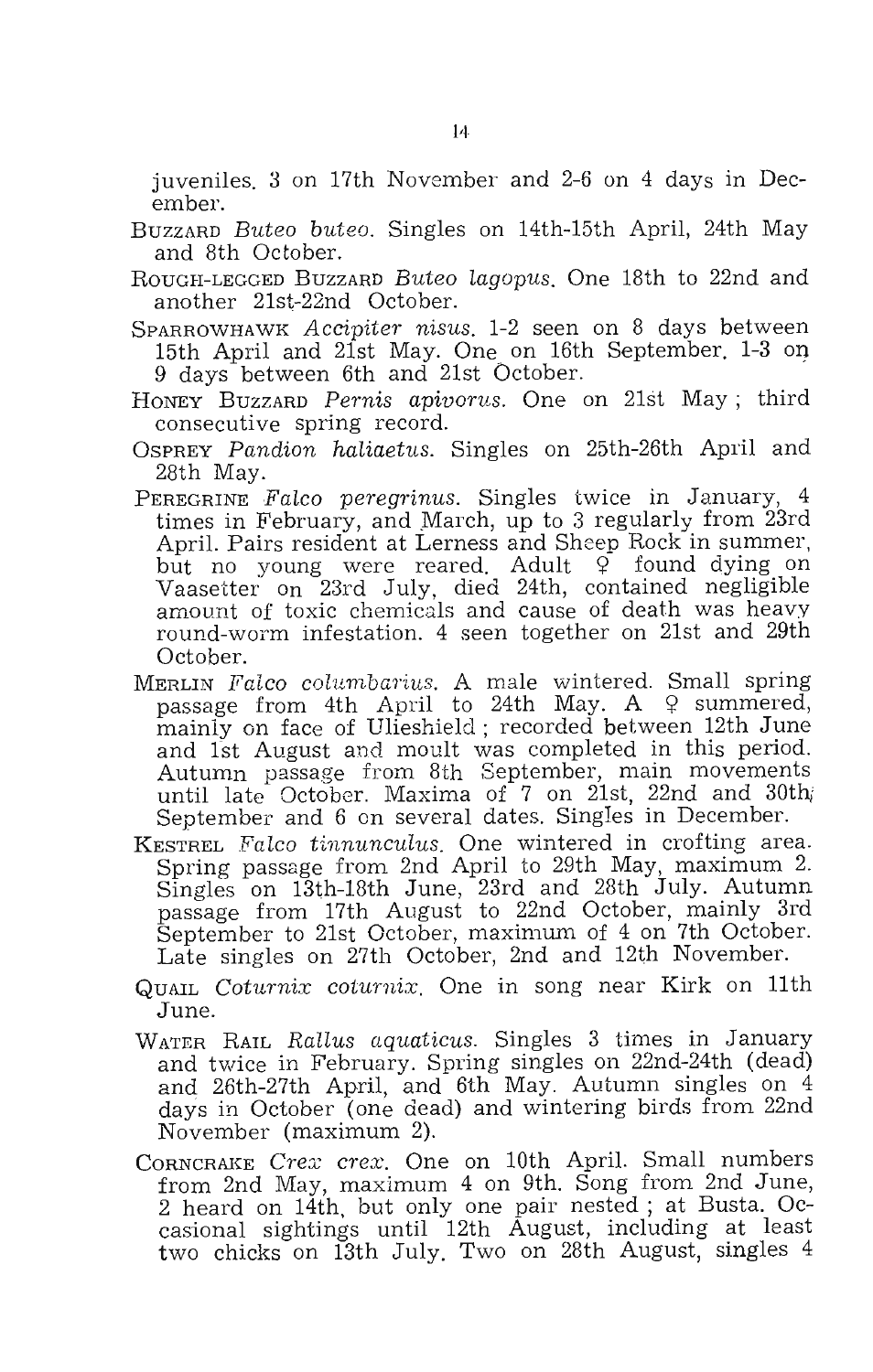days between 1st and 6th September and a late one on 6th October.

- MOORHEN *Gallinula chloropus.* Singles on 7 days between 17th April and 4th May. 2 on 7th October and singles on 8th and 19th October.
- OYSTERCATCHER *Haematopus ostralegus.* Arrivals from 11th February and increases from 21st February and mid-March. The breeding population was 88 pairs. Dispersal noted 28th July-8th August and 22nd-25th August. September numbers decreasing from 30 to 8, stragglers in October and 2 until 29th November.
- LAPWING *VanelIus vanellus.* Spring arrivals from 10th February and small passage until 28th June, flocks of 30 on 17th March, 35 on 9th April and 25 on 20th June. Four pairs nested; breeding birds departed by 30th July. 2 on 8th and autumn passage from 29th August to 26th October; maxima 40 on 1st, 150 on 10th and 30 on 15th October. Singles on 20th-21st and 28th November.
- RINGED PLOVER *Charadrius hiaticula.* Arrivals from 24th February. 3 pairs nested on Buness. Autumn passage from 21st July to 3rd October, peaks of 20 on 30th August, 26 on 3rd, 40 on 5th and 17 on 30th September, A very late bird on 1st December.
- GREY PLOVER *Charadrius squatarola.* Two on 5th and one on 13th September.
- . GOLDEN PLOVER *Charadrius apricarius.* Small spring passage from 4th February to 13th June, mainly 2nd April to 24th May, peaks of 9 on 14th April and 23 on 3rd May. Autumn passage from 5th July, peaks of 27 on 28th July, 30 on 18th-19th August, 43 on 7th-8th September, and 23 on 18th October. Last seen on 3rd November.
- DOTTEREL *Chamdrius morinellus.* One at summit of Ward Hill on 11th September.
- TURNSTONE *Arenaria interpres.* Small numbers wintered. Passage from 23rd March to 2nd June, peaks of 21 on 31st March and 14 on 8th April. One on 26th June. Autumn passage from 7th July, mainly from 2nd August, peaks of  $31$  on 20th August,  $40$  on 6th September,  $34$  on  $16th$  October and 45 on 29th November.
- SNIPE *Capella gallinago*. Small numbers in winter. Song from 31st March; one pair nested and, another one or two birds were heard singing. Autumn passage from 24th; August, mainly September and October, peaks of 12 on 1st, 15 on 21st and 35 on 22nd September, 30 on 6th and 15th October. Up to 6 until end of year.
- JACK SNIPE *Lymnocryptes minimus.* 3 on 5th May. Small autumn passage from 6th September to 29th October,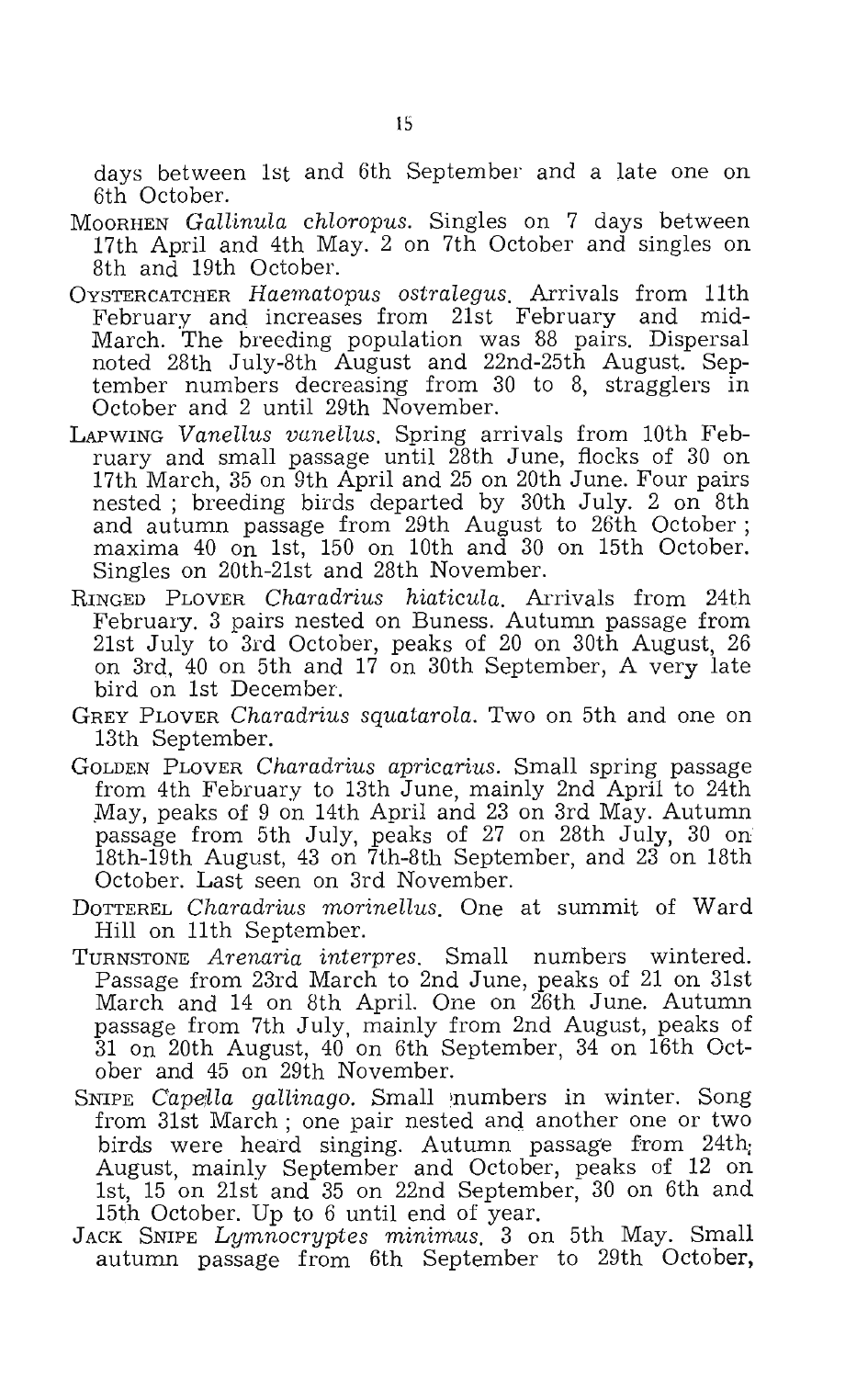maxima of 3 on 2nd and 20th October and 6 on 15th October.

- WOODCOCK *Scolopax rusticola.* 2 on 4th and 1 on 5th January. Singles on 1st, 26th February and 16th March. 1-2 on 16 days between 2nd April and 29th May, but 25 + on 6th April. A returning adult trapped on 12th July. Surprisingly scarce in autumn, recorded between 4th October and 25th November, with maxima of only 5 on 15th November and 8 on 5th November. One on 19th December.
- CURLEW *Numenius arquata.* Recorded on 8 days in January, maximum 10 on 13th, and 5 days in February, maximum 7 on 4th. Passage from 2nd March to 28th May, peaks of 25 on 25th April and 8 on 3rd and 28th May. Small numbers in June. Heard migrating on night of 25th/26th June and 12 on 26th were first migrants. Movements increasing in July, maximum 45 on 12th, and peaks of 26 on 3rd August, 30 on 12th September and 11 on 1st October. Small numbers until end of year.
- WHIMBREL *Numenius phaeopus.* Strong spring passage from 29th April (2) to 13th June, peaks of 25 on 3rd, 5th and 9th-10th May. Small numbers from 18th June, with 8 on 26th June being south-bound migrants. Small movements, maximum 8, until 12th September.
- BLACK-TAILED GODWIT *Limosa limosa*. A summer-plumaged bird on 25th May and one on 9th September.
- BAR-TAILED 'GODWIT *Limosa lapponica.* One 9th-12th May. Two on 3rd August and singles on 12 days between 25th August and 26th September.
- GREEN SANDPIPER *Tringa ochropus.* Singles on 7th, 9th-10th and 23rd May, and 9th June. 1-3 on most days from 4th August to 13th September. One on 6th October.
- WOOD SANDPIPER *Tringa glareola.* Singles on 7 days between 23rd May and 18th June, but 2 on  $25th$  and 3 on  $26th$  May. Singles on 12 days between 31st July and 7th September, but 2 on 9th August and 5th September.
- COMMON SANDPIPER *Tringa hypoleucos*. Spring passage from 2nd to 28th May, peaks of  $6$  on 23rd-24th and  $4$  on 25th. One On 13th June. Autumn passage from 5th to 15th August (maximum 3) and 28th August to 8th September (maximum 5), with stragglers until 9th October.
- REDSHANK *Tringa totanus.* Maximum of 5 wintered. Spring passage until 30th May, peaks of 18 on 19th, 15 on 23rd April and 14 on 5th May. Stragglers in June, but 8 on 26th were migrants; passage increased during July, peaks of 15 On 13th, 17 on 23rd and 26th. Autumn maxima were 39 on 7th, 60 on 24th, 100+ on 28th August, 35 on 7th and 13th September, 30 on 6th and 13th October, and 20 on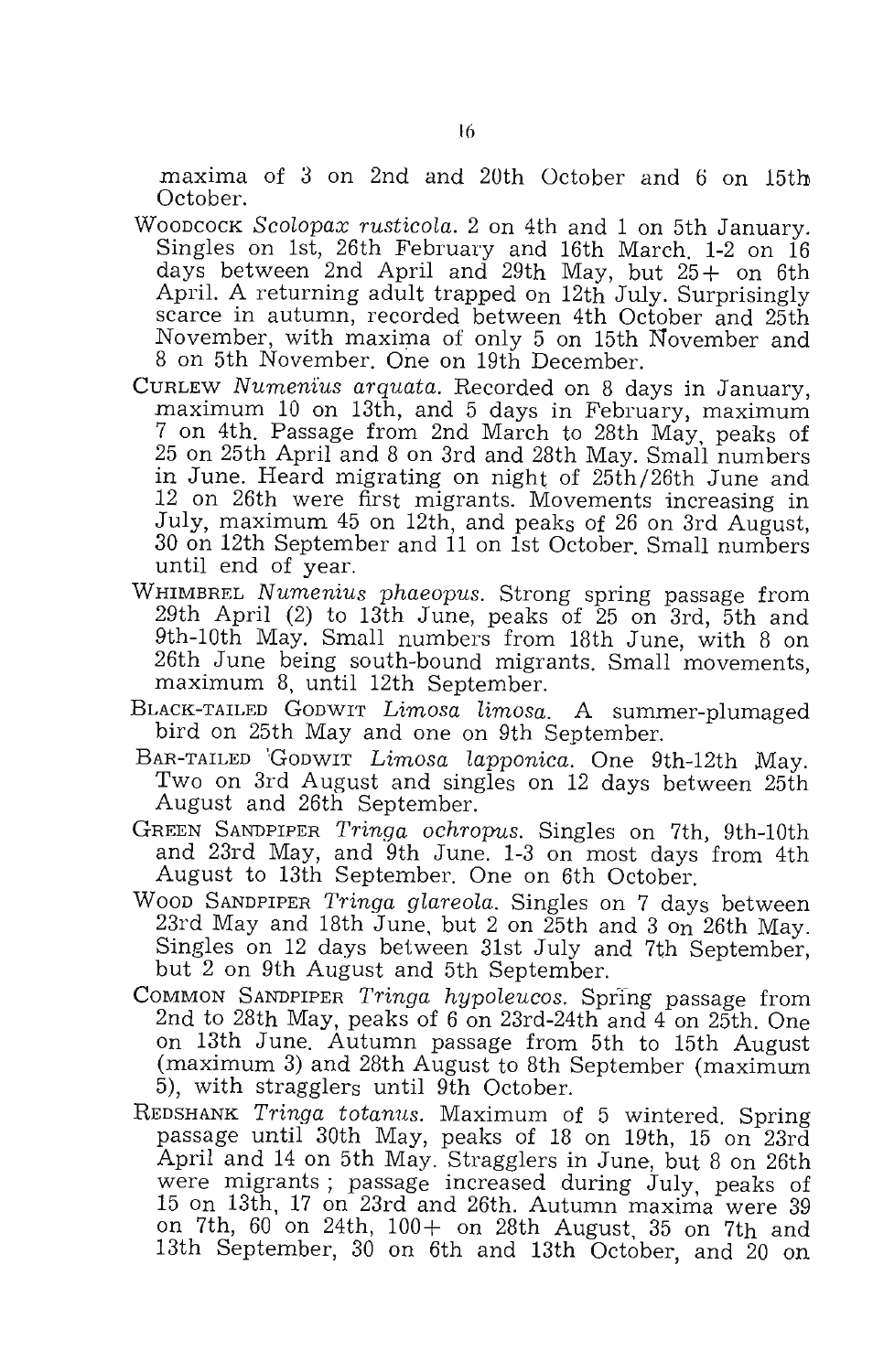30th November. Small numbers at end of year.

- SPOTTED REDSHANK *Tringa erythropus*. One in summer plumage on 19th June; only second ever spring record. Commoner than usual in autumn; 3 on 27th, 4 on 28th, 3 on 29th-30th August and 2nd September, singles on 1st, 4th, 6th and 13th September.
- GREENSHANK *Tringa nebularia.* Singles on 16th, 18th and 24th April. Autumn passage from 2nd August to 7th September, maximum 5 on 11th August. Late singles on 17th, September, 7th and 20th October.
- KNOT *Calidris canutus.* Small numbers from 26th July, maximum  $3$  in August, but rather late movements in September and October, peaks of 9 on 6th, 8 on 18th September and 13 on 5th and 7th October; stragglers until 5th November (latest ever record).
- PURPLE SANDPIPER *Calidris maritima.* Only singles recorded on 25th January and 3rd February. Small passage from 20th March to 2nd June. peaks of 21 on 15th, 25 on 27th April and 20 on 24th May. Singles on 7th and 21st July. Autumn passage from 30th July (15), with monthly maxima of 13 on 15th August, 16 on 9th September, 4 in October and 10 in November and December.
- LITTLE STINT *Calidris minuta*. Singles on 30th August and 6th-11<sup>th</sup> September.
- PECTORAL SANDPIPER *Calidris melanotus.* One trapped at Head of Tind on 15th September, present on Buness to 18th. Fourth record for the island.
- DUNLIN *Calidris alpina.* One on 8th March. Spring passage from 2nd May to 9th June, peaks of 10 on 20th,  $14$  on 23rd, 10 on 24th May and 14 on 1st June. 1-2 from 17th to 23rd June. 4 on 28th June. Other singles in late June and July. Passage from 29th July to 24th October, peaks of 10 on 30th, 30 on 31st August, 19 on 4th Septem15er, 16 on 4th and 6th-7th October.
- CURLEW SANDPIPER *Calidris testacea.* One trapped at Easter Lother on 4th September.
- SANDERLING *Crocethia alba.* Singles on 31st March, 29th May and 1st-6th June. Singles on 6 days in August from 5th. Passage from 4th to 24th September, maxima of 7 on 6th and 5 on 7th. Singles on 4th and 8th-9th October.
- RUFF *Philomachus pugnax.* Small autumn passage from 5th August to 14th September, peaks of 4 on 5th and 10th August, 14 on 2nd and 7 on 5th September. 2 on 3rd October and singles on 4 days to 15th.
- GREAT SKUA *Catharacta skua.* First seen on 2nd April and main arrivals from 21st to 25th April. Breeding population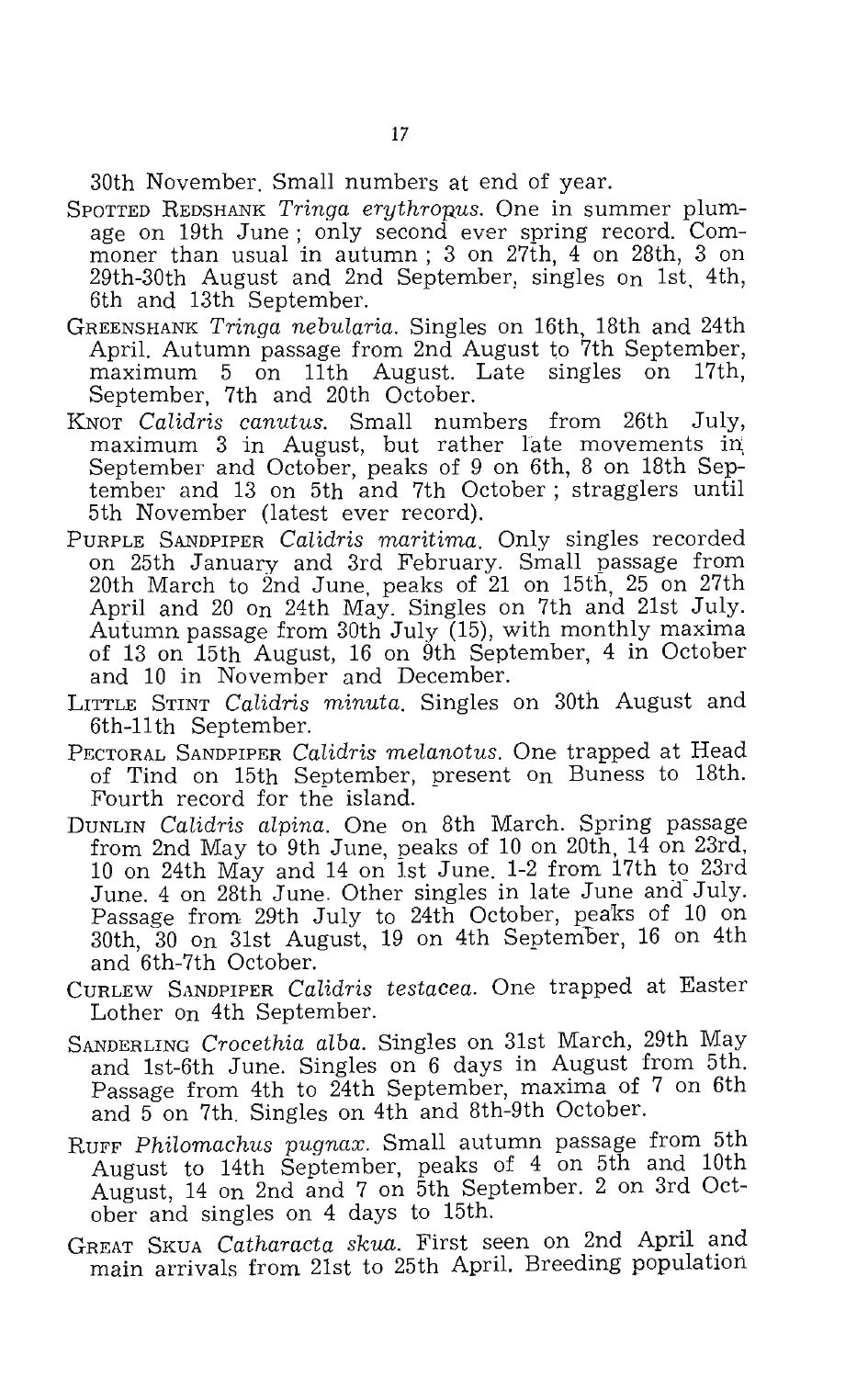about 18 pairs. Largest summer gathering was 60 on 6th June. Emigration from 13th-15th August, most gone by 11th September. Migrants on passage until 30th October, with maximum of 8 on 8th October.

- ARCTIC SKUA *Stercorarius parasiticus.* One on 24th April and main arrival from 28th April. Summer census gave about 120 breeding pairs. Average success. Emigration from 13th August, most gone by end of month, last seen on 30th September.
- GREAT BLACK-BACKED GULL *Larus marinus.* Flocks of 100+ on 1st and 21st January and 21st February. Breeding population about 55 pairs. Increases noted several times in May, June and July, probably due to resting flocks from Herring fleet. Decrease in late August; noticeable passage several times in October. Large flocks commoner than usual at back end; maxima of 400 on 6th October, 900 on 21st and 300+ on 27th November.
- LESSER BLACK-BACKED GULL *Larus fuscus.* Two on 11th and regularly from 16th April. 37 pairs nested. Emigration from 24th August, stragglers until 12th and last one on 25th September. Singles referable to the Scandinavian race, *fuscus,* on 20th April, 23rd May, 2nd and 6th June.
- HERRING GULL *Larus argentatus.* Winter flocks of 400+ on 1st and 300 on 26th and 28th January. A good breeding season and census gave about 315 breeding pairs. Late autumn flocks commoner than usual. maxima of 3000 on 21st, 800 on 27th November and 1000+ on 17th December.
- COMMON GULL *Larus canus.* A few singles in January and February, but 8 on 25th February. Passage from 23rd March to 27th June, peaks of 28 on 29th April and 60 on 26th May. A pair laid 2 eggs at Hjon. but failed to hatch them, (see Bull.  $5:6$ ,  $202-20\overline{3}$ ); first breeding record. Autumn passage from 23rd July to 31st October, first juveniles arrived on 26th July. 140 on 5th August, but small numbers until the greatest ever recorded arrival at Fair Isle of 3500+ on 10th in north-east wind and rain. Other peaks were  $110$  on 28th August, 240 on 2nd September, 200+ on 12th and 300 on 13th October. A few stragglers from 13th November (10) until 6th December.
- GLAUCOUS GULL *Larus hyperboreus.* One 16th March. One 17th March to 4th April, 2 from 5th to 14th, but 3 on 9th and 12th, single 15th to 27th and 2 on 23rd April. A 1st year bird on 1st June, and 2nd/3rd year bird 21st June to 7th July. A juvenile on 19th September. Commoner than usual in autumn, with singles on 28th September and 4 times in October; 1-3 seen on 11 days in November, but 4 on 1st and 11th and 10 on 21st. 1-3 seen on 11 days in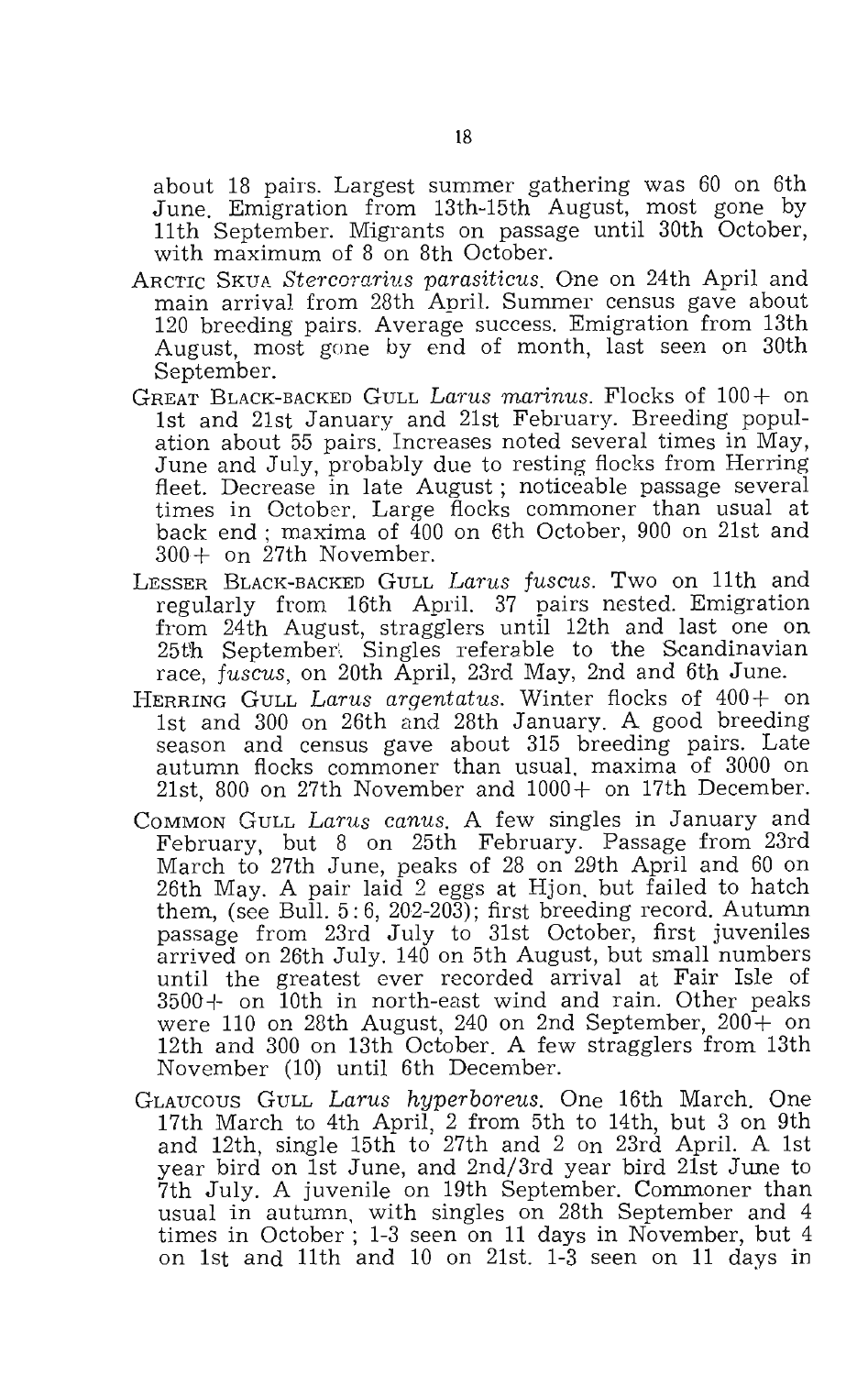December.

- ICELAND GULL *Larus gIaucoides.* 1st year bird on 9th November and single adults on 21st November and 8th December.
- BLACK-HEADED GULL *Larus ridibundus.* One on 3rd and 4th January. Passage from 17th March to 26th June, peaks of 26 on 28th April and 20 on 5th May. Return passage from 2nd July to 22nd October, first juveniles on 11th July and peaks of 12 on 10th August, 7 on 21st September and 8 on 1st October. 1-3 on 5 days in November and one 20th December.
- KITTIWAKE *Rissa tridactyla.* First ashore on 8th February, regularly ashore from 1st March and continuously from 4th April. A good breeding season; summer census indicated a rapidly expanding population and number of colonies. Last seen ashore on 27th August. Commoner than usual in autumn offshore and flocks noted ashore on 11th September to 19th October, maxima of 1500 on 1st and 2000 on 12th-13th October. Strong westerly movements on 27th October and scarce from that date.
- COMMON and ARCTIC TERN *Sterna hirundo and macrura.*  Spring passage from 18th May; first identified Arctics on 26th May (13) and Commons on 31st May. Small numbers all summer, but no breeding. Strong passage on 6th September during northwest storm, when at least 80 Commons and 25 Arctics. Small numbers until 26th September.
- SANDWICH TERN *Sterna sandvicensis.* 3 on 15th June, 2 on 3rd July and 1 on 14th August.
- RAZORBILL Alca torda. Ashore from 14th March and continuously from 8th April. A good breeding season. Decrease from 16th July and last ashore on 8th August. Small numbers offshore in October (maximum 6).  $A_n$  oiled bird on 29th December.
- LITTLE AUK Plautus alle. Small numbers offshore in early January, 100+ on crossings of 23rd January and 9th February. 20 seen on crossing of 18th November and noted on most crossings until end of year. An oiled one wandering through the midden at Setter on 3rd December.
- GUILLEMOT *Uria aaIge.* Regularly ashore from 12th January and continuously from 2nd April. A good breeding season; census showed a rapid increase in population, both breeding and summering birds. Emigration mainly from 20th July and last ashore on 8th August. Small numbers offshore in September (more than usual) and October. Ashore in numbers on 7th November; earliest ever.
- BLACK GUILLEMOT *Cepphus grylIe.* First ashore at colonies on 15th April; a good breeding season and population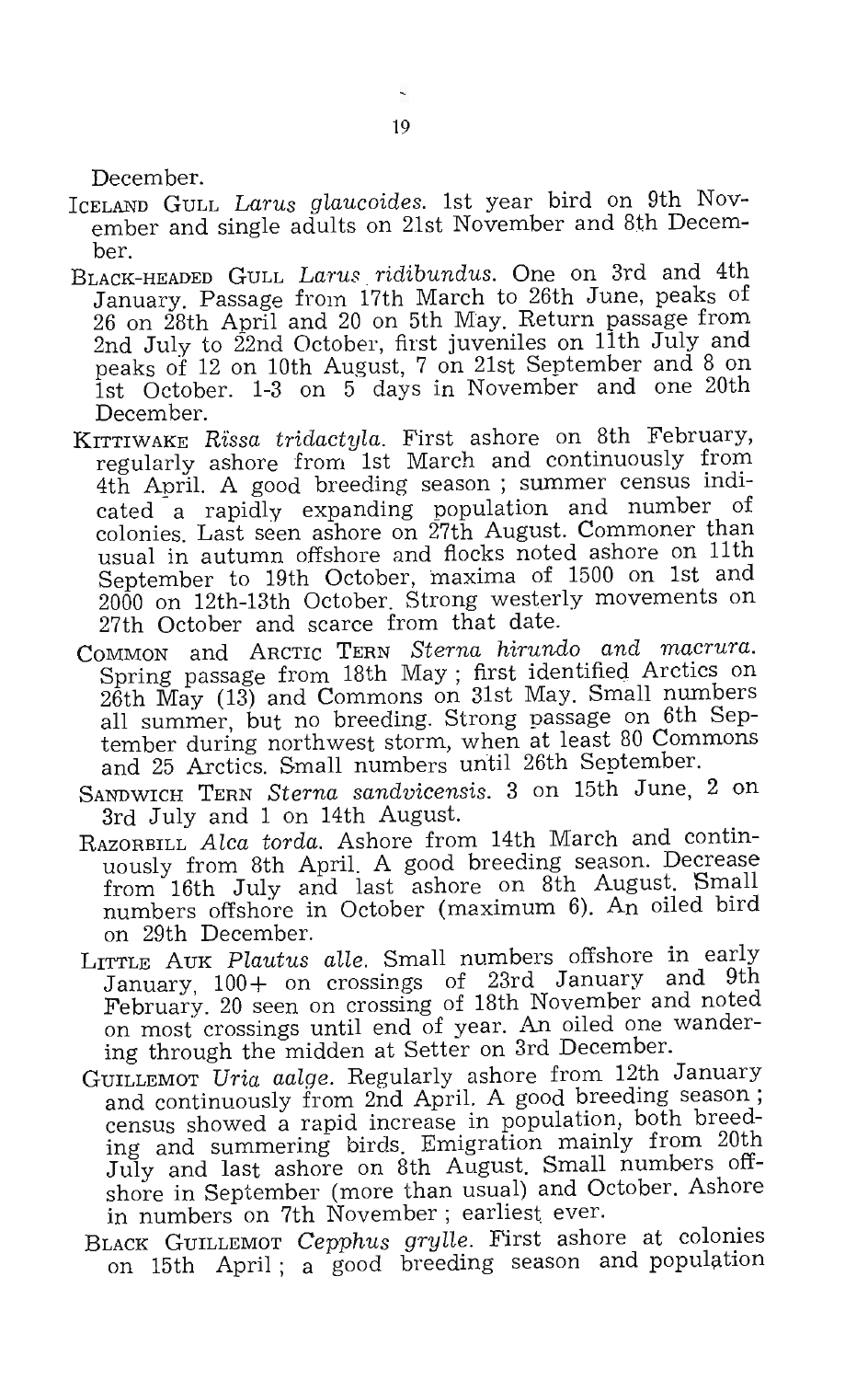steady. Decrease noted in late August.

- PUFFIN *Fratercula arctica.* Seen a few times on crossings in First ashore from 3rd April, but rather loathe to land in large numbers on cliffs until 25th April. The breeding population was about 15000-16000 pairs. Last seen on 17th August. A few seen on crossings in September.
- STOCK DOVE *Calumba aenas.* One 25th-27th April, 3 on 30th April and one on 1st May. One 6th-22nd October.
- ROCK DOVE *Columba livia*. Wintering flock up to 18. Spring numbers similar and probably 6-8 pairs nested. Autumn flock peaked at 20 on 28th September, 21 in October and 25 in November.
- WOOD PIGEON Columba palumbus. One 6th-8th February, 2 9th-11 th February and one on 17th March. Spring passage from 8th April to 19th June, mainly late April and early June, peaks of 23 On 6th-7th and 14 on 16th May. 2 on 10th and 1 on 11th-13th July. One on 4th August. Small autumn passage from 5th to 22nd October. maximum 4 on 16th.
- TURTLE DOVE *Streptopelia turtur*. Passage from 3rd to 27th May, all singles except 2 on 14th. One on 21st June. Small numbers 22nd August-21st September maximum 3 on 18th. Late birds were  $\tilde{2}$  on 12th and single immature 19th-22nd October.

Table 1. Latest dates of Turtle Dove at Fair Isle Up to 1963 1964 1965 1966<br>10th October 15th October 16th October 22nd October 16th October

COLLARED DOVE *Streptope'lia decaocto.* Very numerous in spring ; one on 26th April increasing to  $2$  on 28th and 3 on 30th, daily increase to 6 on 4th May. Some of them sang, mainly at Quoy, but no nesting proved. Increased to 8 on 13th, down to 2-3 19th-27th, but up to 9 on 29th May. 1-2 present throughout June to 24th July, but 2-5 from 19th to 23rd June.

Table 2. Number of bird/days for Collared Dove at Fair Isle 1960 1961 1962 1963 1964 1965 1966

- 2 2 3 ca $23$  7 86 200 CUCKOO *Cuculus canarus.* Singles on 5 days 14th to 23rd May, and singles from 7th to 11th June, but 3 on 8th. A juvenile 30th July-1st August and small numbers, 1-2, from 11th August to 2nd September.
- LONG-EARED OWL *Asia atus.* Singles on 23rd April, 7th and 17th October.
- SHORT-EARED OWL *Asia flammeus.* Small numbers, maximum 3, 12th April-23rd May. One on 18th August. Autumn pass-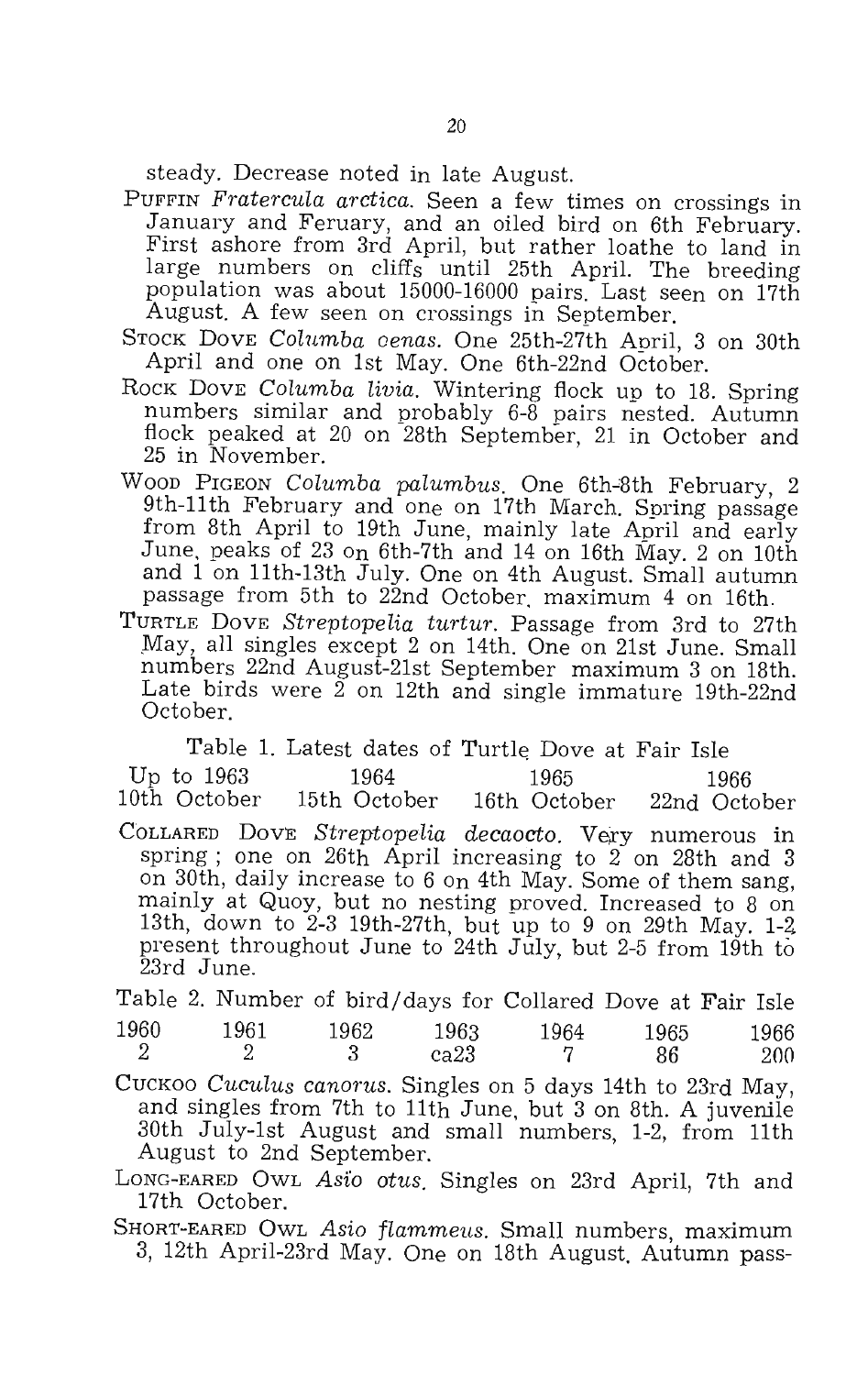age from 28th September to 7th November, peaks of 5 on 3rd, 4 on 5th and 20th October.

- SWIFT *Apus apus.* One on 1st May, 4 on 18th and 1-2 on 27thpeaks of 6 on 20th and 23rd June, and 27 flying north on 6th July. Small numbers 3rd August to 5th September, with very late singles 15th-19th and  $2+$  on 21st October; latest ever record.
- ALPINE SWIFT *Apus melba.* One on 25th April ; second record for island.
- BEE-EATER *Merops apiaster.* One at Springfield 13th June, see Bull. 5: 6, 194. First record for island.
- GREAT-SPOTTED WOODPECKER *Dendrocopus major.* A juvenile of the northern race, *major,* caught in Double Dyke on 25th August. Another similar bird on 26th, and one on 18th-22nd September.
- WRYNECK *Jynx torquilla.* One on 15th May. In autumn, 3+ on 26th, 1 on 28th, 3 on 30th and 4 on 31st August, 1 on 2nd, record total of 12 on 3rd, 1 on 13th and 2 on 14th September.
- SHORT-TOED LARK *Calandrella cinerea.* Single bird of the race *(brachydactila)* on 14th and 15th May.
- WOODLARK *Lullula arborea.* Singles on 15th April and 24th October.
- SKYLARK *Alauda arvensis*. Small numbers in January, increasing to 36 on 30th. Song from 4th February and large increase from 26th February, with 200+ on 27th. Breeding numbers high. Autumn passage from 17th September ; much activity until 4th October, and noticeable decrease from late October. Last flock (25) on 21st November, 1 on 3rd and 2 on 10th December.
- SwaLLow *Hirundo rustica*. Spring passage from 23rd April, mainly May, peaks of 25 on 16th and 40 on 18th and 21st. High numbers up to 25 rest of month; 30 on 6th and 15 on 10th June, lesser numbers until 29th. Very small numbers in July; and small passage from 12th August to 12th October, recorded on only 19 days and maxima of 6 on 18th and 10 on 20th August.
- HOUSE MARTIN *Delichon urbica.* Spring passage from 6th May to 28th June, peaks of 25 on 27th and 30 on 30th May, 50 on 5th-6th and 60 on 7th June. One on 4th July. Autumn singles on 31st August, 4th and 22nd September, and 1st October.
- SAND MARTIN *Riparia Tiparia.* Passage from 23rd April to 13th June, maximum of 5 on 1st May. Autumn singles on 2nd, 5th September and 8th October.
- RAVEN *COTVUS corax.* Maximum of 10 wintered. An amazing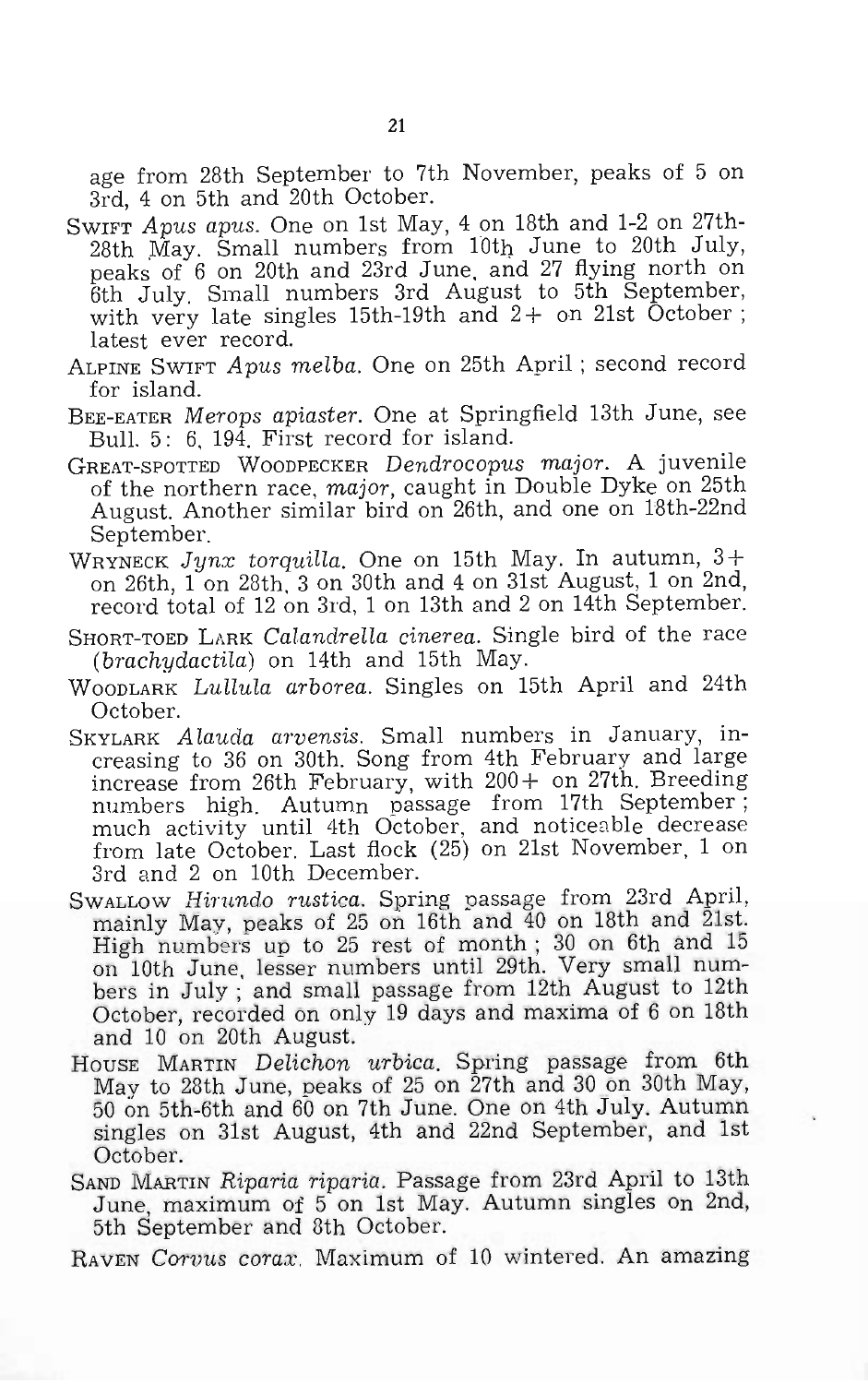flock of 32 on Hoini on 18th March, may have included some locals. Flock stayed until 21st, quite a few destroyed. Four pairs in summer, three nests were successful. Autumn flock of up to 15.

- CARRION CROW *Corvus corone.* Spring passage from 18th April (6) to 26th May, mainly  $1-\overline{2}$  but peaks of 6 on 1st and 15th, 13 on 16th and 12 on 17th May. One on 11th June. In autumn, 2 on 12th-17th and 23rd October, singles on 17th and 30th November, 10th and 24th December.
- HOODED CROW *C07"VUS corone cornix.* Winter flock rather small, but at least 12 pairs nested. Autumn flock up to 15, and maximum of 23 on 3rd October.
- Rook Corvus frugilegus. One from 22nd February to 9th March. Small numbers 17th-30th April, maximum 6. One on 15th and 2 on 16th May. 1-2 from 19th to 26th October and one 19th-27th November.
- JACKDAW *Corvus monedula.* 7 on 15th, 4 on 21st and 1 on 23rd April. 2 on 2nd and 1 on 21st May; 2 on 29th June and 1 on 1st July. In autumn, one 22nd-23rd August, singles 3rd September-1st October, but 2 on 30th September.
- GREAT TIT *Parus major.* A first year bird of northern race, *major,* caught on 10th October.
- WREN *Troglodytes trogLodytes.* About 49 singing males located; a good breeding year.
- DIPPER *Cinclus cindus.* Singles recorded on 4 days in January, once in February and on 8th March. It was thought that it was the bird ringed in December 1965, but on 13th March a new bird was caught and ringed. Later in the month, the original 1965 one was retrapped and was present until 15th April.
- MISTLE THRUSH *Turdus viscivorus.* A strong passage from 8th April to 5th May, peaks of 10 on 18th (record total) and 6 on 4 days in April. Autumn passage from 7th to 21st October, maximum 3 on 7th.
- FIELDFARE *Turdus piLaris.* 20 on 2nd and 3rd January; small numbers, up to  $\hat{\delta}$ , until beginning of passage on  $6\text{th}$  April. Peaks of 40 on 23rd, 100 on 25th, 50 on 26th April, 100 on 6th and 50 on 7th May, stragglers until 24th May. Late singles 8th-9th and 26th-28th June. Very early return passage of one on 30th-31st July, 5 on 4th, 6 on 5th, 14 on 6th and 20 on 7th August. About 20 present until 2nd September, when 28. Another increase to 90 on 28th, 250 on 29th and 400 on 30th September. Strong and rather early passage from 1st to 23rd October; small movements until 10th November and stragglers until end of year. October peaks of 400+ on 6th, 800 on 7th, 700 on 8th, 500 on 9th,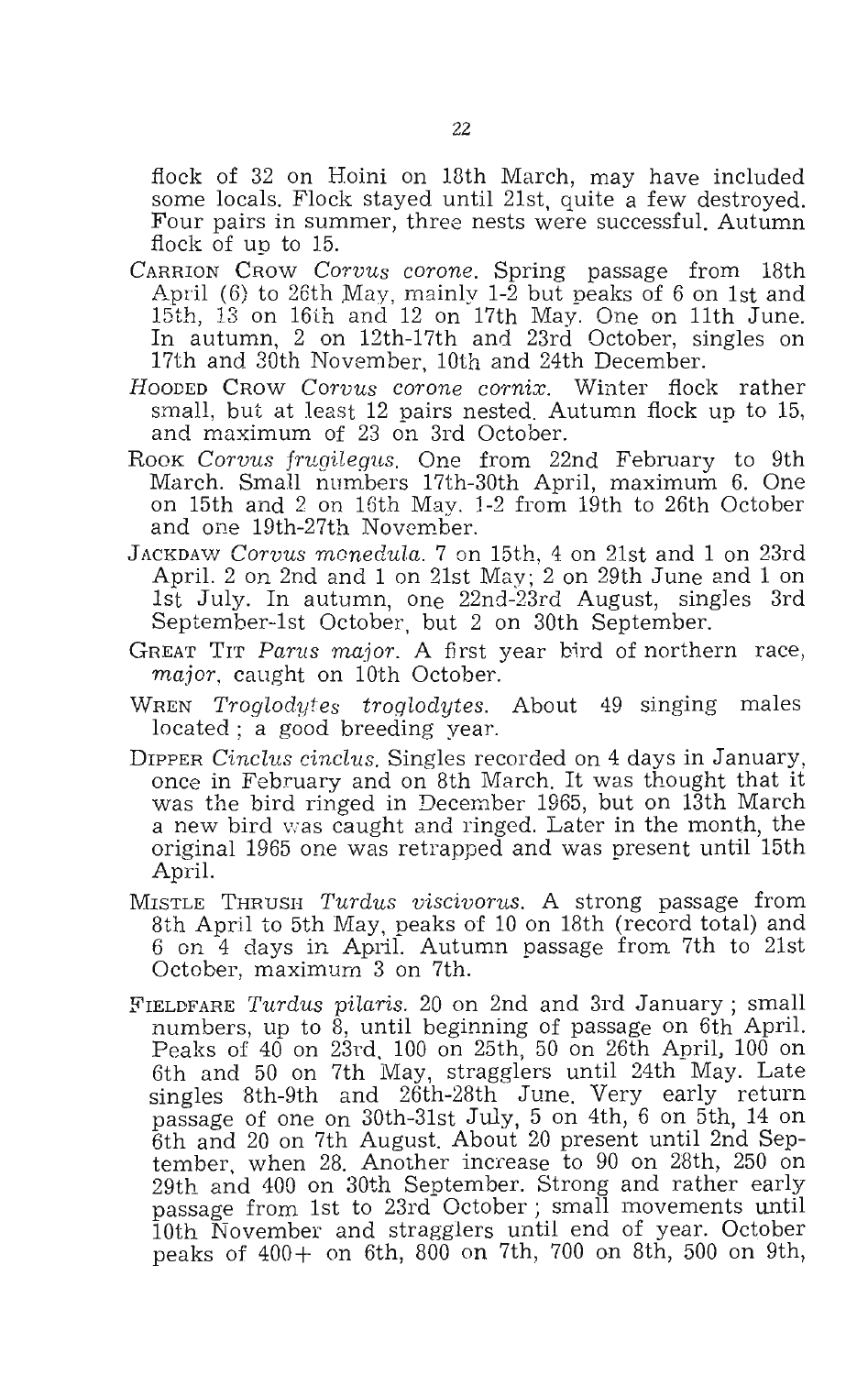800 on 10th, 700 on 11th, up to 500 on 12th-18th, 750 on 19th and 600 on 20th.

- SONG THRUSH *Turdus philomelos.* 3 on 8th and 1 on 27th February. Spring passage from 9th March to 24th May, mainly 7th to 26th April, peaks of 120 on 10th-13th and 130 on 14th April. 5 records in June and 2 in July, including a bird of one of the British races 21st-24th June. Early singles on 8th, 14th and 17th September, but main movements from 27th September to 29th October, peaks of 150 on 6th, 800 on 7th-8th, 600 on 9th-10th, 400 on 11th, 300 on 19th-20th October. A strong movement at the South Lighthouse on night of 18th/19th October was composed of large and small birds of the continental race. Stragglers until 2nd December.
- REDWING *Turdus iliacus.* Small numbers in January and February, and only 2 in March, on 31st. Small spring passage from 5th April to 31st May, peaks of 30 on 24th and 25 on 26th April. Autumn passage from 13th September, mainly 27th September to 22nd October, peaks of 500 on 29th-30th, 600+ on 1st, 1200 on 2nd, 500 on 3rd, 400 on 4th, 250 on 5th, 2500+ on 6th, 2000 on 7th-8th, 1000 on 10th and 600 on 19th-20th October. Small numbers, mainly Icelandic birds, at end of month. Stragglers until end of year.
- RING OUZEL *TUTdus t07·quatus.* Passage from 7th April to 13th June, peaks of 30 on 13th and 22nd April. Several males in song. Autumn passage from 27th September to 9th November, peaks of 40 on 2nd, 30 on 3rd and 40 on 7th October.
- BLACKEIRD *Turdus merula*. Small numbers, maximum 21, in January and February, but influx to 30+ on 24th February. Sparse movements until 17th May, peaks of only 35 on 2nd and 13th April. Singles on 4 days in June. One on 14th September; autumn passage from 27th September, numbers small and maxima only 250 on 8th, 11th, 12th and 13th, 300 on 17th-18th, 450 on 19th and 400 on 20th October. Small numbers until end of year, maxima 25 in November and 15 in December.
- WHEATEAR *Oenanthe oenanthe.* 9(19) arrived on 6th April and heralded a steady buildup to 25 on 13th and 45 on 22nd; more arrivals on 24th-25th and 30th April. Passage noted in May, with Greenland birds in evidence on 1st-3rd, 16th and 17th. A good breeding season. Autumn passage from 7th August, with Greenland birds from 16th. Large movements of both races 1st-5th September. Numbers decreasing in September and in October from 18 on 1st to 5 on 6th; last one on 25th October.
- STONECHAT Saxicola torquata. A 9 23rd-25th February, a c<sup>o</sup> 1st-2nd,  $2 Q Q$  and  $1 \sigma$  on 7th-8th,  $\sigma$  on 11th and singles on 26th March and 27th April..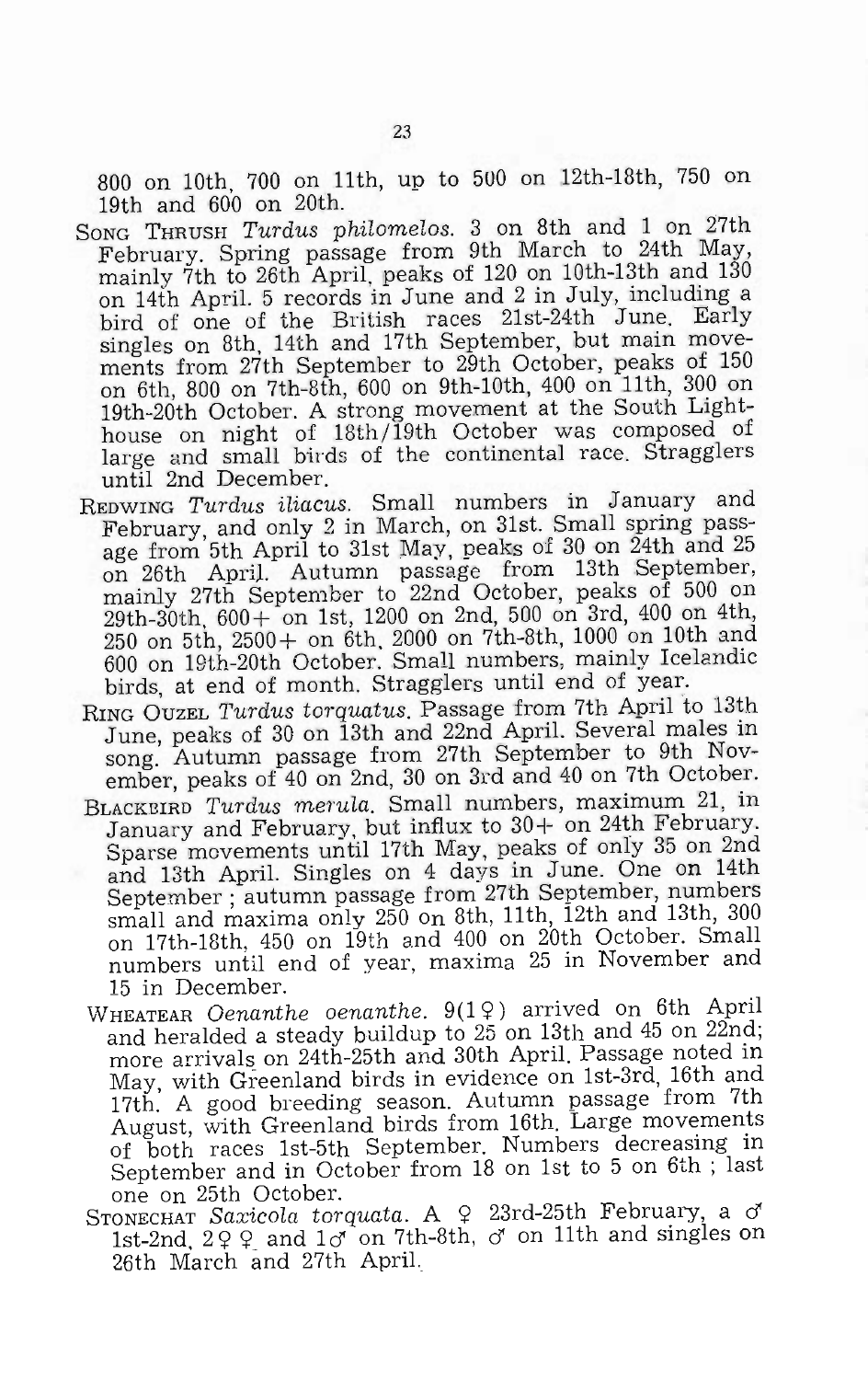- WHINCHAT *Saxi'cola rubetra.* Spring passage from 27th April to 13th June, peaks of 4 on 12th, 6 on 14th and 4 on 28th May. Autumn passage from 12th August to 9th October, maxima of 40 On 1st, 100 on 2nd-3rd, 80 on 4th and 50 on 5th September, singles on 3 days to 25th October.
- REDSTART *Phoenicurus phoenicurus*. Spring passage from 27th April to 11th June, maximum of 3 on 26th-28th May. Autumn passage from 26th August to 18th September, 26th ber. Peaks of 54 on 3rd, 20 on 4th September, 30 on 7th and 25 on 8th October.
- BLACK REDSTART *Phoenicurus ochrurus*. A 9 on 30th April, single  $\sigma' \sigma'$  on 3rd-6th, 13th and 27th May, single  $\varphi \varphi'$  on 19th-24th and 26th May and a  $\sigma$  from 13th to 21st June. In autumn, a  $\varphi$  on 13th October, 5 (record daily total) on 15th, 3 on 16th. 2 on 17th, singles on 18th and 20th, and 2
- on 22nd October.<br>BLUETHROAT Cyanosylvia svecica. A  $\sigma$  on 9th,  $\varphi$  on 19th. pair on 20th,  $\varphi$  on 24th and  $\varphi$  on 27th May;  $\varphi$  on 5th,  $\varphi$ on 9th and 12th June. Singles on 15 days between 1st September and 13th October, but 2 on 4th and 23rd, and 3 on 28th September.
- ROBIN *Erithacus rubecula.* One on 24th January. Passage from 7th March to 30th May, mainly 7th to 25th April, peaks of 30 on 8th-11th and 35 on 22nd. One on 16th September; passage from 28th September, main movements from 6th to 23rd October, peaks of 105 on 7th, 200 on 10th-12th, 250 on 13th and 200 on 14th. Small numbers until 18th December, maxima of 8 in November and 2 in December.
- GRASSHOPPER WARBLER *Locustella naevia.* Singles on 5 days between 25th April and 19th May, but 2 on 27th April and 12th May. Autumn singles on 29th July and 3rd September.
- GREAT REED WARBLER *Acrocephalus arundinaceus.* One trapped in Gully on 26th May; in song at Quoy on 27th.
- REED WARBLER *Acrocephalus scirpaceus.* Small passage from 31st August to 12th September, maximum of 5 on 2nd September. Late singles on 3rd and 22nd October; reed warblers spp., on 28th May and 7th September (2).
- SEDGE WARBLER *Acrocephalus schoenobaenus.* Spring passage from 29th April to 23rd June, mainly 23rd-29th May with peaks of 25 On 23rd and 20 on 24th.
- ICTERINE WARBLER *Hippolais icterina.* Singles on 29th May, 13th June, 26th and 30th August, and 3rd September.
- BOOTED WARBLER *Hippolais caligata.* One found at Haa on 28th August (trapped an hour later) and present until 17th September. Third Fair Isle and British record.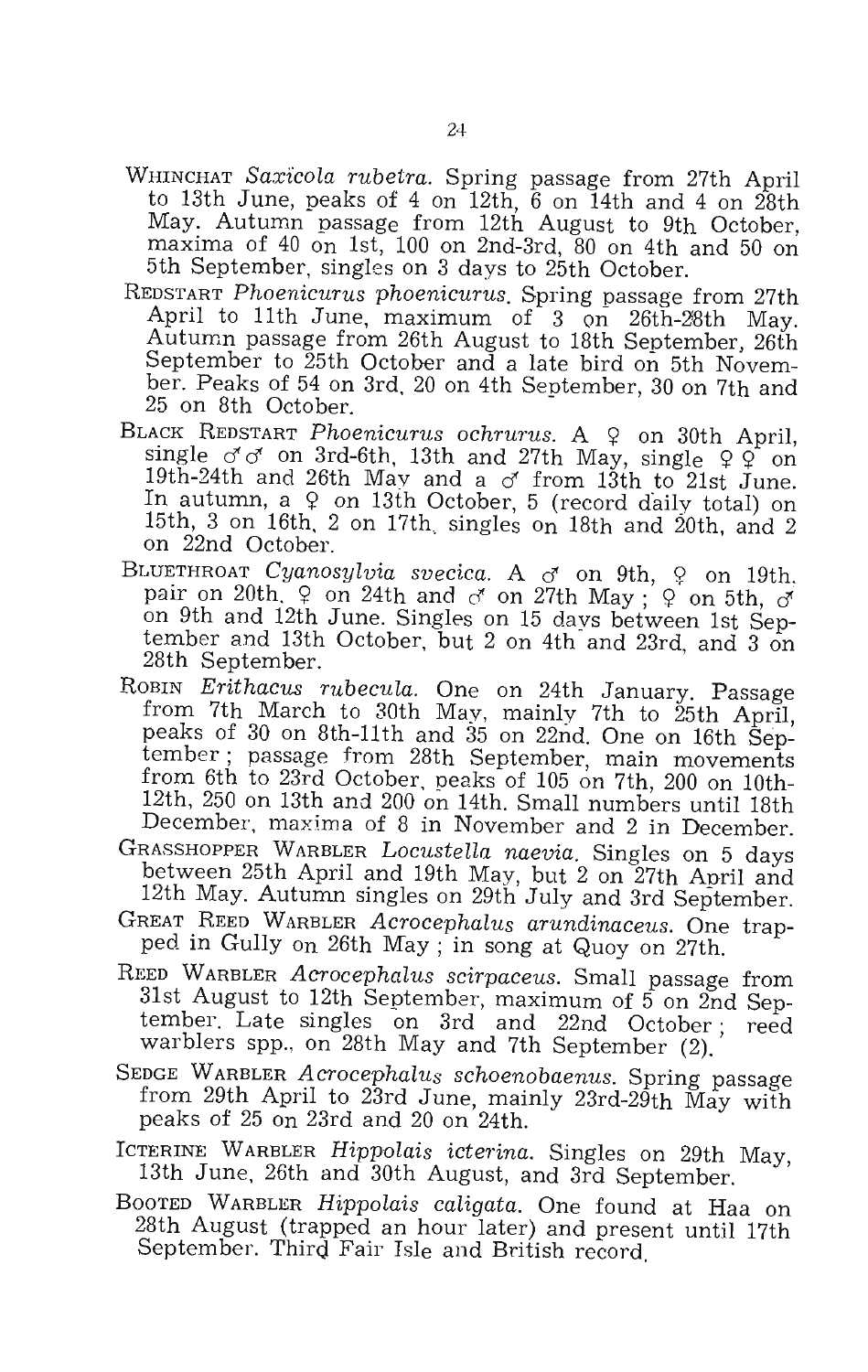- BLACKCAP *Sylvia atricapilla.* Spring passage from 27th April to 28th June, maximum of  $3$  on 9th May. Autumn passage from 31st August to 8th November, peaks of 10 on 1st-2nd, 14 on 3rd September, 25 on 7th and 15 on 8th October. A  $\sigma$  found freshly dead on 2nd December.
- BARRED WARBLER *Sylvia nisoria.* Singles on 20 days between 23rd August and 1st October, and 3 on 24th, 2 on 25th, 9 on 26th and 6 on 27th August, 2 on 1st-3rd, 22nd and 24th September.
- GARDEN WARBLER *Sylvia borin*. Small passage from 14th May to 30th June, maximum of 5 on 26th May. Autumn passage from 11th August to 26th October, mainly 26th August to 6th September, peaks of 50 on 26th, 30 on 30th and 60 on 31st August, 60 on 1st, 80 on 2nd, 70 on 3rd and 30 on 4th September.
- WHITETHROAT *Sylvia communis.* Spring passage from 27th April to 23rd June, mainly May, with peaks of 25 on 23rd, 12 on 24th and 10 on 26th. Autumn passage from 5th August to 8th October, small numbers except 15 on 3rd and 10 on 4th September.
- LESSER WHITETHROAT *Sylvia curruca.* Small numbers, up to 3, from 1st to 30th May and one on 9th June. Autumn passage from 25th August to 13th October, maxima 3 on 3rd and 5 on 28th September.
- SUBALPINE WARBLER *Sylvia cantillans*. A  $\sigma$  of the nominate race caught at Springfield on 19th May.
- WILLOW WARBLER *Phylloscopus trochilus.* Spring passage from 25th April to 13th June, maximum 4 on 23rd May. A northern bird on 6th-7th June. Autumn passage from 5th August to 7th October, mainly 25th August-7th September, peaks of 60 on 26th and 31st August, 1st and 2nd, 260 on 3rd, 140 on 4th and 60 on 5th September.
- CHIFFCHAFF *PhyLloscopus coLlybita.* Extended passage from 4th April to 24th June, peaks of 5 on 13th, 24th and 28th April, and 6tb May. Autumn passage from 5th September, mainly 28th September-22nd October, peaks of 13 on 7th, 30 on 12th and 35 on 13th October; stragglers until 20th November. Birds of the northern races on 3rd, 7th-8th (3) and 9th November.
- WOOD WARBLER *PhyLloscopus sibilatrix.* One on 19th May. Singles on 9 days between 22nd August and 10th September.
- YELLOW-BROWED WARBLER *Phylloscopus inornatus.* 4 trapped and ringed on 28th September and 2 (one new bird) on 29th.
- PALLAS'S LEAF WARBLER *Phylloscopus proregulus.* One at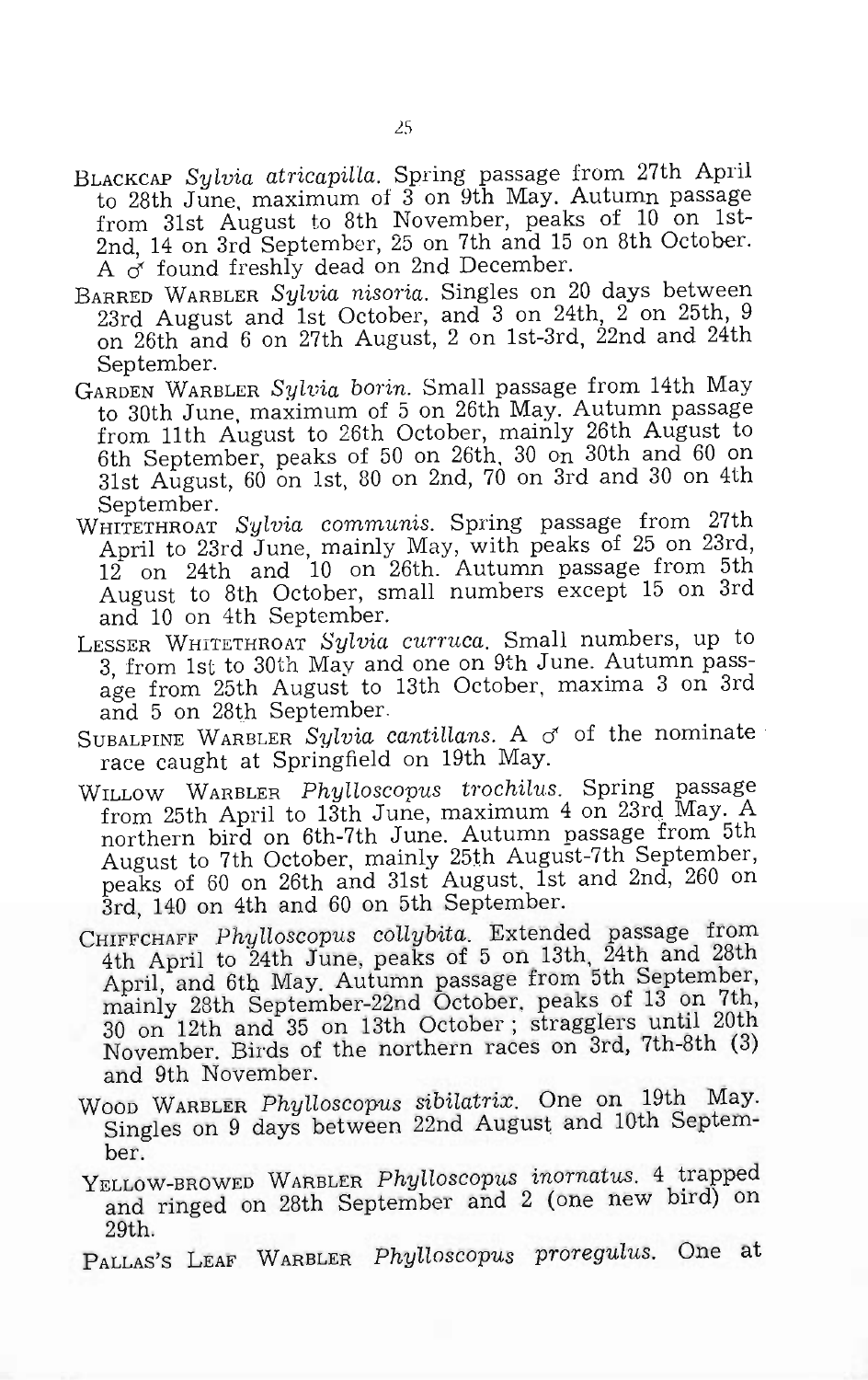North Haven beach on 11th October; new bird for Fair Isle and Scotland.

- GOLDCREST *Regulus regulus.* An arrival of 20+ on 6th April and passage until 7th May. Singles on 11th and 16th September and strong movements after arrival of 68 on 27th September until 25th October, peaks of 45 on 7th, 200 on 10th, 140 on 11th, 300 on 13th and 200 on 14th October. One on 25th November.
- SPOTTED FLYCATCHER *Muscicapa striata.* Spring passage from 18th May to 20th June, peaks of 20 on 23rd-24th, 12 on 25th and 10 on 26th May. One on 2nd July. Autumn passage from 28th August to 13th September, peaks of 10 on 2nd, 15 on 3rd and 12 on 4th. Late singles on 27th-28th September and 12 October.
- PIED FLYCATCHER *Muscicapa hypoleuca.* One on 25th and 26th, 2 on 28th, 30th and 31st May. Autumn passage from 18th August to 15th October, peaks of 20 on 26th August, 19 on 3rd and 14 on 4th September.
- RED-BREASTED FLYCATCHER *.Muscicapa parva.* One at Busta on 13th October.
- DUNNOCK *Prunella modularis.* Spring movements from 7th April to 30th May, maximum of  $15$  on 9th-11th and 22nd April. One on 13th June. Singles 16th and 18th September. Autumn passage from 4th October to 5th November, maximum 15 on 10th-12th October.
- MEADOW PIPIT *Anthus pratensis.* First on 23rd February, small numbers from 1st March and main arrivals from first week of April, and noticeable increases on 17th-18th, 24th and 25th. A good breeding season. Passage noted from 7th August, especially late August and September, when Icelandic birds present. Decrease from end October and last one on 3rd December.
- RICHARD'S PIPIT *Anthus novaeseelandiae.* Singles on 3rd to 6th, 3+ on 7th, 1 on 9th, another on 10th, 2 on 11th and singles on 15th-19th, 21st and 22nd October.
- TREE PIPIT *Anthus trivialis.* Spring passage from 26th April to 10th June, peaks of 8 on 19th and 20th, and 6 on 24th May. Autumn passage from 27th August to 21st September, peaks of 35 on 2nd, 80 on 3rd and 50 on 4th and 5th September.
- PETCHORA PIPIT *Anthus gustavi.* One at Busta on 2nd October (trapped at dusk) and 3rd.
- RED-THROATED PIPIT *Anthus cervinus.* Singles on 13th May and 25th October.
- ROCK PIPIT Anthus spinoletta. Increase in early April. A good breeding season. Passage noted in late August.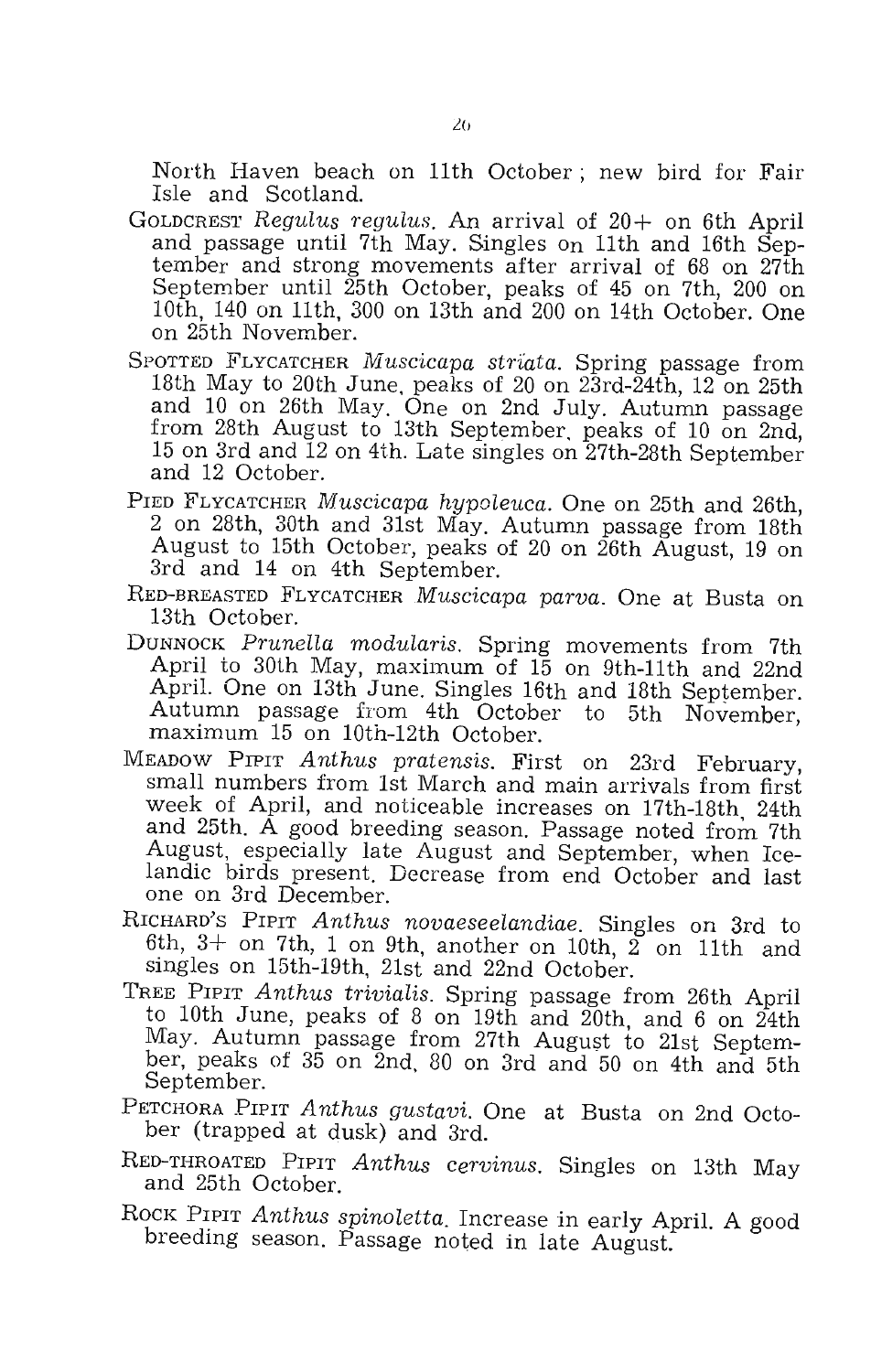- WHITE WAGTAIL *MotacilLa alba alba.* One on 21st-25th February and 1st-2nd March. Spring passage from 6th April to 31st May, maximum 18 on 1st May, and singles on 5 days in June. Autumn passage from 11th August to 6th October, peaks of 30 on 17th-18th and 20th August, and 30 on 9th September.
- PIED WAGTAIL *Motacilla alba yarrelli*. A  $\sigma$  on 24th April.
- GREY WAGTAIL *Mo tacilIa cinerea.* One 9th-17th and 2 18th-19th April. Singles 19th and 24th May, and 6th-7th June.
- YELLOW WAGTAILS *Motacilla flava*. Spring passage from 23rd April to 24th June. A pair of Yellow Wagtails (flavissima) on 23rd April and up to 3  $d d$  of this race on 28th, mainly flavissima until mid May. 5 on 24th May, included a o Blue-headed Wagtail (flava) and a  $\sigma$  Grey-headed Wagtail (thunbergi). 2  $\vec{\sigma}$   $\vec{\sigma}$  Blue-headed Wagtails by 26th. Small passage, mainly flavas, 31st August-17th September.
- WAXWING *Bombycilla garrulus.* Singles on 27th March, 3rd and 5th May. In autumn, singles on 7 days between 10th October and 20th November, but 2 on 17th, 19th and 28th October, and 6 on 23rd November.
- GREAT GREY SHRIKE *Lanius excubitor.* Very common in 1966. In spring,  $1+$  on 10th,  $2+$  on 11th, 3 on 12th, singles on 13th and 15th, 2 on 18th, singles on 21st-23rd and 25th-26th April. Autumn passage from 5th to 21st October, peaks of 3 on 7th and 15th.
- LESSER GREY SHRIKE *Lanius minor*. A  $\sigma$  trapped on 29th May, another seen on 19th June and a juvenile trapped on 21st September.
- RED-BACKED SHRIKE *Lanius cristatus.* A *d* on 17th-18th May and single  $99$  on 10th and 13th June. Autumn passage from 23rd August to 12th September, maxima of 5 on 2nd and 6 on 3rd September. Late juveniles on 23rd September and 1st October.
- STARLING *Sturnus vulgaris.* Passage from 24th March to 14th May. A rather late breeding season and numbers low. Autumn passage from 28th September, and noticeable influxes from 13th to 19th October.
- GREENFINCH *Chloris chloris.* One wintered and probably same bird until 20th February, but 2 on 11th January. 2 on 2nd April; small numbers, maximum 4, from 24th April to 8th May. Singles on6 days from 11th to 18th October, but 2 on 15th.
- SISKIN *Carduelis spinus.* 2 on 6th May and 1 from 23rd May to 5th June: Singles on 12th and 23rd July, 8th August and 17th September. Autumn passage from 28th September to 28th October, peaks of 58 on 7th, 50 on 8th and 45 on 13th October.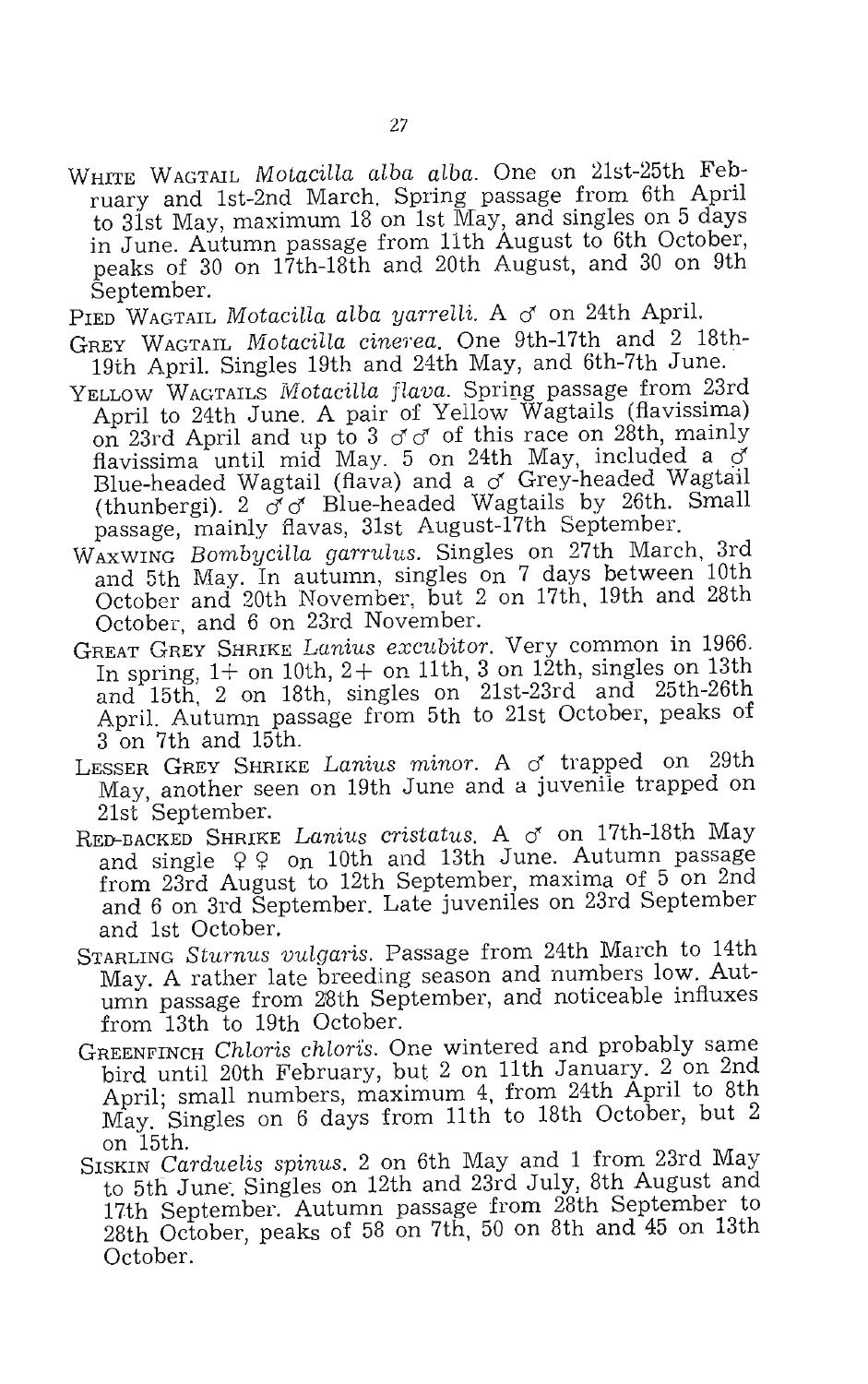- LINNET *Cardudis cannabina.* Passage from 11th April to 1st June, peaks of 6 on 28th April, 6th and 16th May. In autumn, one on 29th September and 1-5 on 8 days between 12th and 26th October.
- TWITE *Cardudis flavirostris.* Small number wintered; increase from 26th February. Spring maxima of 40 on 29th April and 38 on 9th May. Small numbers nested. Autumn flocks of  $120$  on  $10th$ ,  $150+$  on  $16th$  September and  $150$  on 3rd October. Small numbers later and last seen on 8th December.
- REDPOLL *Carduelis flammea*. 1-3 Mealy Redpolls (flammea) from 19th April to 6th May and 1 (possibly 2) Greenland Redpolls (rostrata) from 13th to 25th May. In autumn, small numbers from 16th September (2 rostrata) to 29th December (rostrata). Mealy Redpolls from 2nd to 22nd October, maximum 3 and one on 4th November. Single Greenland birds on 4th-5th, 28th-29th and 4 on 30th October. Single Lesser Redpoll (cabaret) from 30th November to 4th December.
- BULLFINCH Pyrrhula pyrrhula. A  $\varphi$  on 13th April. At least one  $\sigma$  from 22nd to 24th October and a  $\varphi$  on 6th to 9th November.
- SCARLET ROSEFINCH *Carpodacus erythrinus*. An adult  $\varphi$  on 22nd-26th May. Autumn passage from 26th August to 23rd October, maximum 3 on 4th October. Recorded on 19 days for total of 25 bird/days. A  $\varphi$  rosefinch spp., present (and trapped) from 27th to 30th April was an escaped cage-bird.
- CROSSBILL *Loxia curvirostra.* Strong invasion from 12th June to 5th August, peaks of 14 on 23rd, 37 on 24th and  $30+$  on 30th June, 20 on 7th, 36 on 9th and 47 on 16th July. A second wave from 1st to 12th September, maximum 16 on 2nd; and late singles On 13th and 15th October.
- CHAFFINCH *Fringilla coelebs.* Spring passage from 7th March to 7th June, peaks of 20 on 4th and 6th April. Autumn passage from 28th September to 20th December, mainly 7th to 23rd October, peaks of 150 on 7th, 12th-13th and 140 on 14th-15th.
- BRAMBLING *Fringilla montifringilla.* 1-3 from 9th to 12th and 1 on 27th March. Spring passage from 5th April to 7th May, peaks of 100 on 11th and 15th April. A late  $\sigma$  on 23rd May. A very early  $9$  on 7th and 9th August, 1-5 from 27th August to 5th September and a  $9$  on 22nd September. Very arge movements from 28th September to 29th October, peaks of  $250$  on  $29th$  September,  $400$  on  $6th$ ,  $1500+$  on  $7th$ , 1000+ on 8th, 300 on 9th, 300-500 on 10th-17th October. One on 8th November.

YELLOWHAMMER *Emberiza citrinella*. A  $\varphi$  on 2nd to 9th Jan-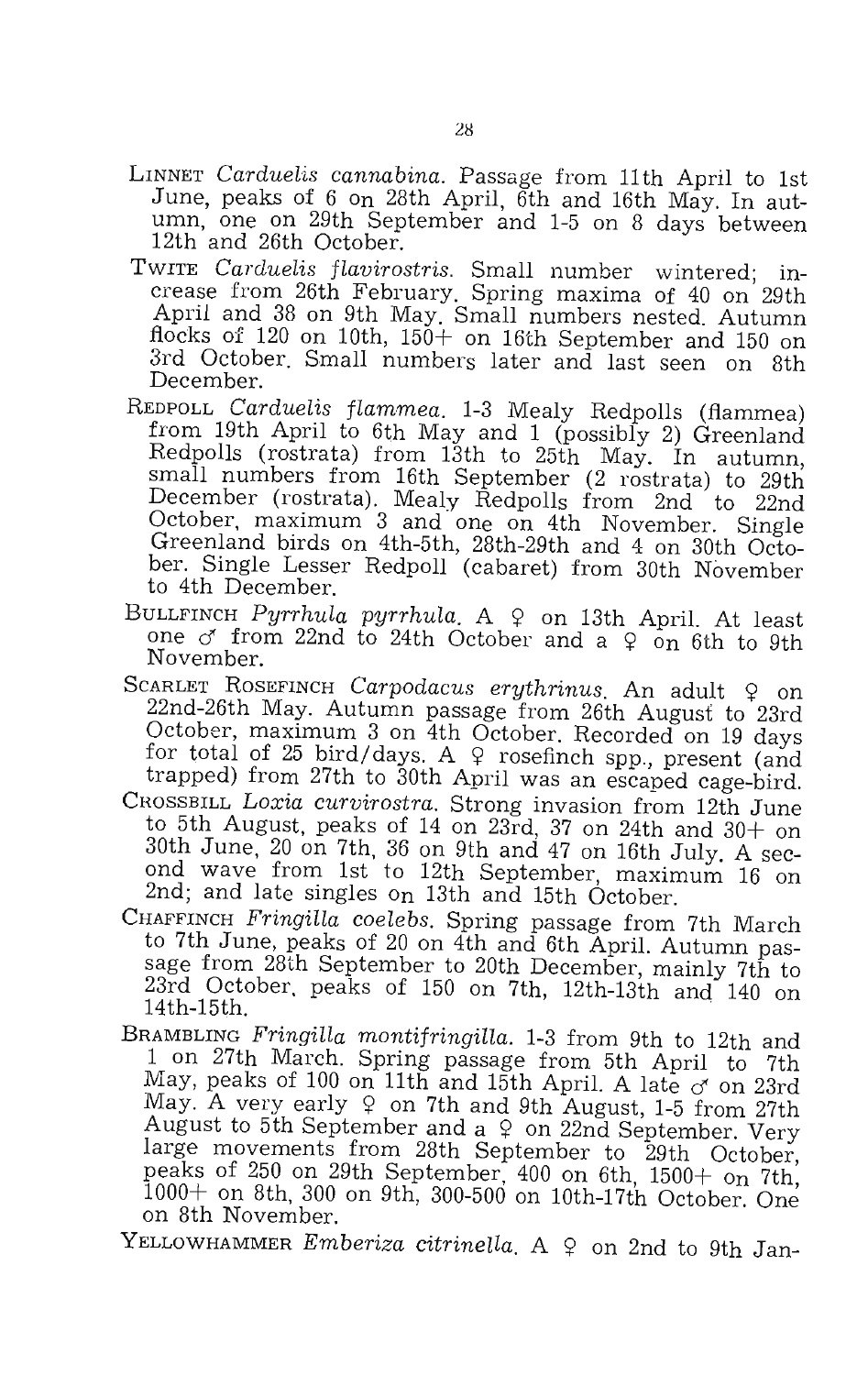uary. Singles on 22nd and 26th April, 2nd and 5th May, 8th-9th and 15th June. In autumn, 1-2 on 6 days between 5th and 16th October, and 1 on 5th November.

- CORN BUNTING *Emberiza calandra*. Singles on 28th March and 21st May. In autumn, singles on 15th October, 6th and 9th November, 3 on 11th and 2 on 12th November.
- RED-HEADED BUNTING *Emberiza bruniceps*. A  $\sigma$  from 18th to 27th May was trapped and found to be an escaped cagebird bearing a small ring. Another *d* on 18th May. A *d*  from 23rd July to 14th August and a fourth  $\sigma$  (trapped) from 19th to 31st August,
- ORTOLAN BUNTING *Emberiza hortulana.* Single males on 16th May, 13th and 21st-24th June. In autumn, 1 on 2nd, 3 on 3rd, 2 on 5th and 1 on 6th and 8th September.
- RUSTIC BUNTING *Emberiza rustica.* One at Upper Stoneybrake on 20th October.
- LITTLE BUNTING *Errilberiza pusitla.* One at Wester Lother on 13th October.
- REED BUNTING *Emberiza schoeniclus.* One on 28th February and 2 on 1st March. Small spring passage from 5th April to 25th May, maximum 4 on 14th April. Autumn passage from 23rd September to 30th October, mainly 2nd to 23rd October, surprisingly high peaks of 20 on 7th, 18 on 16th and 20 on 21st.
- WHITE-THROATED SPARROW *Zonotrichia albicotlis.* One trapped in Double Dyke on 13th May; new bird for Fair Isle. See Bull. 5: 6, 1D3
- LAPLAND BUNTING *Calcarius lapponicus.* Singles on 8 days between 5th April and 16th May. A strong invasion from 5th<br>September (9), peaks of 25+ on 8th, 41 on 11th, 40 on 12th, 15 on 17th, 35 on 21st September and 21 on 4th October.<br>Smaller numbers until 29th October and last one on 13th November.
- SNOW BUNTING *Plectrophenax nivalis.* Small numbers wintered, maximum 26. Passage in March and April, peaks of 45 on 30th-31st March and 50 on 16th April; stragglers until 3rd June (3). Autumn passage from 11th September, fewer than usual, peaks Qf 45 on 19th September, 100 on 5th and 29th October, 100-120 between 16th and 20th November, and  $100+$  on 10th December.
- HOUSE SPARROW *Passer domesticus.* Winter flock at Setter up Breeding numbers as 1965. Occasional visits to Observatory in October.
- TREE SPARROW *Passer montanus.* One on 25th April. 3 On 1st May, increasing to 4 on 9th, 9 on 13th, 10 on 14th, 14 on 15th,  $16+$  on 16th,  $20+$  on 23rd, and maximum of 27 on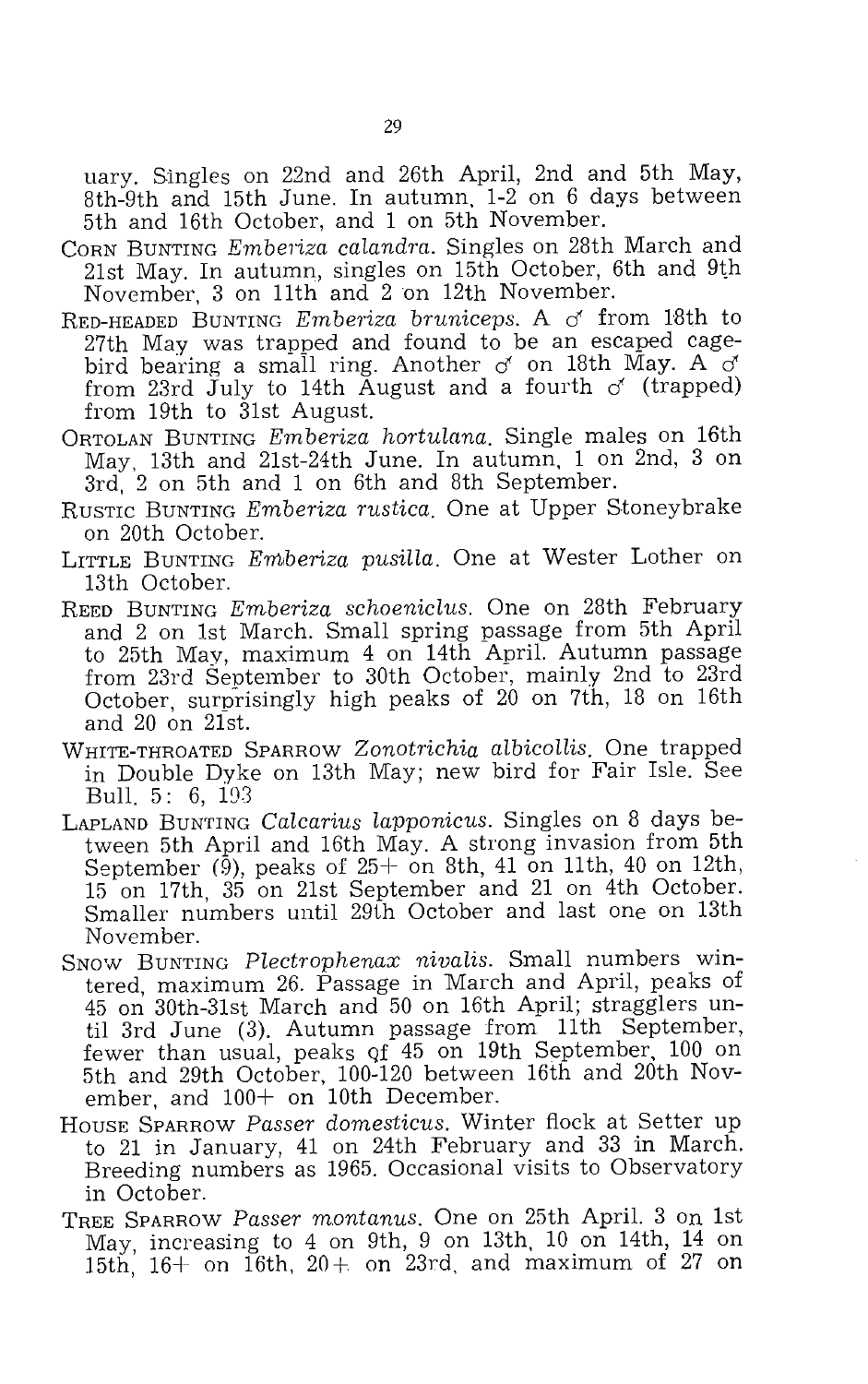28th May; decreasing to 20 on 1st, 13 on 6th, 2 on 9th and last one on 15th June. One at Shirva between 30th October and 9th November.

### *Traps*

All the main traps were used regularly during the year, and major repairs were carried out on the Double Dyke, Gully and Observatory traps, which were storm damaged. A new Heligoland trap was built at the west end of the spruce plantation; it was completed in August and named the Plantation Trap. This trap, which is intended mainly for skulking and roosting birds, will be enlarged in 1967. Three wader traps were in permanent use, mainly at Easter Lother Water and accounted for a good catch of waders, the best being two Spotted Redshanks and a Curlew Sandpiper. Mist nests and elastic-powered clapnets caught many birds, especially some of the rarer ones. We had great success dazzle-netting and caught many interesting species, including Grey-lag, Golden Plovers and Bar-tailed Godwit, and also lots of turdidae under the lighthouses.

### *Ringing*

In 1966, 6311 birds of 130 species were ringed with Fair Isle Bird Observatory rings; this is an increase of 449 birds and 5 species on the previous records. 536 birds were ringed by Bobby Tulloch and 32 by Magnus Sinclair in the northern isles and 196 birds were ringed by Mike Carins at Sumburgh.

The leading monthly scores were 1492 in July and 1125 in October. The leading species scores were Shag 860, Fulmar 547, Storm Petrel 534. Blackbird 375, Starling 324, Wheatear 301, Robin 242, Redwing 217, Song Thrush 186 and Puffin 176.

Species ringed for the first time, at the island, were Curlew Sandpiper, Sand Martin, White-throated Sparrow and, surprisingly, Rock Dove. Other unusual species ringed were Grey-lag, Whimbrel (5), Bar-tailed Godwit, Golden Plover (6), Spotted Redshank (2), Pectoral Sandpiper, Glaucous Gull (2), Collared Dove (6), Great-spotted Woodpecker, Raven (2), Great Tit, Black-bellied Dipper, Mistle Thrush, Great Reed Warbler, Subalpine Warbler, Icterine Warbler (2), Booted Warbler, Yellow-browed Warbler (4), Petchora Pipit, Grey Wagtail, Lesser Grey Shrike (2), northern Bullfinch, Scarlet Rosefinch (3) and Reed-headed Bunting.

The annual and cumulative totals (in a summarised form) are brought up to date in Table 1.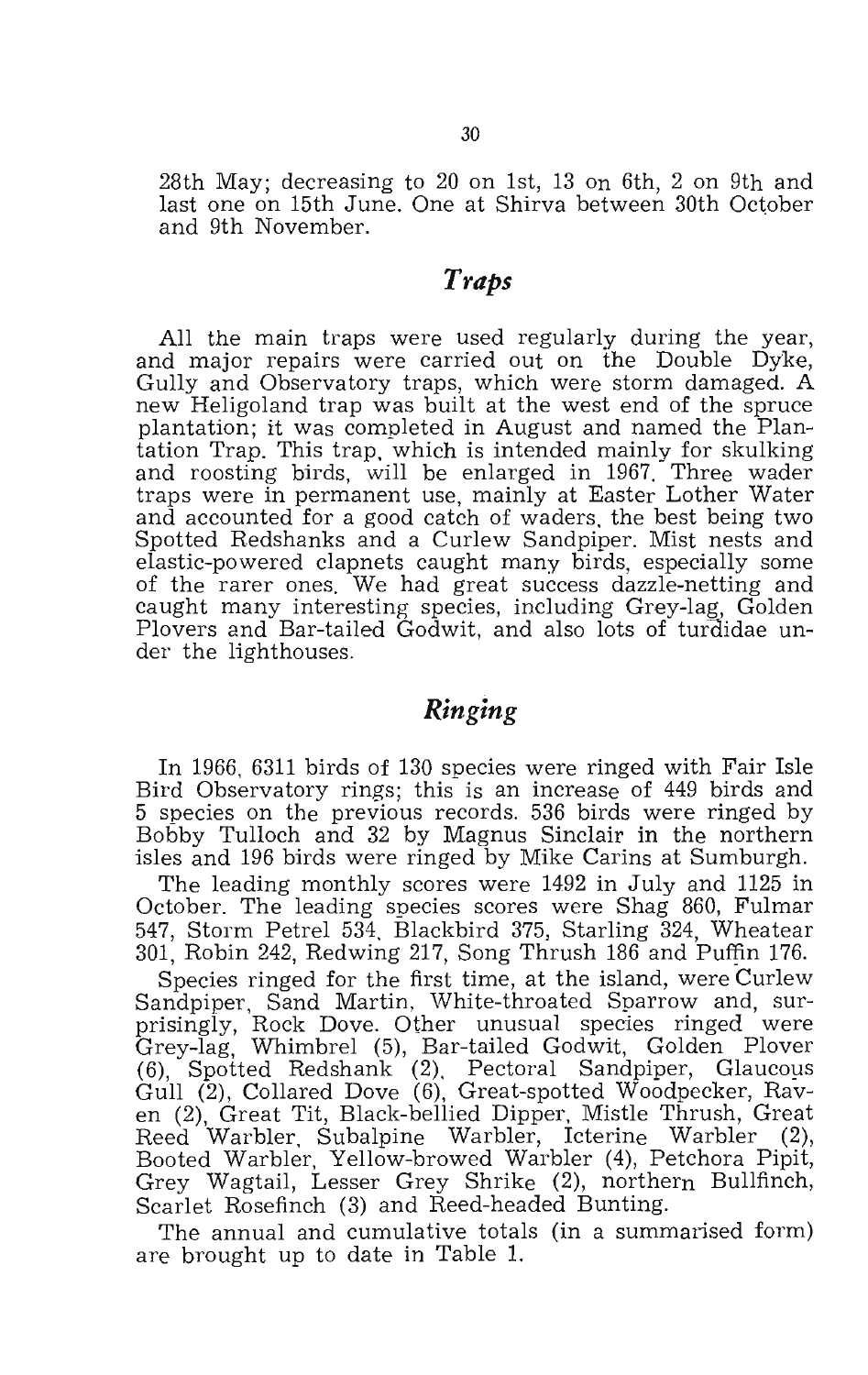#### TABLE 1

|             | Year         | No. of Birds | No. of Species |
|-------------|--------------|--------------|----------------|
|             | 1948-60      | 36334        | 166<br>111     |
|             | 1961<br>1962 | 5656<br>5754 | 125            |
|             | 1963<br>1964 | 5863<br>3795 | 120<br>106     |
|             | 1965         | 5017         | 123            |
|             | 1966         | 6311         | 130            |
| Grand Total |              | 68730        | 203            |

Table 2 gives the ringing total for the individual species, together with the number of recoveries of each species away from Fair Isle (or, in a few instances away from the ringing locality in Shetland).

#### TABLE 2

|                     | Numbers Ringed                            |                | Numbers Recovered                               |                |              |                |
|---------------------|-------------------------------------------|----------------|-------------------------------------------------|----------------|--------------|----------------|
|                     | 1948-65                                   | 1966           | Total                                           | 1948-65        | 1966         | Total          |
| Slavonian Grebe     | 1                                         |                | 1                                               |                |              |                |
| Little Grebe        | 1                                         |                |                                                 |                |              |                |
| Storm Petrel        | 408                                       | 534            | 942                                             | 1              | 1            | 2              |
| Fulmar              | 2002                                      | 547            | 2549                                            | 10             | $\mathbf{1}$ | 11             |
| Gannet              | 10                                        | 115            | 125                                             |                | 1            | 1              |
| Cormorant           | 4                                         | 1              | 5                                               |                |              |                |
| Shag                | 4305                                      | 860            | 5165                                            | 106            | 18           | 124            |
| Heron               | 8                                         |                | 8                                               |                |              |                |
| Mallard             | 6                                         |                | 6                                               |                | 1            | 1              |
| Teal                | 12                                        | $\overline{2}$ | 14                                              | $\overline{2}$ |              | $\overline{2}$ |
| Wigeon              | 6                                         |                | $\boldsymbol{6}$                                |                |              |                |
| Scaup               | $\frac{2}{5}$ $\frac{5}{3}$ $\frac{3}{1}$ |                | $\begin{smallmatrix}2\5\2\3\1\end{smallmatrix}$ |                |              |                |
| Tufted Duck         |                                           |                |                                                 |                |              |                |
| Goldeneye           |                                           |                |                                                 |                |              |                |
| Long-tailed Duck    |                                           |                |                                                 |                |              |                |
| Velvet Scoter       |                                           |                |                                                 |                |              |                |
| Eider               | 30                                        | 9              | 39                                              |                |              |                |
| Red-br. Merganser   | 1                                         |                | 1                                               |                |              |                |
| Greylag Goose       | 3                                         | 1              |                                                 |                | 1            | 1              |
| White-front         | $\mathbf{1}$                              |                | $\begin{smallmatrix} 4\1\1\end{smallmatrix}$    |                |              |                |
| Pink-foot           | $\mathbf{1}$                              |                |                                                 |                |              |                |
| Goose<br>Barnacle   | $\mathbf{1}$                              |                | $\mathbf{1}$                                    |                |              |                |
| Whooper             | 9                                         |                | 9                                               |                |              |                |
| Sparrowhawk         | 51                                        | 4              | 55                                              | 8              | 1            | 9              |
| Peregrine           | 5                                         |                | 5                                               |                |              |                |
| $\bar{\rm M}$ erlin | 103                                       | 6              | 109                                             | 11             | 1            | 12             |
| Kestrel             | 18                                        | $\overline{2}$ | 20                                              | 3              |              | 3              |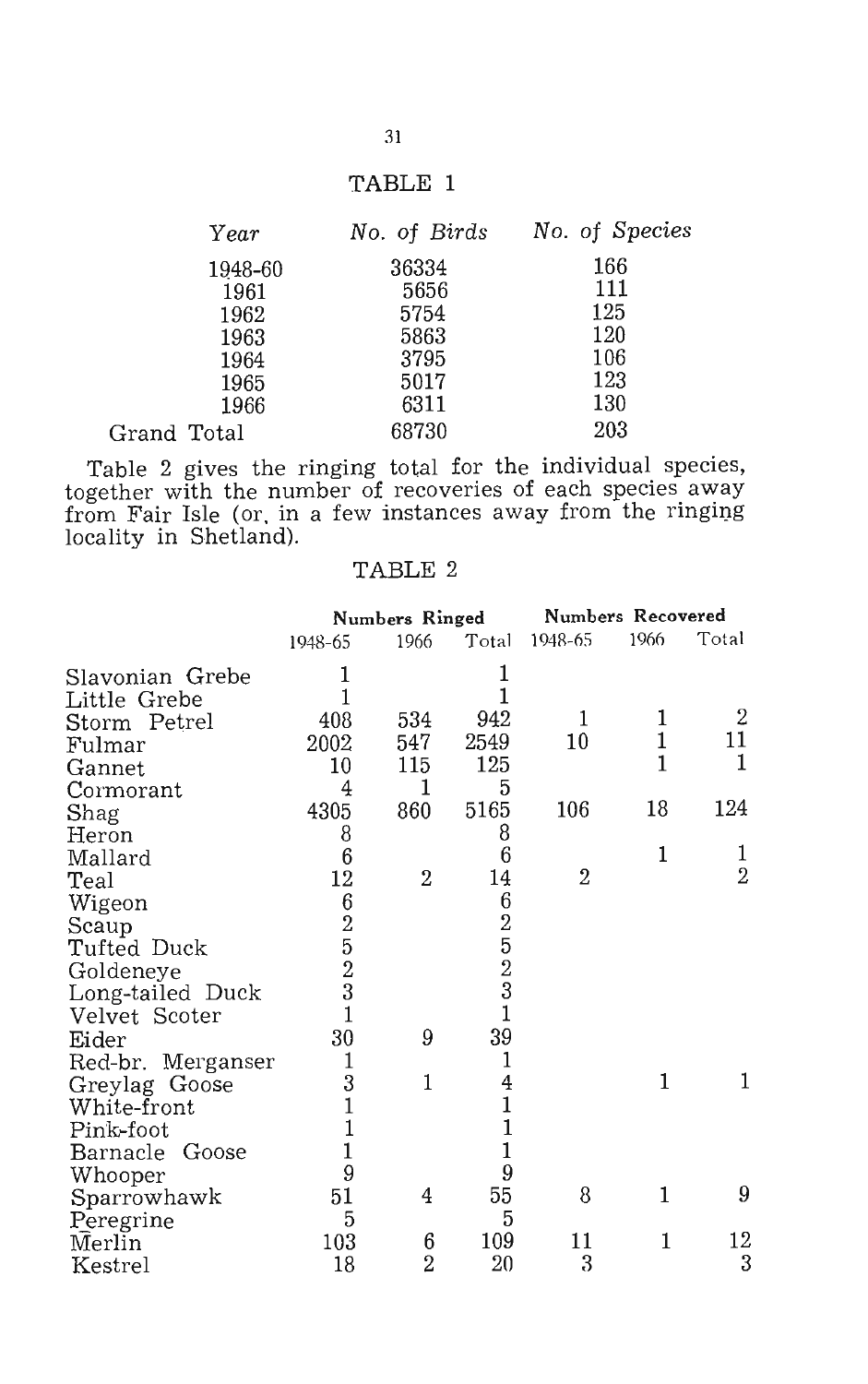| Red-footed Falcon    | 11               |                  | 1                |                |                  |                                               |
|----------------------|------------------|------------------|------------------|----------------|------------------|-----------------------------------------------|
| Quail                | $\overline{2}$   |                  | $\overline{2}$   |                |                  |                                               |
| Water Rail           | 118              | $\overline{2}$   | 120              | $\overline{2}$ |                  | 2                                             |
| Spotted Crake        | $\overline{2}$   |                  | $\overline{2}$   |                |                  |                                               |
| Corncrake            | 22               | $\overline{2}$   | 24               | $\overline{2}$ |                  | $\overline{2}$                                |
| Moorhen              | 33               | 3                | 36               |                |                  |                                               |
| Coot                 | $\boldsymbol{6}$ |                  | 6                |                |                  |                                               |
| Oystercatcher        | 474              | 38               | 512              | 19             | $\boldsymbol{2}$ | 21                                            |
| Lapwing              | 208              | 1                | 209              | 3              |                  | 3                                             |
| Ringed Plover        | 165              | 16               | 181              | 3              |                  | $\overline{3}$                                |
| Little Ringed Plover | 1                |                  | 1                |                |                  |                                               |
| Golden Plover        | 3                | 6                | 9                |                |                  |                                               |
| Dotterel             | $\overline{2}$   |                  | $\overline{2}$   |                |                  |                                               |
| Turnstone            | 32               | 1                | 33               |                |                  |                                               |
| Snipe                | 92               | $\overline{7}$   | 99               | 3              |                  | 3                                             |
| Jack Snipe           | 20               | $\overline{2}$   | 22               |                |                  |                                               |
| Woodcock             | 97               | 9                | 106              | 4              | 1                | 5                                             |
| Curlew               | 9                | 8                | 17               |                |                  |                                               |
| Whimbrel             | 7                | 5                | 12               |                |                  |                                               |
| Bar-tailed Godwit    | 5                | $\mathbf 1$      | $\boldsymbol{6}$ | $\overline{2}$ |                  | $\overline{2}$                                |
| Green Sandpiper      | 12               |                  | 14               |                |                  |                                               |
| Wood Sandpiper       | 5                | $\frac{2}{2}$    | 7                |                |                  |                                               |
| Common Sandpiper     | 20               | $\overline{2}$   | 22               |                |                  |                                               |
| Redshank             | 48               | 20               | 68               | 1              |                  | $\mathbf{1}$                                  |
| Spotted Redshank     | 1                | $\boldsymbol{2}$ | 3                |                |                  |                                               |
| Greenshank           | 3                |                  | 3                |                |                  |                                               |
| Knot                 | 24               | 6                | 30               |                |                  |                                               |
| Purple Sandpiper     | 57               | 4                | 61               |                |                  |                                               |
| Little Stint         | 10               |                  | 10               |                |                  |                                               |
| Western Sandpiper    | 1                |                  | 1                |                |                  |                                               |
| Pectoral Sandpiper   | $\overline{2}$   | 1                | 3                |                |                  |                                               |
| Dunlin               | 125              | 18               | 143              | $\overline{2}$ |                  | $\mathfrak{D}$                                |
| Curlew Sandpiper     |                  | 1                | 1                |                |                  |                                               |
| Sanderling           | 43               | 4                | 47               |                |                  |                                               |
| Ruff                 | 9                | 1                | 10               |                |                  |                                               |
| Red-necked Phalarope | 3                |                  | 3                |                |                  |                                               |
| Bonxie               | 388              | 146              | 534              | 5              |                  |                                               |
| Arctic Skua          | 1076             | 21               | 1097             | 24             | 1<br>3           | 6                                             |
| Pomarine Skua        | 1                |                  | 1                |                |                  | 27                                            |
| Great Black-back     | 249              | 120              | 369              | 15             | 1                |                                               |
| Lesser Black-back    | 283              | 20               | 303              | 4              | 1                | 16                                            |
| Herring Gull         | 431              | 155              | 586              | 15             |                  | 5                                             |
| Common Gull          | 54               | 9                | 63               |                |                  | 15                                            |
| Glaucous Gull        | 5                | $\overline{2}$   | 7                | $\mathbf{1}$   |                  |                                               |
| Iceland Gull         | $\mathbf{1}$     |                  | 1                |                |                  | 1                                             |
| Black-headed Gull    | 34               | 4                | 38               |                |                  |                                               |
| Kittiwake            | 143              | 140              | 283              | $\frac{2}{1}$  |                  | $\begin{smallmatrix} 2 \ 1 \end{smallmatrix}$ |
| Common Tern          | 11               | 1                | 12               |                |                  |                                               |
| Arctic Tern          | 95               | 3                |                  |                |                  |                                               |
|                      |                  |                  | 98               |                |                  |                                               |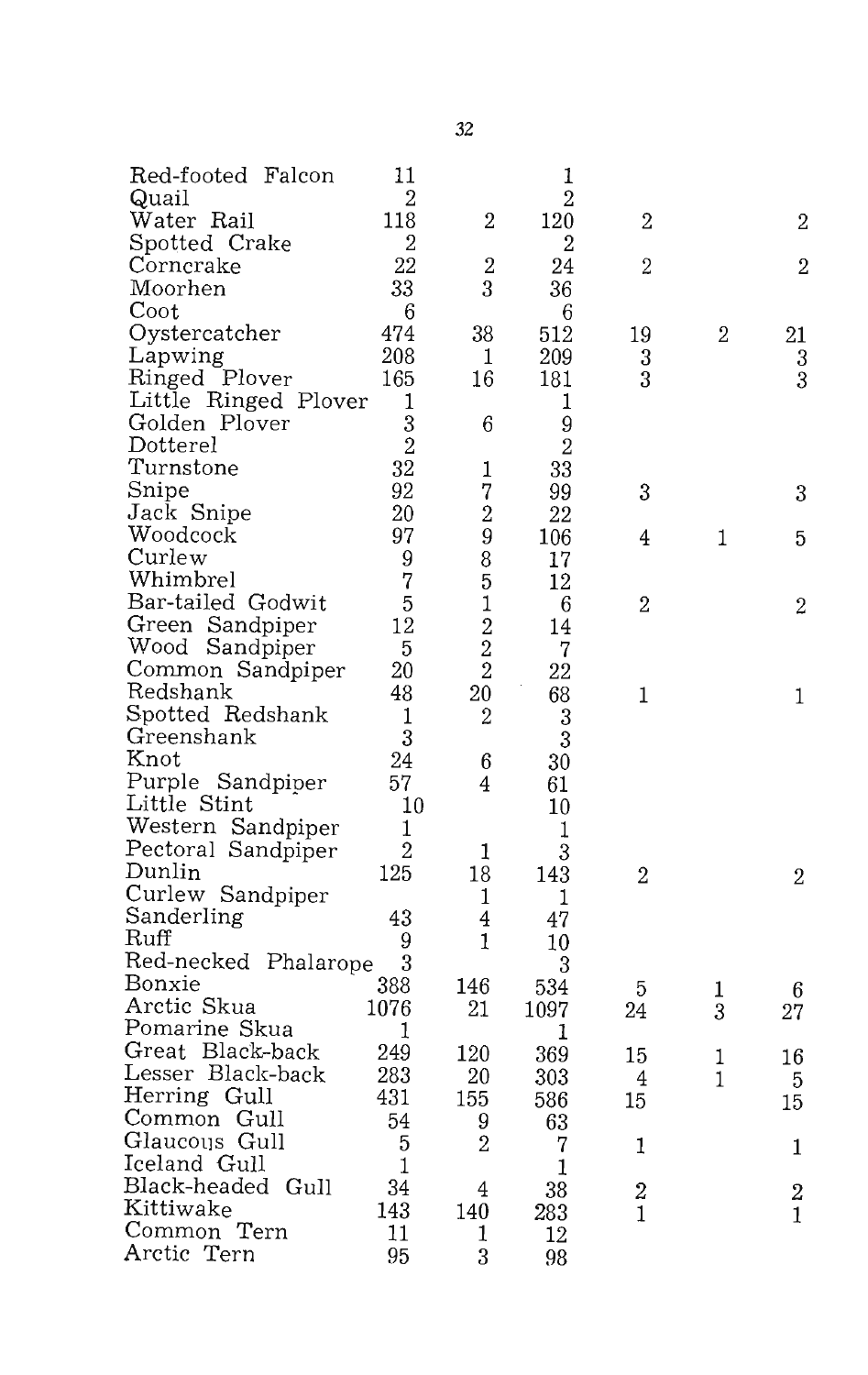| Razorbill             | 402                     | 100                 | 502                     | 19             | $\overline{2}$ | 21               |
|-----------------------|-------------------------|---------------------|-------------------------|----------------|----------------|------------------|
| Little Auk            | 4                       |                     | 4                       |                |                |                  |
| Guillemot             | 448                     | 134                 | 582                     | 14             | 4              | 18               |
| Black Guillemot       | 318                     | 71                  | 389                     | $\overline{2}$ | $\overline{2}$ | 4                |
| Puffin                | 3526                    | 176                 | 3702                    | 6              |                | 6                |
| Wood Pigeon           | 18                      | 2                   | 20                      | $\overline{2}$ |                | $\overline{2}$   |
| Rock Dove             |                         | 1                   | 1                       |                |                |                  |
| Turtle Dove           | 12                      |                     | 12                      |                |                |                  |
| Collared Dove         | 3                       | 6                   | 9                       |                |                |                  |
| Cuckoo                | 31                      | 3                   | 34                      | 1              |                | 1                |
| Long-eared Owl        | 35                      |                     | 35                      | $\overline{2}$ |                | $\overline{2}$   |
| Short-eared Owl       | 1                       |                     | 1                       |                |                |                  |
| Swift                 | 7                       |                     | $\overline{7}$          | $\mathbf{1}$   |                | $\mathbf{1}$     |
| Great                 |                         |                     |                         |                |                |                  |
| Spotted Woodpecker    | 7                       | 1                   | 8                       |                |                |                  |
| Wryneck               | 38                      | 4                   | 42                      |                |                |                  |
| Short-toed Lark       | 2                       |                     | 2                       |                |                |                  |
| Woodlark              | 1                       |                     | 1                       |                |                |                  |
|                       | 326                     | 37                  | 363                     | $\overline{2}$ |                |                  |
| Skylark<br>Swallow    | 93                      | 8                   | 101                     | 1              |                | $\frac{2}{1}$    |
| House Martin          | 35                      | 1                   | 36                      |                |                |                  |
| Sand Martin           |                         | $\mathbf{1}$        | 1                       |                |                |                  |
|                       | 1                       | $\overline{2}$      | 3                       |                |                |                  |
| Raven                 | 19                      | 4                   | 23                      |                |                |                  |
| Hooded Crow           | 4                       |                     | $\overline{\mathbf{4}}$ |                |                |                  |
| Rook                  | 1                       | 1                   | $\overline{2}$          |                |                |                  |
| Great Tit             | $\overline{2}$          |                     | $\overline{2}$          |                |                |                  |
| Blue Tit              | 1                       | 1                   | $\overline{2}$          |                |                |                  |
| Treecreeper           |                         |                     | 359                     |                |                |                  |
| Wren                  | 346                     | 13                  |                         |                |                |                  |
| Dipper                | 5                       | 1<br>$\overline{2}$ | 6                       |                |                |                  |
| Mistle Thrush         | 8                       |                     | 10                      |                |                |                  |
| Fieldfare             | 233                     | 41                  | 274                     |                |                |                  |
| Song Thrush           | 562                     | 186                 | 748                     | 13             | 1              | 14               |
| Redwing               | 2607                    | 217                 | 2824                    | 26             | 10             | 36               |
| Dusky Thrush          | 1                       |                     | 1                       |                |                |                  |
| Black-throated Thrush | 1                       |                     | 1                       |                |                |                  |
| Ring Ouzel            | 81                      | 32                  | 113                     | 1              |                | 1                |
| Blackbird             | 8417                    | 375                 | 8792                    | 158            | 6              | 164              |
| Grey-cheeked Thrush   | 2                       |                     | 2                       |                |                |                  |
| Wheatear              | 8157                    | 301                 | 8458                    | 40             | 3              | 43               |
| Black-eared Wheatear  | 2                       |                     | $\overline{2}$          |                |                |                  |
| Stonechat             | 13                      |                     | 13                      |                |                |                  |
| Whinchat              | 240                     | 22                  | 262                     | 1              | 1              | $\boldsymbol{2}$ |
| Redstart              | 603                     | 44                  | 647                     |                |                |                  |
| Black Redstart        | 35                      | 2                   | 37                      |                |                |                  |
| Nightingale           | 3                       |                     | 3                       |                |                |                  |
| Thrush Nightingale    | $\overline{\mathbf{4}}$ |                     | $\overline{4}$          |                |                |                  |
| Bluethroat            | 83                      | 3                   | 86                      | 1              |                | 1                |
| Robin                 | $2018\,$                | 242                 | 2260                    | 13             | 1              | 14               |

33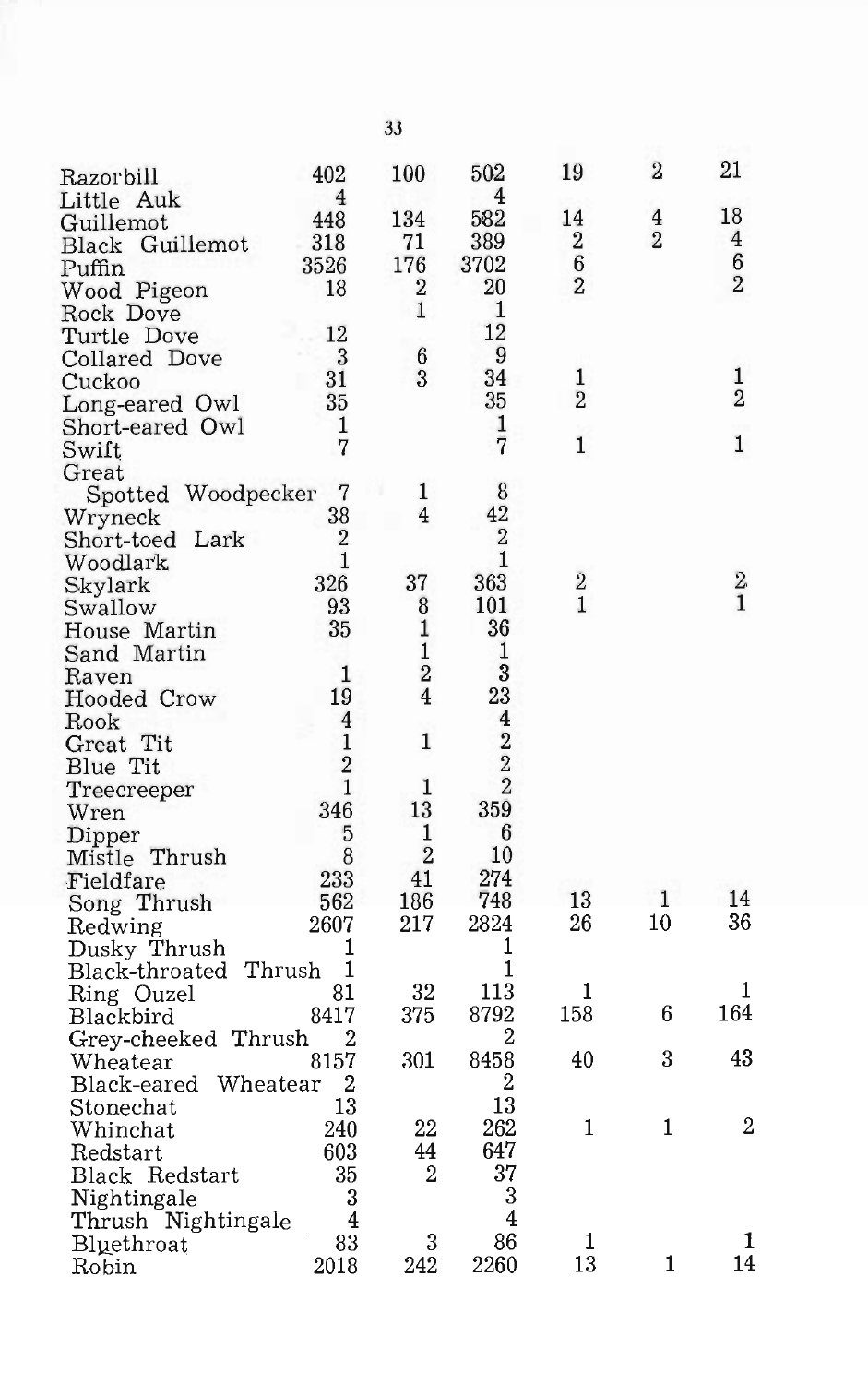| Grasshopper Warbler  | 20             | 3              | 23               |                |   |                     |
|----------------------|----------------|----------------|------------------|----------------|---|---------------------|
| Lanceolated Warbler  | 3              |                | 3                |                |   |                     |
| Pallas's Grasshopper |                |                |                  |                |   |                     |
| Warbler              | 1              |                | 1                |                |   |                     |
| River Warbler        | 1              |                | 1                |                |   |                     |
| Great Reed Warbler   | 1              | 1              | $\overline{2}$   |                |   |                     |
| Reed Warbler         | 37             | 3              | 40               | 1              |   | 1                   |
| Marsh Warbler        | 19             |                | 19               |                |   |                     |
| Paddyfield Warbler   | 1              |                | 1                |                |   |                     |
| Thick-billed Warbler | 1              |                | $\mathbf{1}$     |                |   |                     |
| Sedge Warbler        | 118            | 13             | 131              |                |   |                     |
| Aquatic Warbler      | 6              |                | 6                |                |   |                     |
| Melodious Warbler    | $\overline{2}$ |                | $\overline{2}$   |                |   |                     |
| Icterine Warbler     | 22             | $\overline{2}$ | 24               |                |   |                     |
| Booted Warbler       | 1              | 1              | $\boldsymbol{2}$ |                |   |                     |
| Blackcap             | 453            | 51             | 504              | $\overline{2}$ |   | $\overline{2}$      |
| Barred Warbler       | 99             | $\overline{7}$ | $106\,$          |                |   |                     |
| Garden Warbler       | 697            | 71             | 768              |                |   |                     |
| Whitethroat          | 356            | 28             | 384              |                |   |                     |
| Lesser Whitethroat   | 147            | 10             | 157              |                |   |                     |
| Subalpine Warbler    | 5              | 1              | 6                |                |   |                     |
| Willow Warbler       | 852            | 65             | 917              |                |   |                     |
| Greenish Warbler     | 5              |                | 5                |                |   |                     |
| Chiffchaff           | 155            | 18             | 173              |                |   |                     |
| Wood Warbler         | 17             | 1              | 18               |                |   |                     |
| Bonelli's Warbler    | $\mathbf{1}$   |                | $\mathbf 1$      |                |   |                     |
| Arctic Warbler       | $10\,$         |                | $10\,$           |                |   |                     |
| Yellow-browed        |                |                |                  |                |   |                     |
| Warbler              | 19             | 4              | 23               |                |   |                     |
| Dusky Warbler        | 1              |                | 1                |                |   |                     |
| Goldcrest            | 367            | 78             | 445              |                |   |                     |
| Spotted Flycatcher   | 178            | 15             | 193              | 1              |   |                     |
| Pied Flycatcher      | 332            | 19             | 351              | $\overline{2}$ |   | 1<br>$\overline{2}$ |
| Red-breasted Fly.    | 29             |                | 29               |                |   |                     |
| Dunnock              | 448            | 53             | 501              | 3              |   | 3                   |
| Meadow Pipit         | 4088           | 185            | 4273             | 32             | 1 | 33                  |
| Tree Pipit           | 170            | 21             | 191              |                |   |                     |
| Indian Tree Pipit    | $\overline{2}$ |                | $\overline{2}$   |                |   |                     |
| Petchora Pipit       | 1              | 1              | $\overline{2}$   |                |   |                     |
| Red-throated Pipit   | 1              |                | 1                |                |   |                     |
| Rock Pipit           | 3438           | 139            | 3577             | 8              |   | 8                   |
| Richard's Pipit      | 3              |                | 3                |                |   |                     |
| Tawny Pipit          | $\mathbf 1$    |                | $\mathbf 1$      |                |   |                     |
| Pied/White Wagtail   | 261            | 22             | 283              | 3              |   |                     |
| Grey Wagtail         | 4              | 1              | 5                | $\mathbf{1}$   |   | 3                   |
| Yellow Wagtail spp.  | 7              | 1              | 8                |                |   | $\mathbf{1}$        |
| Citrine Wagtail      | 3              |                | 3                |                |   |                     |
| Waxwing              | 11             | $\overline{c}$ | 13               |                |   |                     |
| Great Grey Shrike    | 22             | 7              | 29               |                |   |                     |
|                      |                |                |                  |                |   |                     |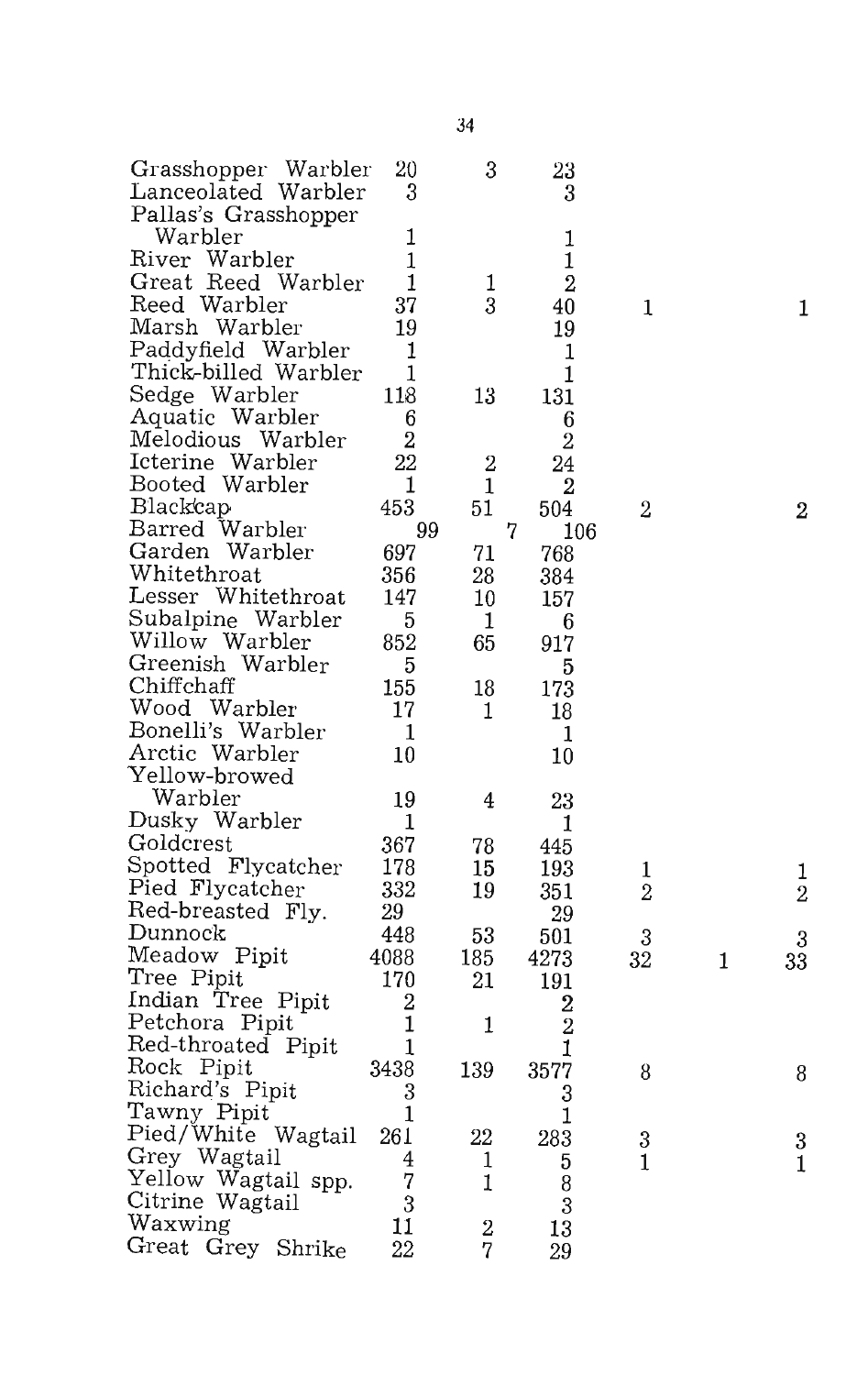| Lesser Grey Shrike     | 3              | 2              | 5                |                |    |                |
|------------------------|----------------|----------------|------------------|----------------|----|----------------|
| Woodchat Shrike        | 5              |                | $\overline{5}$   |                |    |                |
| Red-backed Shrike      | 38             | 4              | 42               |                |    |                |
| Starling               | 5581           | 324            | 5905             | 43             | 3  | 46             |
| Rose-coloured Starling | 1              |                | 1                |                |    |                |
| Greenfinch             | 11             | 3              | 14               |                |    |                |
| Goldfinch              | $\overline{2}$ |                | $\overline{2}$   |                |    |                |
| Siskin                 | 110            | 9              | 119              |                |    |                |
| Linnet                 | 15             | 5              | $^{20}$          |                |    |                |
| Twite                  | 1741           | 55             | 1796             | 2              |    | $\overline{2}$ |
| Redpoll                | 123            | 4              | 127              |                |    |                |
| Arctic Redpoll         | 3              |                | 3                |                |    |                |
| Bullfinch              | 7              |                | 8                |                |    |                |
| Scarlet Rosefinch      | 17             | $\frac{1}{3}$  | 20               |                |    |                |
| Crossbill              | 255            | 8              | 263              | 1              | 1  | 2              |
| Parrot Crossbill       | 35             |                | 35               |                |    |                |
| Chaffinch              | 460            | 47             | 507              |                |    |                |
| Brambling              | 224            | 83             | 307              | $\mathbf{1}$   |    | 1              |
| Yellowhammer           | 16             | 2              | 18               |                |    |                |
| Corn Bunting           | $\overline{2}$ |                | $\overline{2}$   |                |    |                |
| Red-headed Bunting     | 3              | 1              | $\overline{4}$   |                |    |                |
| Yellow-breasted        |                |                |                  |                |    |                |
| <b>Bunting</b>         | $\overline{2}$ |                | $\boldsymbol{2}$ |                |    |                |
| Ortolan                | 8              |                | 8                |                |    |                |
| Rustic Bunting         | $\overline{4}$ |                | $\overline{4}$   | 1              |    | 1              |
| Little Bunting         | 10             |                | 10               |                |    |                |
| Bunting<br>Reed        | 68             | 6              | 74               | 1              |    | $\mathbf 1$    |
| Song Sparrow           | 1              |                | $\mathbf{1}$     |                |    |                |
| White-throated Sparrow |                | $\mathbf{1}$   | $\mathbf{1}$     |                |    |                |
| Lapland Bunting        | 30             | 5              | 35               |                |    |                |
| Snow Bunting           | 163            | $\overline{3}$ | 166              | $\overline{2}$ |    | $\overline{2}$ |
| House Sparrow          | 767            | 20             | 787              |                |    |                |
| Tree Sparrow           | $12\,$         | $\overline{2}$ | 14               |                |    |                |
|                        |                |                |                  |                |    |                |
| GRAND TOTAL            | 62419          | 6311           | 68730            | 656            | 69 | 725            |

#### **Recoveries 1966**

Sixty-nine recoveries of birds ringed with Fair Isle Bird Observatory rings were reported during the year. They included our first recoveries of Gannet, Mallard and Grey-lag. A Wheatear from the Sahara, a Whinchat in Spain, a Crossbill in Norway, and no less than ten Redwings are the most interesting reports. Full details will appear in the Bulletin.

A Fulmar chick of 1959 was controlled in Orkney in March, and one of our Storm Petrels was controlled in Fetlar in August, a few weeks after ringing. 18 Shags were reported;

35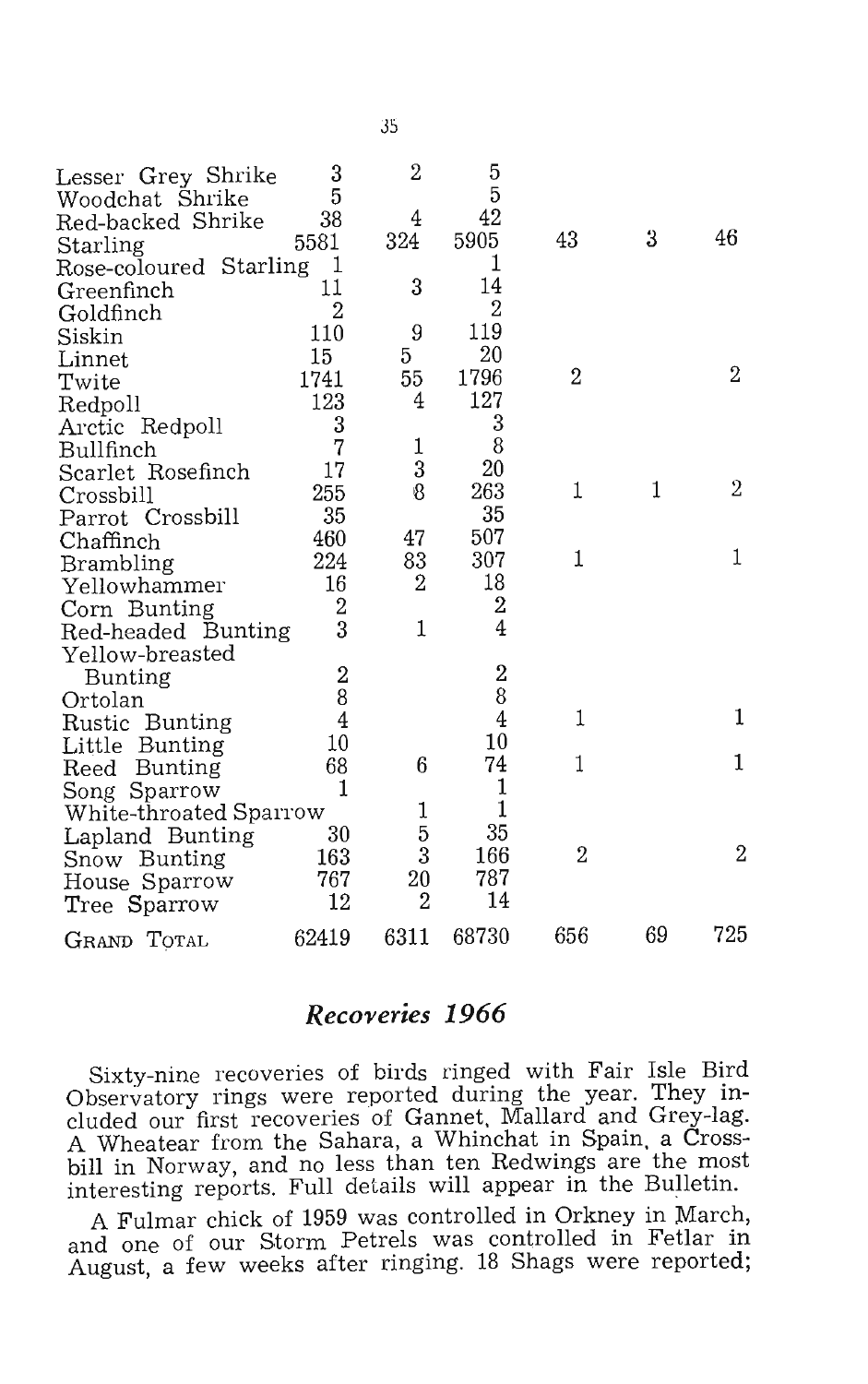10 in Shetland, 5 in Orkney and singles from Caithness, Durham and off the Friesian Islands. One of the Hermaness Gannets was caught in France three months after fledging. Greylag and Mallard ringed in November and December 1965, were shot at Tain in January and Thurso in December 1966 respectively. A chick, Merlin of 1965 from Yell was found dead near Kirkcaldy in March, and an October Sparrowhawk of 1965 was caught in an empty house at Scalloway in April. A 1962 Oystercatcher chick was found freshly dead on St Ninian's Isle on 29th April and a chick ringed on 28th June 1966 was killed in France on 4th September. A Woodcock ringed on 23rd October 1965 was shot in Jutland in April.

A chick Bonxie of July 1966 was in Portugal in November, and there were three Arctic Skuas; one 1960 chick at Mousa in August, and 1962 chicks in Dunrossness in June and at Grangemouth in September. A Great Black-back of 1965 was found dead at Forvie. Aberdeenshire, in October, and a chick Lesser Black-back of 1966 was in Spain in December. A 1964 Razorbill chick was shot in Spain in November and a 1966 chick was shot in Norway in October. Four Guillemots, ringed as pulli, were reported from Norway; two had been ringed at Sumburgh and one of the Fair Isle birds was five years old. Two chick Black Guillemots were found in Orkney, one only about a week after fledging.

A Song Thrush ringed on 29th September 1965 was found in Portugal on 28th February. Ten Redwings were reported; a bird ringed on 13th October 1963 was shot in Turkey on 7th January 1966, an October 1964 bird was in Portugal in January, an April 1965 bird was killed near Crieff in Feb-October 1965, a period of strong Redwing migration, when good numbers were caught at the Lighthouses. one was in Greece in January, two were in Portugal in January and November, one in Spain in November and, one in Finland in July. Birds ringed in October 1966 were in France 27 days later, and in Skye 19 days later. Six Blackbirds were reported; three from Norway, 2 from Sweden (5 and 6 years old) and one from Inverness.

An August 1964 Wheatear was killed in a Saharan oasis in Algeria in March 1966, an adult male ringed on 24th April was killed at Vidlin, Shetland, on 14th May, and an August juvenile was found a month later in Spain. A Whinchat ringed On 9th September 1966 was shot in Spain on 30th October. A Robin ringed on 14th April 1966 was in Spain in November. An August Meadow Pipit of 1965 was controlled by Spurn Bird Observatory in September. Only three Starling recoveries; 7 year old bird from Lancashire and singles from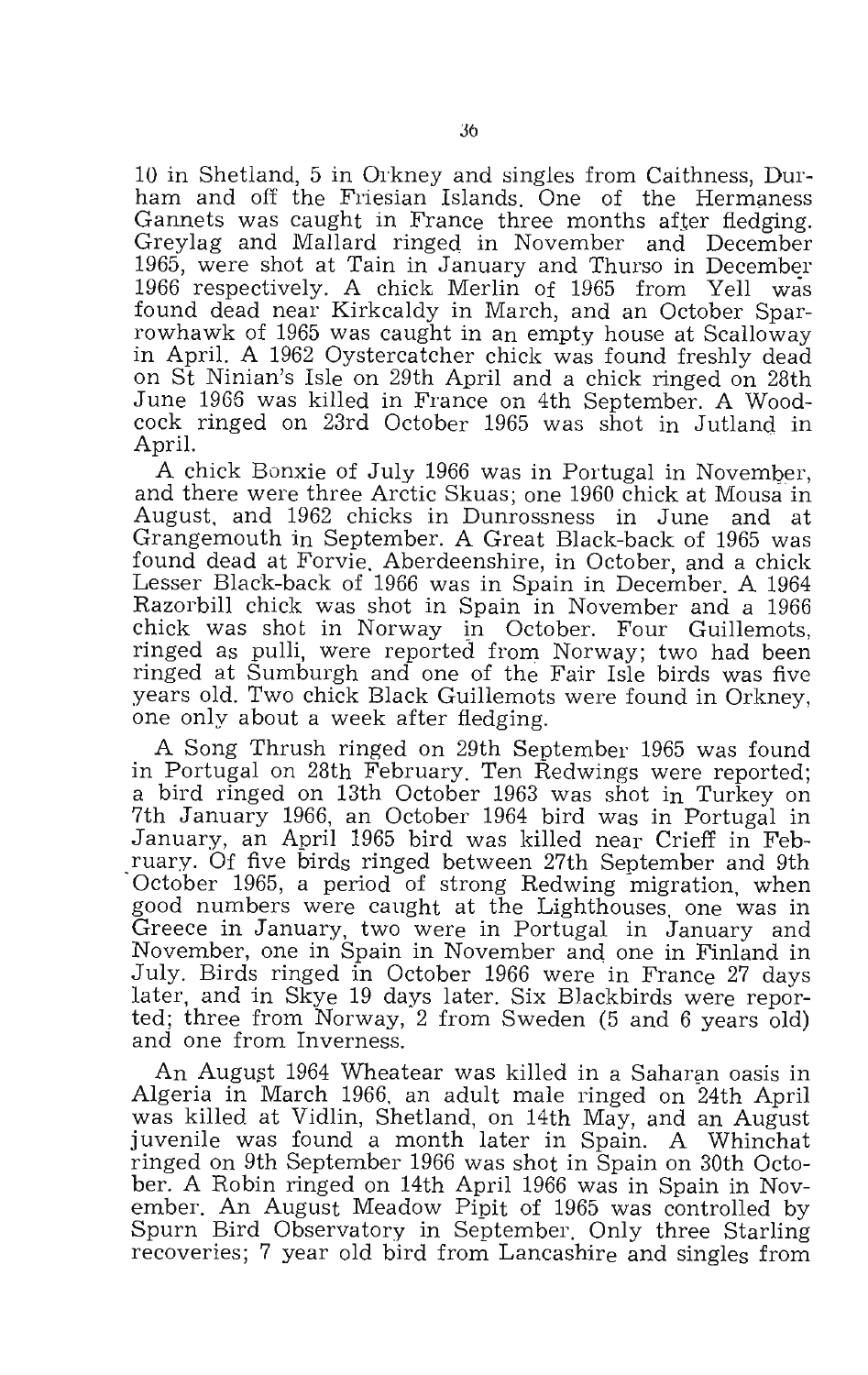Shapinsay, Orkney and Foula. Finally, the Crossbill, which was ringed on 6th September 1966 and had returned to Rogaland, Norway, by 21st September.

#### *Ringed Strangers*

Eight Storm Petrels were controlled and all had been ringed at Foula in 1964, 1965 (5) and 1966 (2), and a Foula bird was controlled in Yell. A Robin wearing a Danish ring was caught on 9th October; it had been ringed on 7th October 1965 in Jylland, Denmark.

#### *Publications*

The Bulletin Vol. 5, No. 5 was published in April and No. 6 in December 1966. The Annual Report for 1965 was circulated to members in July. References to birds recorded at Fair Isle appeared in various scientific journals, the main ones being :

- BARNES, G. J. Harlequin Ducks at Fair Isle. *Scat. Birds* 4 : 83-85.
- DENNIS, R. H. Purple Heron at Fair Isle. *Scat. Birds* 4: 8I.
- DENNIS, R. H. Great and Cory's Shearwaters at Fair Isle. *Scat. Birds* 4: 218-222.
- DENNIS, R. H. Little Ringed Plovers in Scotland in autumn. *Scat. Birds* 4: 224-225.
- DENNIS, R. H. Green-winged Teal and American Wigeon in Inverness-shire. *Scot. Birds* 4: 294.
- DENNIS, R. H. Catching Wildfowl by artificial light. *Wild*fowl Trust 17th Ann. Rep. 98-100.
- DENNIS, R. H. & WISEMAN, E. J. Great Snipe at Fair Isle. Scot. Birds 4: 227-228.
- EGGELING, W. J. The Scottish Bird Observatories. *Scat. Birds*  4: 142-151.
- SELLAR, P. J. & SLATER, P . J. B. Abnormally plumaged Willow Warbler at Fair Isle. *Scat. Birds* 4 : 98.